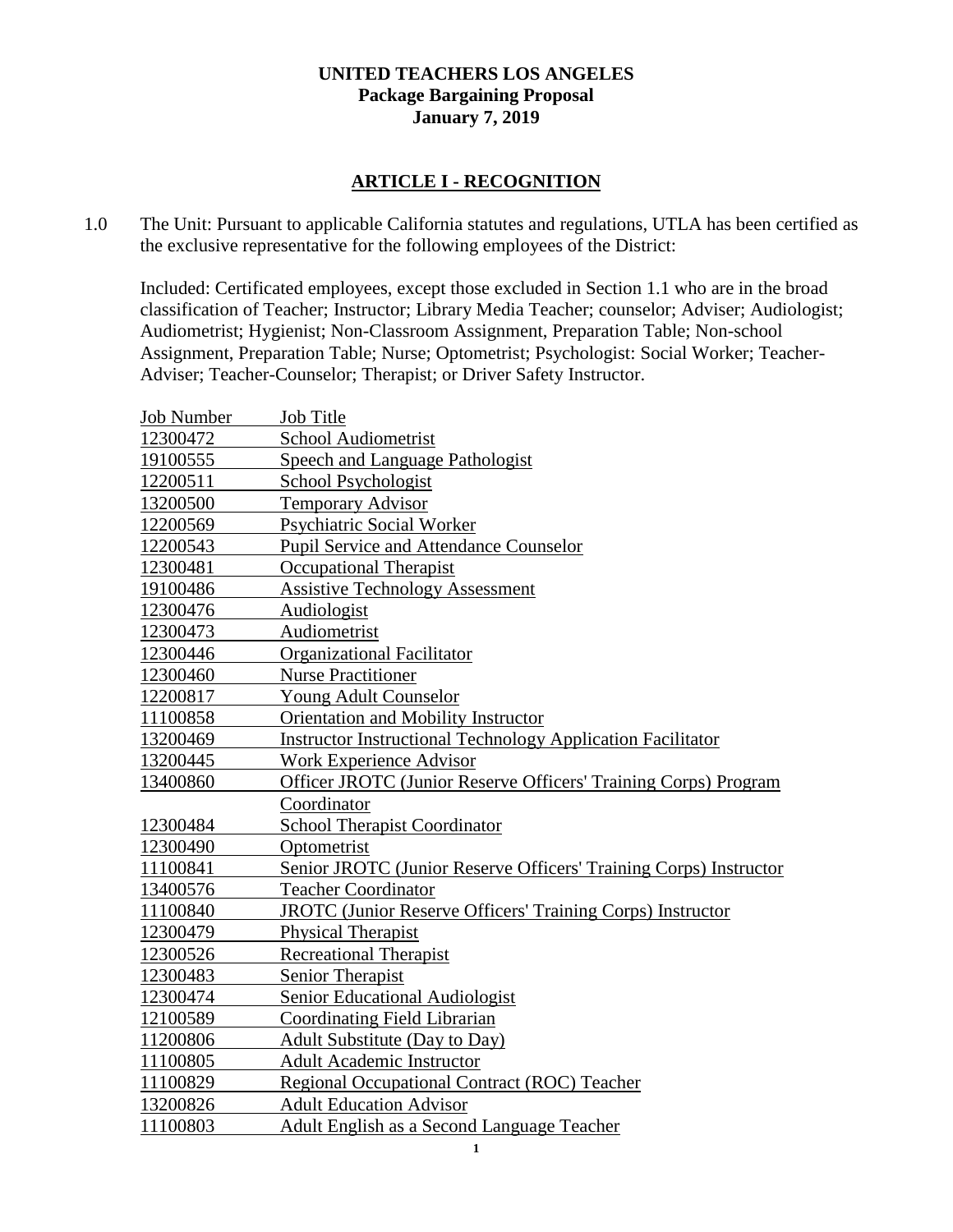| 12200864 | <b>Adult Counselor</b>                                              |
|----------|---------------------------------------------------------------------|
| 13200828 | <b>Adult Resource Regional Occupational Contract (ROC)/Regional</b> |
|          | Occupational Program (ROP) Adviser                                  |
| 11100808 | Adult Teacher Parenting & Family Life                               |
| 11100809 | <b>Adult Teacher Program for Older Adults</b>                       |
| 11100804 | <b>Adult Teacher Adults with Disabilities</b>                       |
| 13200827 | <b>Adult Resource Non-school Assignment Adviser</b>                 |
| 11100838 | <b>Adult Teacher Public or Private Contract</b>                     |
| 11207046 | Early Education Substitute (Day to Day)                             |
| 11107043 | <b>Early Education Teacher</b>                                      |
| 11100761 | <b>Teacher Development Child Permit</b>                             |
| 11100782 | Home School Teacher                                                 |
| 11100790 | <b>Resource Specialist Program Teacher</b>                          |
| 11100731 | <b>Elementary Teacher</b>                                           |
| 11100740 | Special Education Teacher K-12                                      |
| 11100736 | <b>Secondary Teacher</b>                                            |
| 11200762 | Elementary Substitute (Day to Day)                                  |
| 11100777 | <b>Elementary Traveling Music Teacher</b>                           |
| 19100706 | <b>Non-Classroom Preparatory Assignment</b>                         |
| 12200533 | <b>Secondary Counselor</b>                                          |
| 11200763 | Secondary Substitute (Day to Day)                                   |
| 11100846 | <b>Secondary Instructional Coach</b>                                |
| 13200707 | <b>Non-School Preparatory Assignment</b>                            |
| 11100757 | <b>Transition Services Teacher</b>                                  |
| 13400705 | <b>Non-School Preparatory Assignment</b>                            |
| 19100704 | <b>Categorical Program Advisor</b>                                  |
| 11100843 | <b>Elementary Instructional Coach</b>                               |
| 11100778 | <b>Adapted Physical Education Teacher K-12</b>                      |
| 11100700 | Temporary Non-Public School Teacher                                 |
| 12100591 | School Library Media Teacher                                        |
| 12300461 | <b>School Nurse</b>                                                 |
| 19100780 | <b>Temporary Resource Teacher</b>                                   |
| 19102706 | <b>Non-Classroom Support Services Assignment</b>                    |
| 12200506 | <b>Least Restrictive Environment Counselor</b>                      |
| 19100787 | Peer Assistance and Review {PAR) Consulting Teacher                 |
| 11100753 | <b>Mathematics Foundational Teacher</b>                             |
| 11100781 | <b>Categorical Limited Contract Teacher</b>                         |
| 12300464 | Nurse Substitute (Day to Day)                                       |

### **ARTICLE IV - UTLA RIGHTS**

8.0 UTLA Chapter Chairpersons: At each work location to which employees are assigned, UTLA shall have the right to designate, pursuant to its own procedures, one employee to serve as the UTLA Chapter Chair (see also Section 8.3). In year-round schools UTLA may also designate one employee to serve as Chapter Chair during the periods of time when the Chapter Chair is off-track. To facilitate communication, they shall meet together with the site administrator whenever reasonably possible. At the school sites the UTLA Chapter Chair is the exclusive local representative of the faculty in matters relating to enforcement and administration of the Agreement between UTLA and the District. The Chapter Chair shall also be the official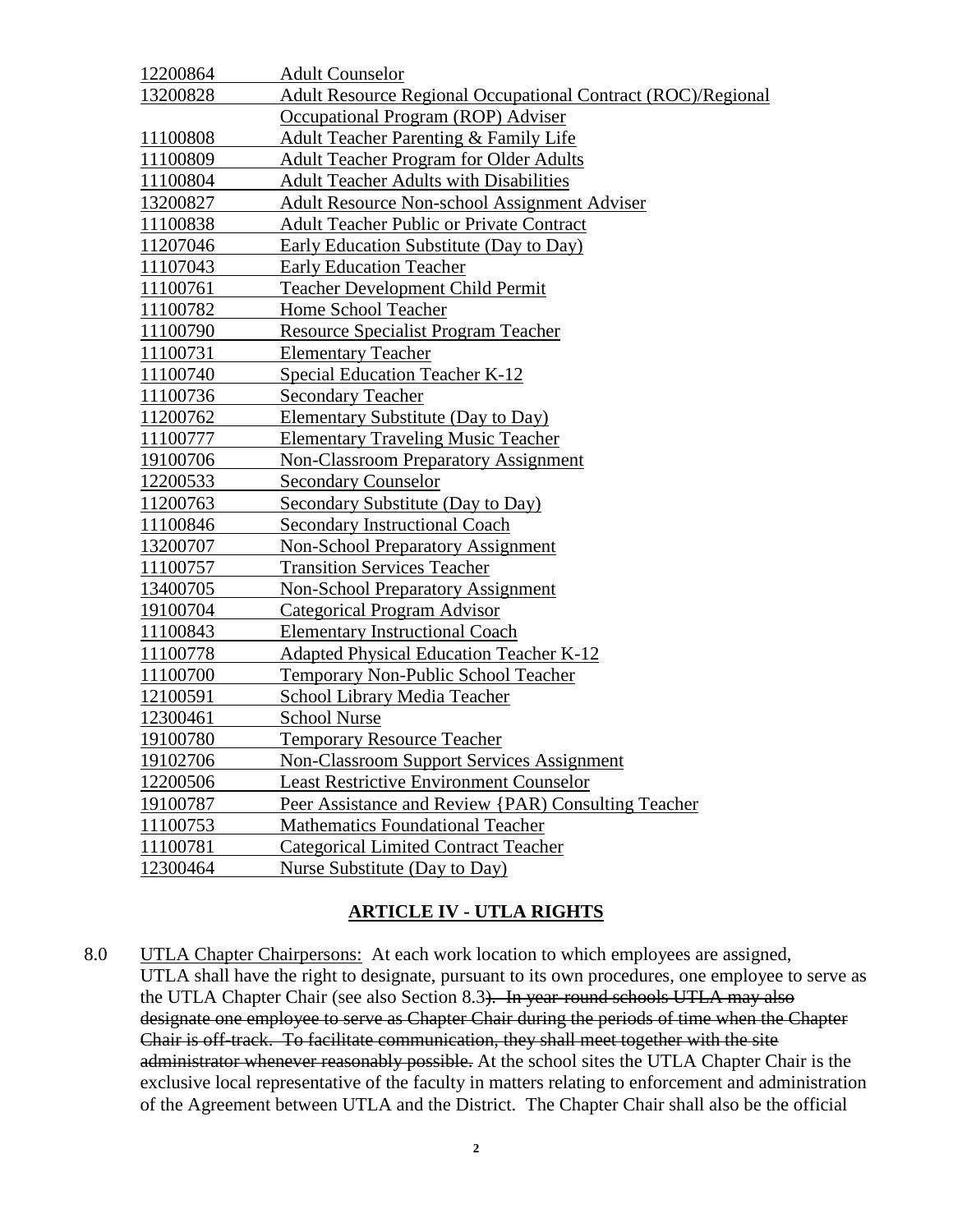on-site representative of UTLA in contract enforcement matters and as such shall have the following rights:

- a. Upon request of an employee, have the right to represent the employee in grievance meetings as expressly provided in Article V, Section 2.0, and in meetings relating to discipline as expressly provided in Article X, Section 11.0 e.
- b. When an employee reports an injury or assault and files the required written report, the site administrator shall notify the Chapter Chair of the reported injury unless the employee requests that the matter not be so disclosed.
- c. Have the exclusive right to coordinate UTLA meetings, which may be held in school buildings at times before or after the school day or during employees' duty free lunch period, subject to availability of facilities and provided that there is no interference with other scheduled duties or events. Administration shall not schedule required meetings of employees after school on Wednesday in order to avoid conflict with UTLA meetings, except in compelling circumstances or when a majority of the affected employees consent.
- d. Have the exclusive right to initial and date any official notices to be posted on the UTLA site bulletin board;
- e. Have the right, subject to reasonable advance administrative approval, to make appropriate brief announcements, via the school bulletin and/or public address system, of UTLA-related meetings, special events, in-service/staff development, and the like. Such use of the public address system shall be limited to the time before or after student hours. The above rights do not encompass advocacy material of any nature, or statements covering inappropriate topics (e.g., personnel matters, grievances, collective bargaining, or personalities).
- f. Have the right to inspect non-exempt public records maintained at the work site which relate to administration of this Agreement, and shall have the right to receive, upon request and within a reasonable time not to exceed 5 working days, a copy of up to 50 pages of such documents at no cost each school year. If the documents do not relate to contract administration, the cost of copies shall be borne by the Chapter Chair.
- g. Have the right, upon prior request and at reasonable intervals on non-classroom teaching time, to meet with the site administrator to discuss contract enforcement matters, safety matters, or any other matters related to the operation of the school;
- h. Have the right to propose agenda items for faculty meetings. The Chapter Chair shall also have the right to make appropriate brief announcements within the first 45 minutes of such meetings or at least 15 minutes prior to the end of the meeting if such meeting is less than an hour in length. Itinerant Chapter Chairs and Substitute Chapter Chairs shall have the same rights described above for any District-wide or Local District-wide meetings convened by the District for itinerant employees and Substitute employees.
- i. While there are not to be any negotiations at the site level (such activity being limited to the designated representatives of the Board of Education and UTLA), when faculty views are sought by the site administrator with respect to subject matters which fall within the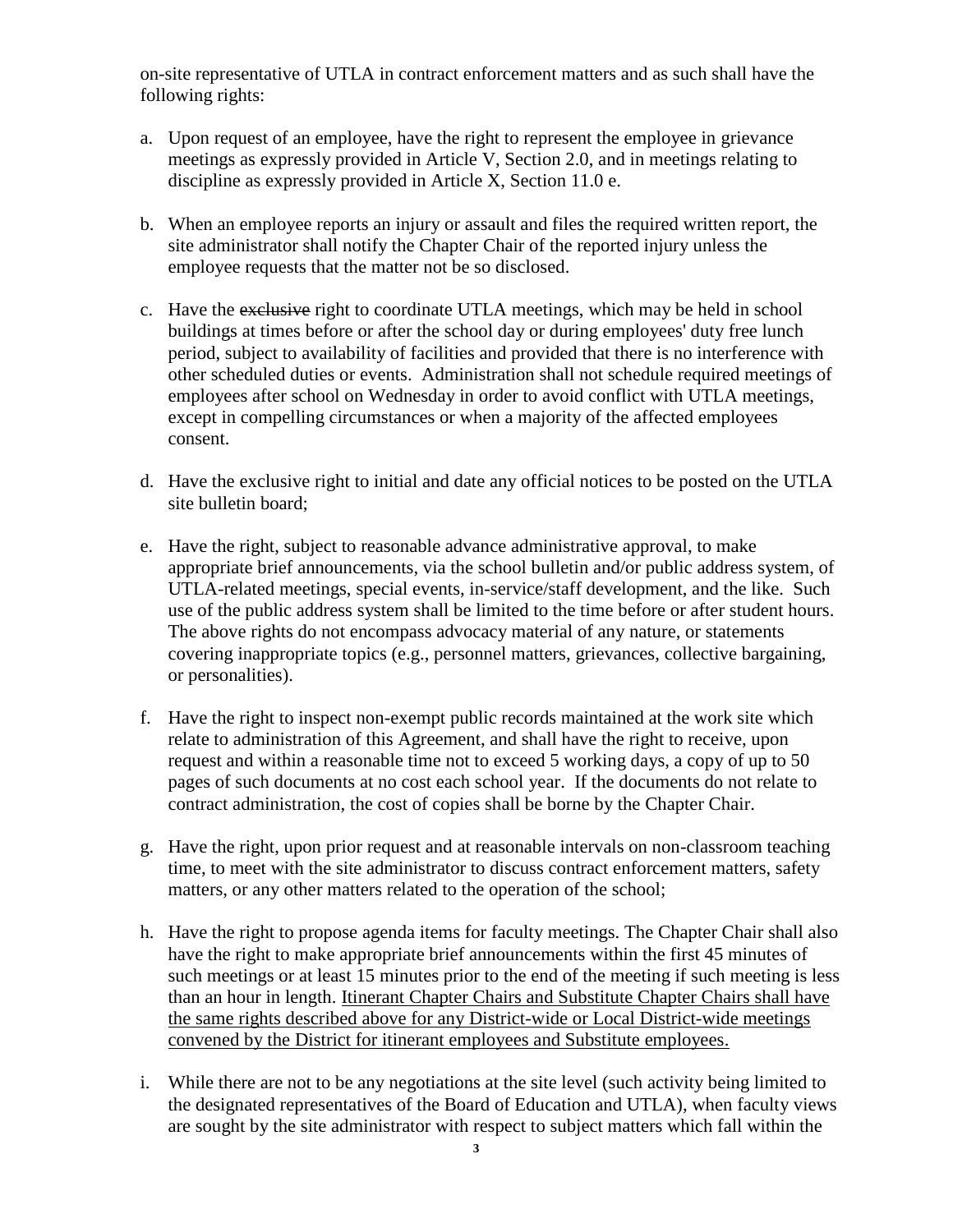scope of negotiations under the Educational Employment Relations Act, the UTLA Chapter Chair is to be treated as the sole representative of the faculty;

- j. Prior to finalizing changes in bell schedules, the site administrator shall consult with the Chapter Chair in accordance with Section 8.2 below;
- l. Have the rights set forth in Article XXVII Shared Decision Making and School-Based Management.
- 8.2 With regard to local site decisions which are reflected in documents forwarded to regional Local District or central District offices (e.g., Chapter 4 local school budgets, changes in daily school schedules, waiver applications, and changes in school calendar such as year-round school plans school conversions) the following minimum procedures shall apply:
	- a. Written disclosure to the faculty of the proposed plan or change, with at least ten  $(10)$  five  $(5)$ days of review time provided, prior to the documents being submitted to Local District or central District offices except in emergencies;
	- b. Upon request, the Chapter Chair site administrator shall have the right to meet and consult with the administrator Chapter Chair regarding the content of the document(s), prior to the documents being submitted to Local District or central District offices;
	- c. If the document provides for a faculty signature, The document(s) shall include space for the Chapter Chair or designee of the Chapter Chair to sign, indicating whether the procedures set forth in a. and b. above have been followed shall determine whether the document will be signed;
	- d. The Chapter Chair shall have the right to submit a written position, dissent, or comments to the administrator. The administrator shall attach this statement to all copies of the official document being forwarded to the appropriate office.

Exempt from the above procedures are personal matters, confidential matters, and other matters, which do not generally involve changes in the basic working conditions of the entire faculty.

The procedures described above are the minimum requirements for Chapter Chair and bargaining unit member input on local site decisions which are reflected in documents forwarded to regional Local District or central District offices. Additional procedures may be required for more specific local school site decisions.

### 8.3 Itinerant Chapter Chairs

The District shall recognize one Chapter Chairs District-wide for each major employment category which is non-school based (one each for School Psychologists, PSA Counselors, Nurses, Itinerant Special Education personnel, Non-Public School personnel and one for all other miscellaneous classifications combined). Substitutes shall have three Chapter Chairs, one for each of the three (3) calling areas. Activities of these new Chairs will be limited to non-site matters. Site-based issues will continue to fall under the purview of the school site Chapter Chair. Any released time for these non-school based Chapter Chairs will be in accordance with Article IV, Section 8.1d.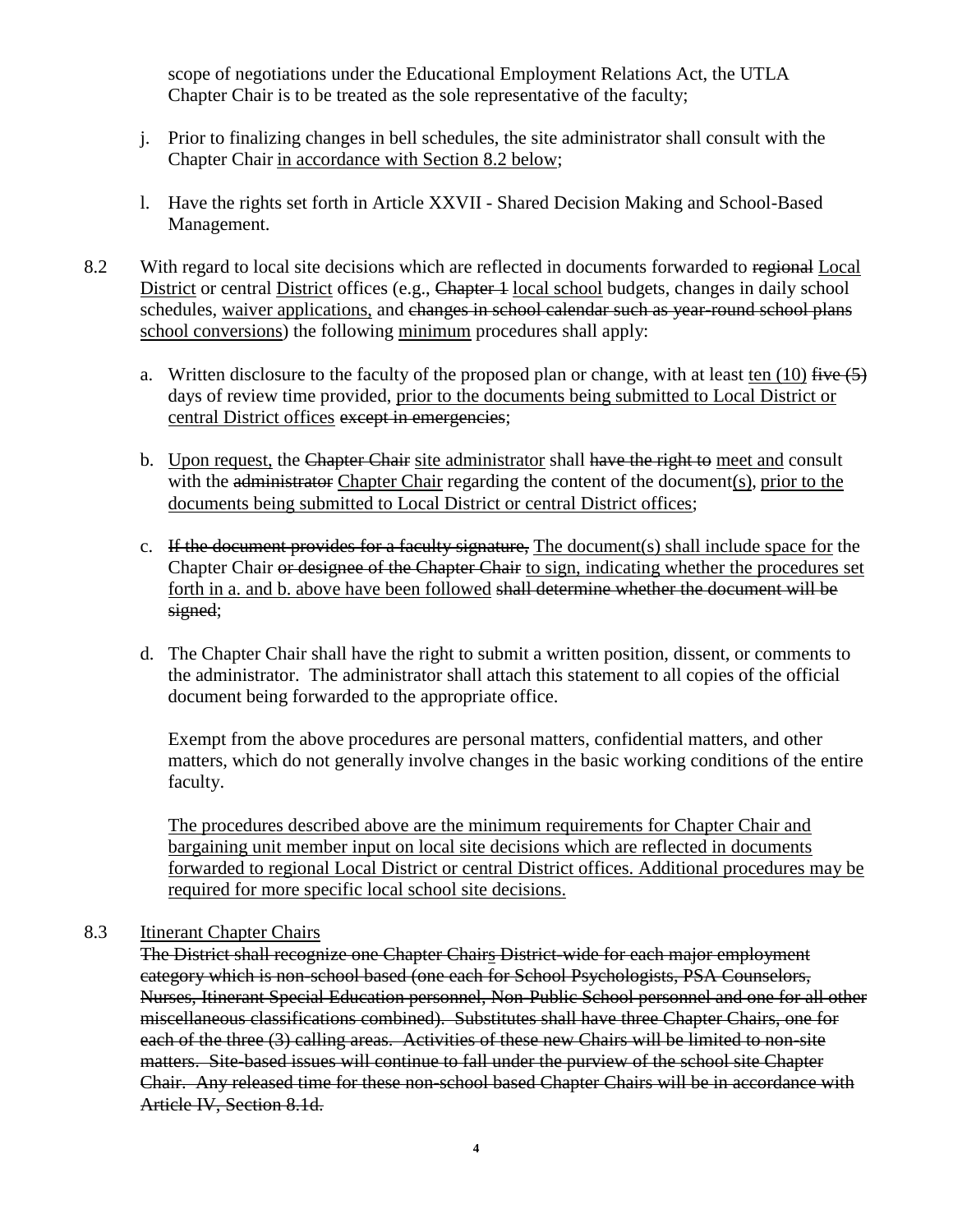- a. The District shall recognize a Chapter Chair for each local district, or similar governance structure, for each of the following: School Psychologists, PSA Counselors, Psychiatric Social Workers, Nurses, Speech & Language Pathologists, Occupational & Physical Therapists, and VAPA educators.
- b. The District shall recognize up to six (6) Chapter Chairs for Substitutes.
- c. The District shall recognize one (1) Chapter Chair District-wide for each of the other itinerant employment categories.
- d. UTLA shall annually provide written notification to the District Labor Relations Department identifying the bargaining unit members serving in itinerant and Substitute Chapter Chair positions.
- 9.0 Committee Appointments: If the District decides that unit members are to be invited to serve on any District-wide or Local District-wide committee, it shall notify UTLA and specify the background and experience required. UTLA shall then have the right to designate one-half of such employee appoint and/or replace all bargaining unit representatives, and to replace those appointees.
	- a. Except as otherwise provided in this agreement, if the District decides that unit members are to be invited to serve on any committees (described below) that are District-wide or Local District-wide in scope and subject matter, it shall notify UTLA and specify the background and experience required for the committee.
	- b. UTLA shall then have the right to designate one-half of such unit members, and to replace those appointees, and the District shall have the right to designate (and replace) one-half of such unit members. Unit members who are appointed to a committee by the District, rather than UTLA, are not to be considered authorized representatives for UTLA.
	- c. These committee appointment provisions apply only to: (i) unit member service on an advisory group (whether labeled committee, task force, focus group or other); and (ii) to committee service outside of the employee's regular job duties. However, if the committee includes a combination of unit members invited to serve outside their regular assigned jobs, and the District shall have the right to assign bargaining unit members assigned to the a committee as part of their regular assigned jobs, but such assignments shall not be considered the same as a UTLA appointment and bargaining unit members assigned to a committee shall not be considered a UTLA representative for purposes of the committee. the latter shall be counted toward the District's appointing authority under section **b** above.
	- d. These committee appointment provisions do not apply to operational working groups whose activities are part of each of the group members' regular assigned jobs.
- 13.0 Access to New Bargaining Unit Members: The District shall provide written notice to the UTLA President and Executive Director of all District-wide and sub-District wide new hire orientations held for UTLA bargaining unit member employees at least twenty (20) days prior to the orientation event. A UTLA representative shall be provided no less than (60)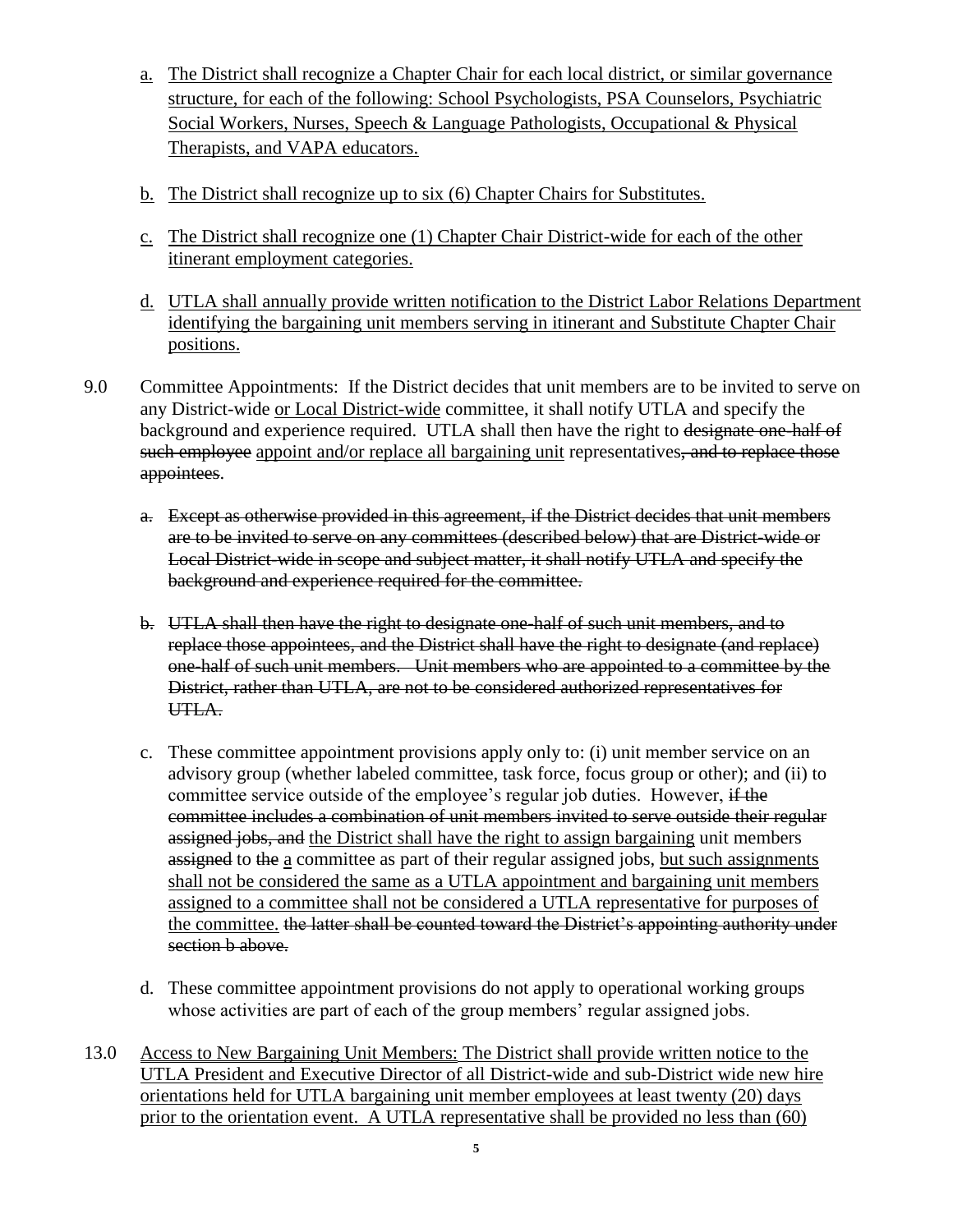minutes at the beginning of the orientation session to make a presentation to the new hires. Unless otherwise agreed to, in writing, District representatives shall not be present during the UTLA presentation. All new hires shall be required to attend at least one mandatory orientation and shall be paid for the time spent in that orientation at her/his regular hourly rate.

14.0 Access to Bargaining Unit Member Data: The District shall provide to UTLA, every thirty (30) calendar days, on a regular, ongoing basis, a digital file containing the following information for all bargaining unit members:

a. Full name b. Home Address c. Home and Cell phone numbers d. Work email address and Personal email address (if available) e. School/Work Site (Cost Center) f. Grade Level/Assignment (Job Title) g. Date of Hire h. Seniority Date i. Employee number j. Employee Subgroup (i.e., Temporary, Probationary, Permanent, etc.) k. Employment status (active, on leave, etc.) l. Credential(s) m. UTLA membership status n. Dues amount deducted for UTLA membership

15.0 The District shall provide to UTLA, every thirty (30) calendar days, on a regular, ongoing basis, a copy of any and all third party public information requests about UTLA bargaining members.

## **ARTICLE V – GRIEVANCES**

- 12.0 Selection of Arbitrator: Within seven days of receipt of the request for arbitration, UTLA and the Office of Staff Relations shall meet to select an arbitrator to serve as Chairperson of the arbitration panel. The arbitrator shall be jointly selected by UTLA and the District, or shall be selected from the following list by alternatively striking names until one remains. The list (alphabetized by last name) shall be created from a list of no more than eight (8) names submitted by each of the parties no later than June 15th of each school year to be in effect July 1st through June 30th of the following school year. The list shall have a minimum of twelve (12) but no more than sixteen (16) names. UTLA and the District may by mutual written agreement revise the list.
	- 1. Richard Anthony 8. Isabel Gunning 2. Irene Ayala **9. Joe Henderson** 3. Bonnie Bogue 10. Kenneth Perea 4. Doug Collins 11. Michael Prihar 5. Walter Dougherty 12. Terri Tucker 6. Wayne Estes 13. Barry Winnograd 7. Joseph Gentile 14. Louis Zigman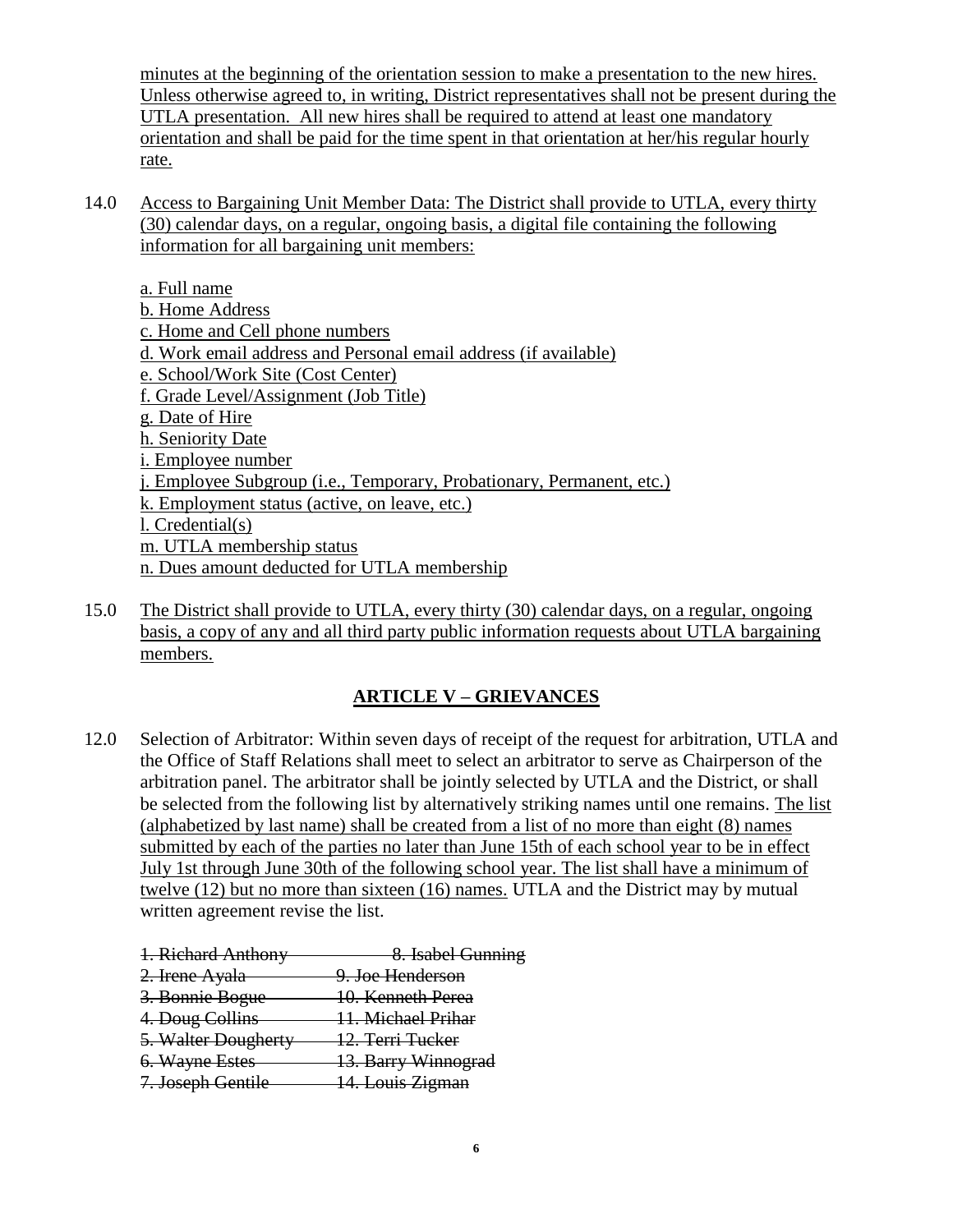If the arbitrator selected cannot be available for hearing within sixty days, the parties shall contact the next remaining arbitrator in reverse order of striking, until one is selected who is able to serve within sixty days. Once selected, the arbitrator shall serve as the Chairperson of a three-member arbitration panel, with the other two members to be appointed directly by the District and UTLA respectively. All decisions and rulings will be made by majority decision of the panel.

### **ARTICLE IX - HOURS, DUTIES, AND WORK YEAR**

- 3.2 EEC Teachers: Full-time Early Education Center teachers are to have a daily on-site obligation of eight hours, although it is understood that split shifts are permitted. The on-site obligation of eight hours is inclusive of a thirty (30) duty-free lunch. Also, it is understood that assignments need not be limited to one location. (See also Article XXIII, Early Education Centers).
- 4.0 Other Professional Duties: Each employee is responsible not only for classroom duties (or, in the case of non-classroom teachers, scheduled duties) for which properly credentialed, but also for all related professional duties. Such professional duties include the following examples: instructional planning; preparing lesson plans in a format appropriate to the teacher's assignment; preparing and selecting instructional materials; reviewing and evaluating the work of pupils; communicating and conferring with pupils, parents, staff and administrators; maintaining appropriate records; providing leadership and supervision of student activities and organizations; supervising pupils both within and outside the classroom; supervising teacher aides when assigned; cooperating in parent, community and open house activities; participating in staff development programs, professional activities related to their assignment, independent study and otherwise keeping current with developments within their areas or subjects of assignment; assuming reasonable responsibility for the proper use and control of District property, equipment, material and supplies; and attending faculty, departmental, grade level and other meetings called or approved by the immediate administrator.

Secondary counselors shall not be responsible for providing yard, lunch, before school, or after school supervision, proctoring of tests, clerical duties, class coverage, or administrative duties.

- 4.5 Required Orientation Inservice for Teachers: Pursuant to California Code of Regulations 80026.5, classroom teachers serving on a full-time emergency permit initially issued after January 31, 1994 shall attend two (2) 8-hour days of unpaid orientation inservices prior to the commencement of their first full-time teaching assignment as authorized by the emergency permit. Such employees who cannot attend the required inservice prior to beginning their teaching assignment shall attend the next scheduled UTLA/District sessions for an equivalent amount of time on an unpaid basis. Emergency permits for such employees cannot be renewed unless the above orientation inservice requirements are met. Required topics for the inservice shall incorporate state requirements and District priorities. Training shall be conducted by QED-C trained personnel or other personnel using QED-C developed modules in District-wide, cluster, complex, or school meetings.
- 6.0 Secondary Preparation Period: Each regular full-time secondary classroom teacher (or library media teacher), including ROC/ROP teachers, shall be assigned five scheduled class periods weekly as preparation periods. Preparation periods are to be used for professional duties including preparation for class and conferences with parents, students and staff members; during the preparation period the employee shall not be expected to perform supervisory or classroom teaching functions except as reasonably needed to provide such services during school related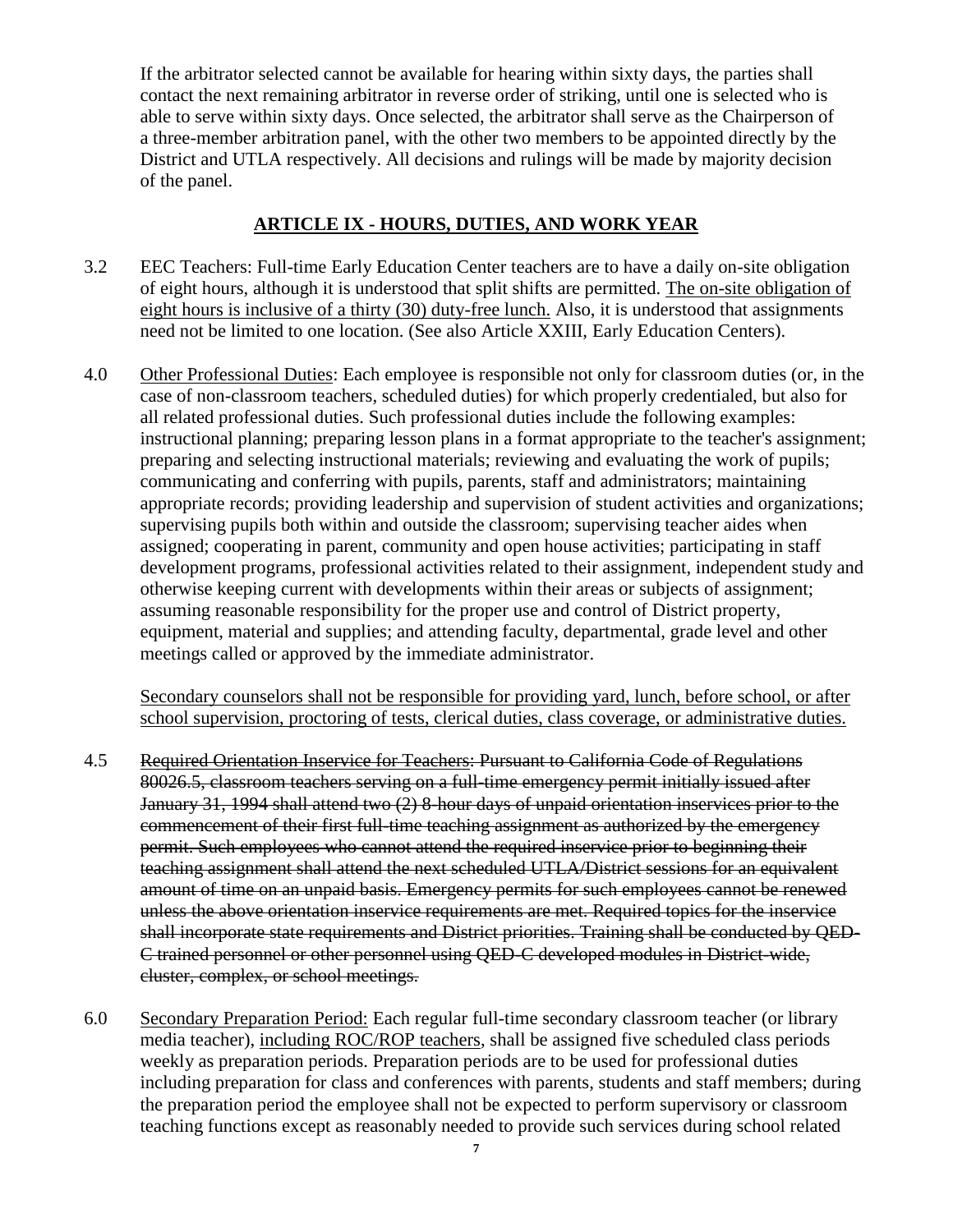activities, during emergencies, or when replacement or auxiliary pay is received pursuant to Article XIV, Sections 25.0 and 28.0. In order to provide such preparation time, the District shall assign personnel other than classroom teachers to perform regularly scheduled non-classroom supervision duties such as before and after school and nutrition supervision. Preparation periods scheduled during the first period of the instructional day are to be distributed equitably among the staff over a period of time.

10.0 Work Year: Employees may be assigned or reassigned to any of the following bases of assignment listed below for the following work year if notified by June 15 of the current work year, provided that such change in assignment basis shall not be made for the purpose of depriving employees of holiday or accrued vacation benefits.

### **ARTICLE IX-A - ASSIGNMENTS**

- 1.0 General: This Article is a composite of contractual items previously contained in Article IX (Hours) and Article XXXI (Miscellaneous). They have in several cases been reworded and/or placed in different order for purposes of clarity.
- 2.0 Uniform Staffing Procedures For All K-12 and Adult Schools:
	- a. Creation and Posting Of Matrix:

Approximately four weeks prior to the day teachers on any track or schedule finish service for the school year or four weeks before classes are selected, the site administrator shall prepare and post a District seniority list, provided by the LAUSD Human Resources Department, of bargaining unit members assigned to the school site and a matrix indicating the tentative number of classes (on each track, if multi-track) for each subject/grade level. The parties acknowledge that the matrix is based on projections and therefore subject to change. The site administrator shall specify any special credentials, necessary qualifications and any differentials, along with the requirements to qualify for the differentials. In order to provide adequate planning time, teachers shall be notified of tentative assignments as soon as feasible (at or before the end of the track, if applicable), but not later than June 1. Teachers shall also be notified, as soon as feasible, of a change in the tentative assignment. If a teacher is notified of a change of assignment within five (5) calendar days prior to the assignment (first student instructional day), upon request, the teacher shall receive up to the equivalent of two (2) days in paid status as preparation time for the assignment. In order to receive the equivalent of two days of preparation time, the change of assignment must affect the majority of courses taught in a secondary or adult assignment, and require a preparation for a course not in the previous assignment. In the case of a change of assignment that does not affect the majority of the courses taught, but does require a preparation for a course not in the previous assignment, the teacher, upon request, shall receive the equivalent of up to one (1) day of preparation time. The scheduling and configuration of such time may be in release time and/or additional paid time, and shall be mutually agreed upon between the teacher and the site administrator. In any event, however, the time must be utilized by the end of the second week of student instruction.

2.1 Staffing Procedures After Initial Selection Through The Fifth Week of School or Track: The following procedures apply to staffing decisions which occur after the completion of the initial spring selection process and before norm date or the end of the 5th week of school or track (whichever is sooner):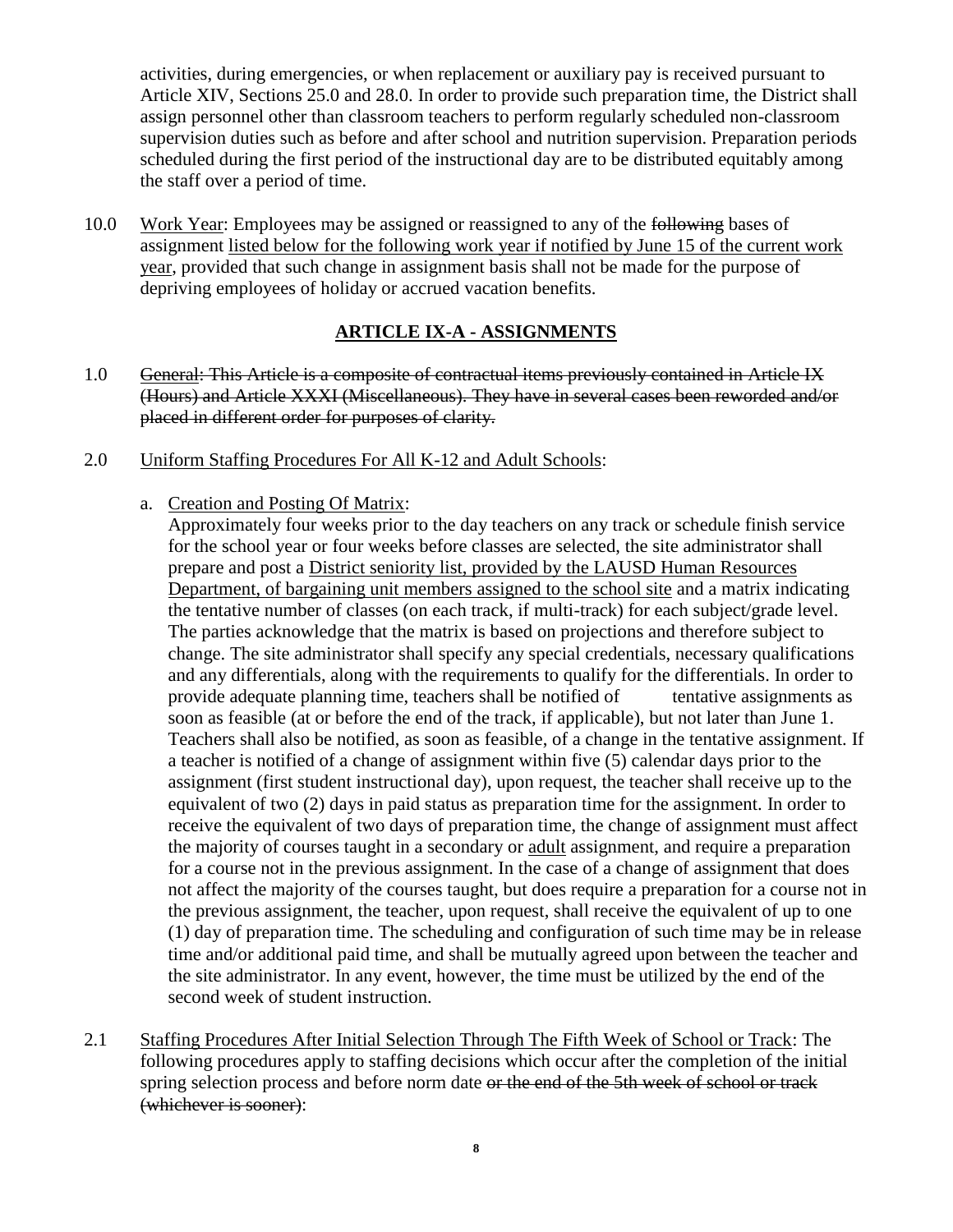- a. The principal, and department or grade level chair, and chapter chair working together shall reasonably determine who will fill the opening or vacancy.
- b. In doing so, they shall utilize the teacher preference forms or locally determined method for identifying teacher preference and shall take into account seniority and educational program needs.
- c. If agreement is not reached or if the parties prefer, the openings and vacancies shall be filled by a new hire, transferee, substitute, or auxiliary assignment.
- d. If a change in assignment results in grade level, subject, and/or room change, the teacher shall receive, upon request, up to two days in paid status as preparation for the assignment.
- 12.0 Request for Assignment for Unit Members Reporting to Health and Human Services: A request form for unit members reporting to the Health and Human Services is included in this Agreement as Appendix C. If a request is not granted, the unit member shall receive written reasons for this action denial upon request. Only a failure or refusal to provide the reasons upon request shall be grievable.

## **ARTICLE IX-B - PROFESSIONAL DEVELOPMENT**

- 1.0 Purpose and Goals: Regular Quality professional development and training is essential to the competence and overall effectiveness of all teachers and support personnel, no matter how experienced they may be is essential to improving public education and educating the whole student. Participation in such continued learning is a required professional duty and part of each teacher's basic personal obligation to the profession and to the students of the District. At its best, Affording all educators equitable access to quality professional development and continued learning throughout their careers is part of the District's duty and obligation. Both the District and UTLA are committed to ensuring that professional development and continued learning is grounded in the instructional goals and programs of the District and the school, the best practices of successful teachers educators, and the everyday needs of students and teachers, educators, and communities. While no professional development program will accomplish all goals for all participants, It is agreed that all Professional development programs and activities — whether designed and/or delivered by the Central District, a Local District, or the local school — should seek to achieve the following goals, as applicable:
	- a. Be grounded in, or consistent with, the California Standards for the Teaching Profession, and with any applicable State and District mandates, standards, initiatives and/or priorities;
	- b. Be appropriately responsive to the site's needs assessment and/or evaluations of similar programs offered in the past;
	- c. Deepen and broaden knowledge of subject matter and instructional content; as appropriate, be job-specific and differentiated to meet different experience levels, and designed for cumulative and sustained impact;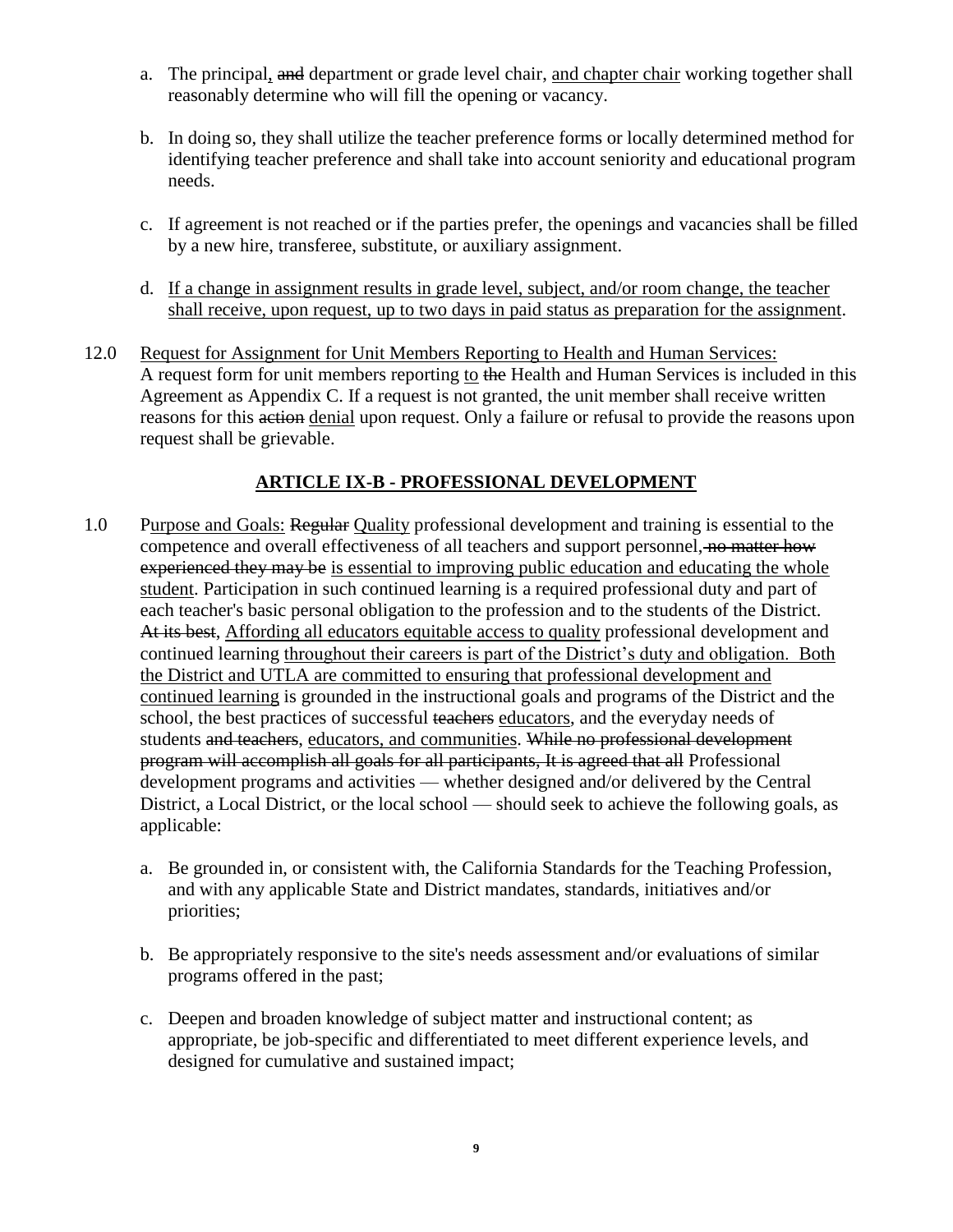- d. Provide a strong foundation in the pedagogy of particular disciplines, assignments and instructional programs, knowledge about the teaching and learning processes, and improvement of the environment for student learning;
- e. Provide knowledge of applicable standards, the differences between standards-based instruction and other forms of instruction, and how to know when students are meeting or progressing toward a given standard;
- f. Be intellectually engaging and reflect the complexity of the teaching and learning processes;
- g. Encourage and enable teachers to work together to provide consistent instruction and reinforce student progress.
- h. Deepen and broaden knowledge of culturally and linguistically responsive pedagogy to inform instructional practices in all content areas.
- 2.0 Banked Time for Professional Development: **See Article IX, Section 3.1**, for the minimum on-site obligations relating to the banked time accumulation and schedule. The following terms are intended to facilitate professional development in grades 1-12 and in full-day kindergarten (a.m.-p.m. schedules usually preclude mandatory participation in the banked time program):
	- a. Professional development "banked" time programs and activities shall be scheduled for Tuesdays throughout the District;
	- b. In elementary schools, grades 1-5/6 and in full-day kindergarten, such time shall total 1560 yearly minutes and shall be accumulated by increasing instructional time by nine minutes per day in 180-day schools and ten minutes per day in 163-day schools. Students will be dismissed 60 minutes earlier than normal dismissal time on 26 designated Tuesdays, facilitating the use of the banked time for professional development purposes on those days. Based singularly on approval by the Local School Leadership Council in the spring of the preceding school year, elementary schools may increase the number of banked Tuesdays for the upcoming school year;
	- c. In secondary schools, grades 6/7-12, such time shall total 1260 yearly minutes and shall be accumulated by increasing instructional time by seven minutes per day in 180-day schools and by eight minutes per day in 163-day schools. Students will be dismissed 90 minutes earlier than normal dismissal time on fourteen designated Tuesdays, facilitating the use of the banked time for professional development purposes on those days. Based singularly on approval by the Local School Leadership Council in the spring of the preceding school year, secondary schools may increase the number of banked Tuesdays for the upcoming school year;
	- d. The required number of yearly instructional minutes remains the same as without banked time, and there are no changes in the length of the teacher's minimum daily on-site obligation;
	- e. Minimum and shortened days are scheduled and used separately from this banked professional development time, and the two are not to be combined;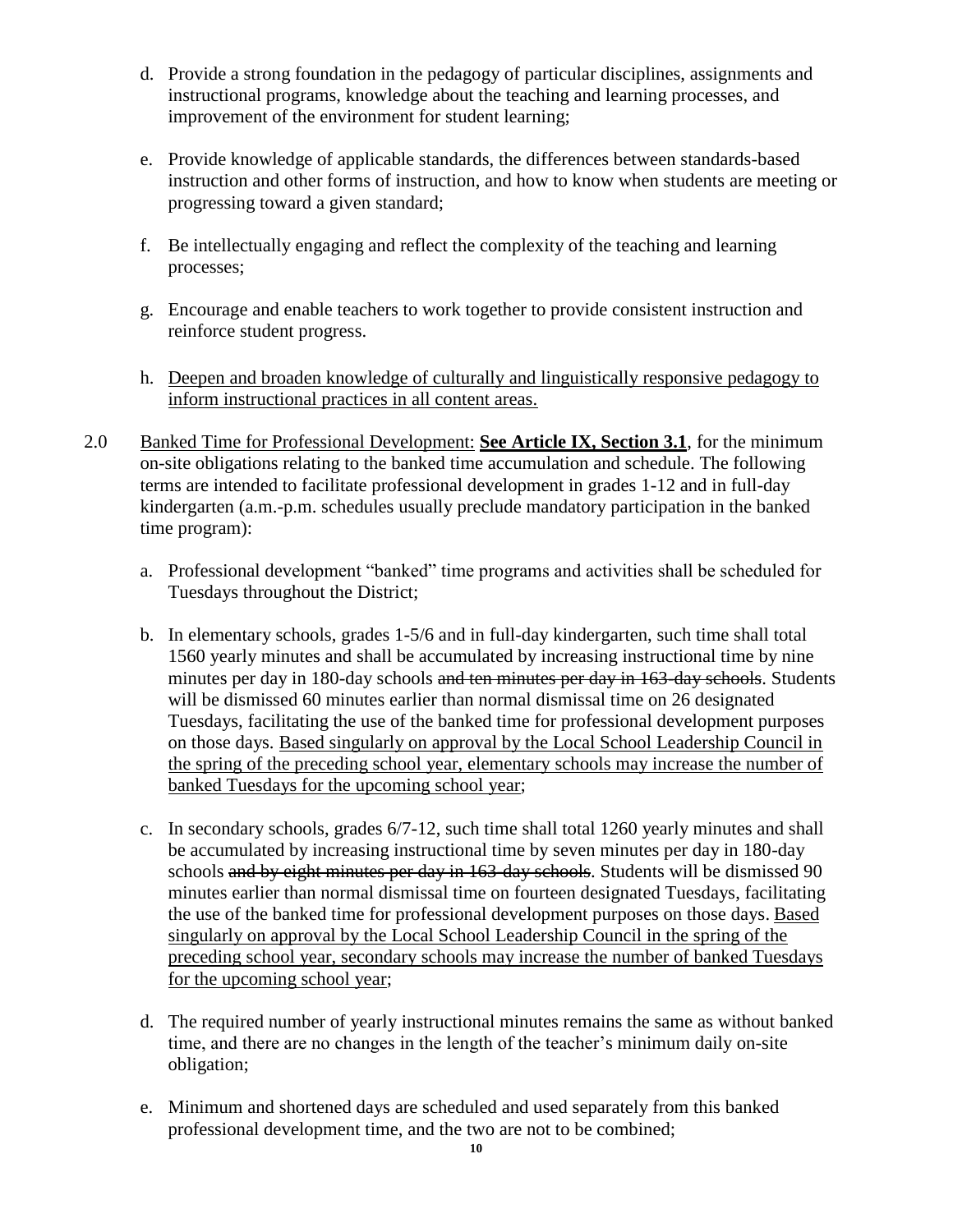- f. In middle schools, established Common Planning Time shall be separate from, and not scheduled on the same days as, banked professional development time (unless approved by the faculty, the principal, and the Local District Superintendent);
- g. Faculty meetings **(see Article IX, Section 4.3)** are not to be conducted on banked professional development time; and professional development meetings on banked time do not count toward the permitted number of meetings under **Article IX, Section 4.3**; and
- h. One half All of the annual total of banked professional development time shall be dedicated to programs or activities (including teachers working with one another and with site administrators to improve instruction) which are determined at the school site by the Local School Leadership Council pursuant to **Article XXVII, Section 2.4**. Any such program or activity, including transportation, must be cost neutral to the District. The other half of annual banked professional development time shall be dedicated to programs and/or activities determined by the District, acting through the site administrator, the Local District or the Central office.
- 3.0 Professional Development Advisory Committee: In order to ensure effective input from UTLA and certificated staff in the development and implementation of the District's staff development programs, there shall be formed a Professional Development Advisory Committee (PDAC). The PDAC shall meet at least once a month during the school day, with District provided release as needed, to review, discuss and provide recommendations to the Superintendent or designee regarding the development and implementation of the District's professional development programs, and to facilitate school site participation. The PDAC composition and responsibilities shall be as follows:
	- a. Each party may appoint up to  $\frac{e^{i\theta}}{2}$  four (4) members to the PDAC for the purpose of representing each local district. In addition, there shall be one additional member designated by the Superintendent and one designated by the UTLA President. The Superintendent's designee shall serve as Chair of the Committee.
	- b. The Committee shall have the following responsibilities in its role as advisor to the Superintendent or designee:
		- (i) Work collaboratively, with input from both UTLA and the District, to cosponsor district-wide professional development.
		- (ii) Review, evaluate and provide recommendations concerning any current or proposed District-initiated professional development programs and activities;
		- (iii) Propose the initiation of new professional development programs and activities, including but not limited to the organization of working committees for that purpose; and
		- (iv) Review and provide recommendations concerning the professional development calendar for the year.
		- (v) Review and provide recommendations with respect to potential use of categorical state and federal resources to fund training and/or reimburse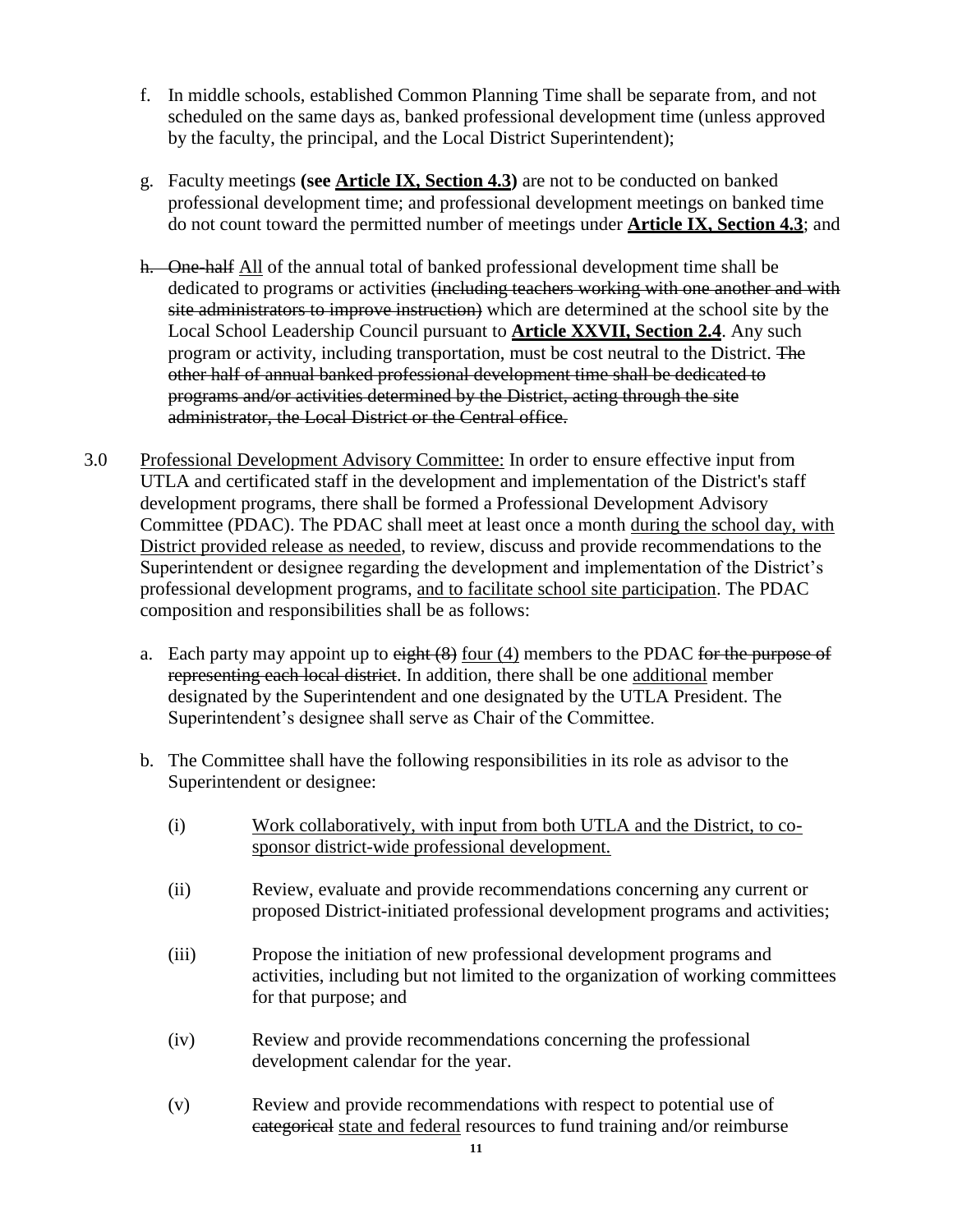teachers educators for costs associated with securing of Verification Process for Special Settings (VPSS) certification under the requirements of the No Child Left Behind statute required certifications.

- (vi) Review and provide recommendations concerning the professional development aspects of the Instructional Coaching program, including matters such as Instructional Coach training, utilization, and program evaluation.
- c. In addition to the foregoing, the function, purpose and immediate task of the PDAC shall include designing a collaborative structure for the delivery of effective professional development to include the following concepts:
	- (i) Professional development shall be grounded in data and the instructional goals, pedagogy and programs of the District and the school.
	- (ii) The PDAC shall develop and compile information regarding best practices and successful models for the delivery of professional development programs irrespective of content.
	- (iii) The PDAC shall develop and compile procedures and instruments for the assessment of professional development programs, including for individual programs and annual evaluation of such programs.
	- (iv) The information, procedures and instruments referred to above are intended to assist schools with delivering effective professional development according to research and evidence-based practices that will be most effective for each school and will enhance student achievement.
- d. The PDAC shall provide recommendations regarding the following: agree on the maximum number of UTLA and District representatives for Local District Professional Development Advisory Committees (LDPDACs). The purpose and function of the LDPDAC shall be to provide recommendations regarding the following:
	- (i) In collaboration with the local district leadership team, provide assistance, resources, suggestions and support to their local schools in making the most effective data based professional development decisions.
	- (ii) Evaluate data and assessments of professional development and use this information to make recommendations regarding future professional development activities and delivery models to the local schools.
- **e.** The PDAC shall have the responsibility for ensuring that the LDPDACs are acting in a manner consistent with the concepts and guidelines set forth herein.
- 5.0 Common Planning: for Middle Schools: The District and UTLA agree to use the Staterecommended text (currently "Taking Center Stage: A Commitment to Standards Based Education for California's Middle Grades Students"), as the basis for the Common Planning activities of middle school teachers in the District. Common Planning is to be provided when the teachers share assignments or organizational structures (such as Small Learning Communities, Houses, Departments, or Teams) or when other program considerations (such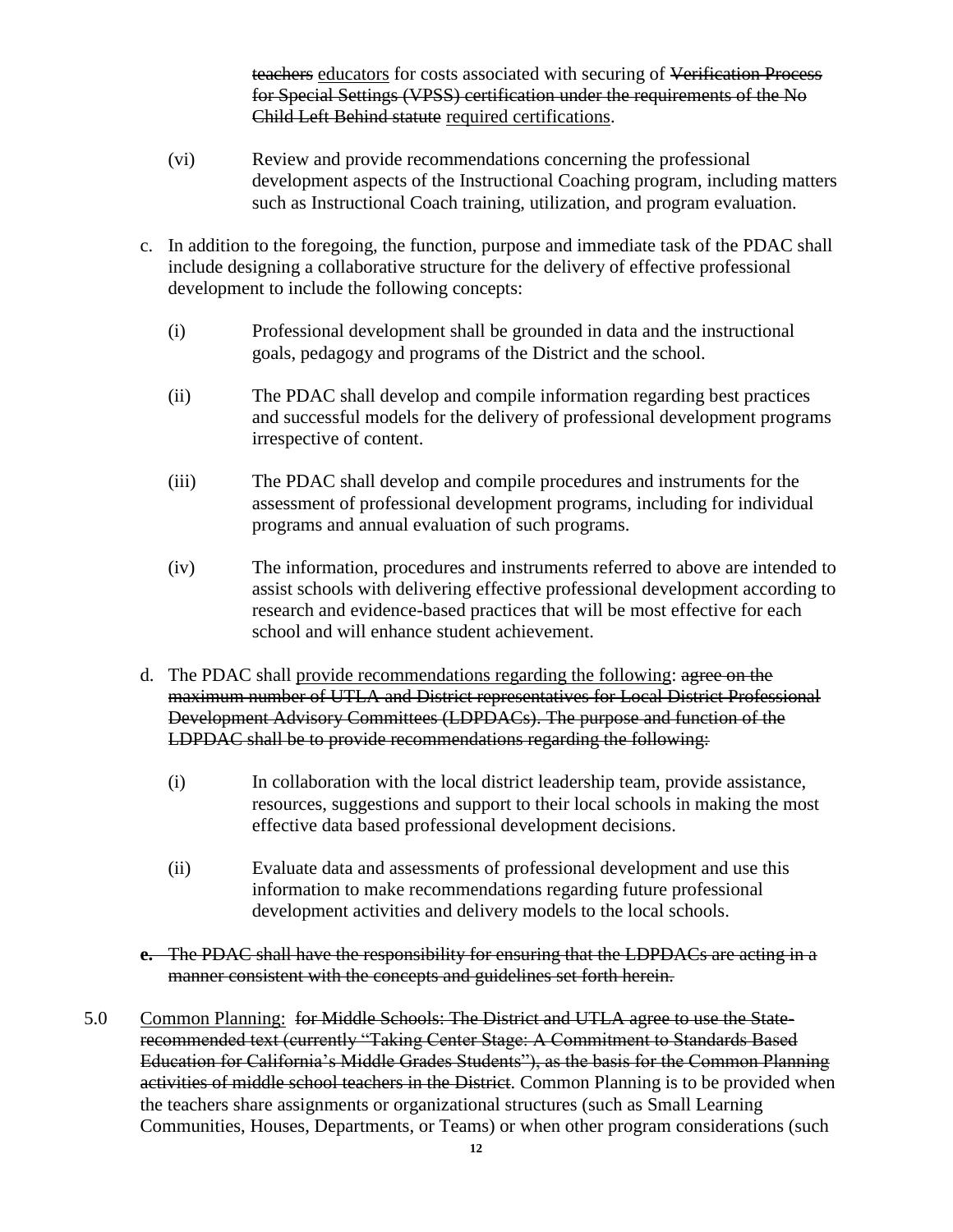as bilingual instruction or the implementation of new programs) suggest that doing so would encourage professional collaboration, and when the requisite approvals have been attained. The participating teachers shall plan the content and activities for Common Planning, for administrative review.

## **ARTICLE X – EDUCATOR DEVELOPMENT, SUPPORT, AND EVALUATION**

- Effective July 1, 2019, the Teacher Learning Framework shall no longer be used as the basis for evaluation of certificated bargaining unit members.
- Effective July 1, 2019, the California Standards for the Teaching Profession shall be used as the basis for evaluation of certificated bargaining unit members.

## **ARTICLE XI - TRANSFERS**

### 1.3 Compliance with SB 1665 (Scott Bill): Notwithstanding any other provision of this Agreement:

- a. All voluntary transfers of teachers to a K-12 school ranked in deciles 1 to 3, inclusive, on the Academic Performance Index shall comply with section 35036 of the Education Code. For the purpose of itinerants, "transfer" refers to an employee or administrative initiated change in school assignment or program within one's unit. Transfer may also refer to an employee initiated request for assignment within a class code resulting in a change of basis.
- b. No priority will be given to a request for a voluntary transfer by a certificated person after April 15 of the school year prior to the school year in which the transfer would become effective if other qualified applicants have applied for positions requiring certification qualification at the receiving school.

### Health and Human Service Professionals/Itinerant Educators:

- a. For the purpose of itinerants, "transfer" refers to an employee or administrative initiated change in school assignment or program within one's unit. Transfer may also refer to an employee initiated request for assignment within one's class code resulting in a change of basis.
- 2.0 Administrative Transfers: The District may, for any reason not prohibited in the balance of this Article (including the incorporated Appendices) transfer employees when such action is deemed to be in the best interest of the educational program of the District. Whenever possible, The employee shall be notified and counseled regarding the transfer, and written reason(s) for such transfer shall, upon the employee's request, be supplied to the employee. Such transfers will not be made for arbitrary, capricious, or discriminatory reasons. Claimed allegations of discrimination shall be handled under the appropriate statutory and/or judicial procedures rather than the grievance process.
- 6.0 Displacement Over-teachered Schools: An over-teachered condition exists when there are more qualified teachers than positions at a school or within a program or subject field at a school, or when a program or subject field is reduced, eliminated or moved from a school. When an over-teachered condition exists, the following procedures below shall apply. No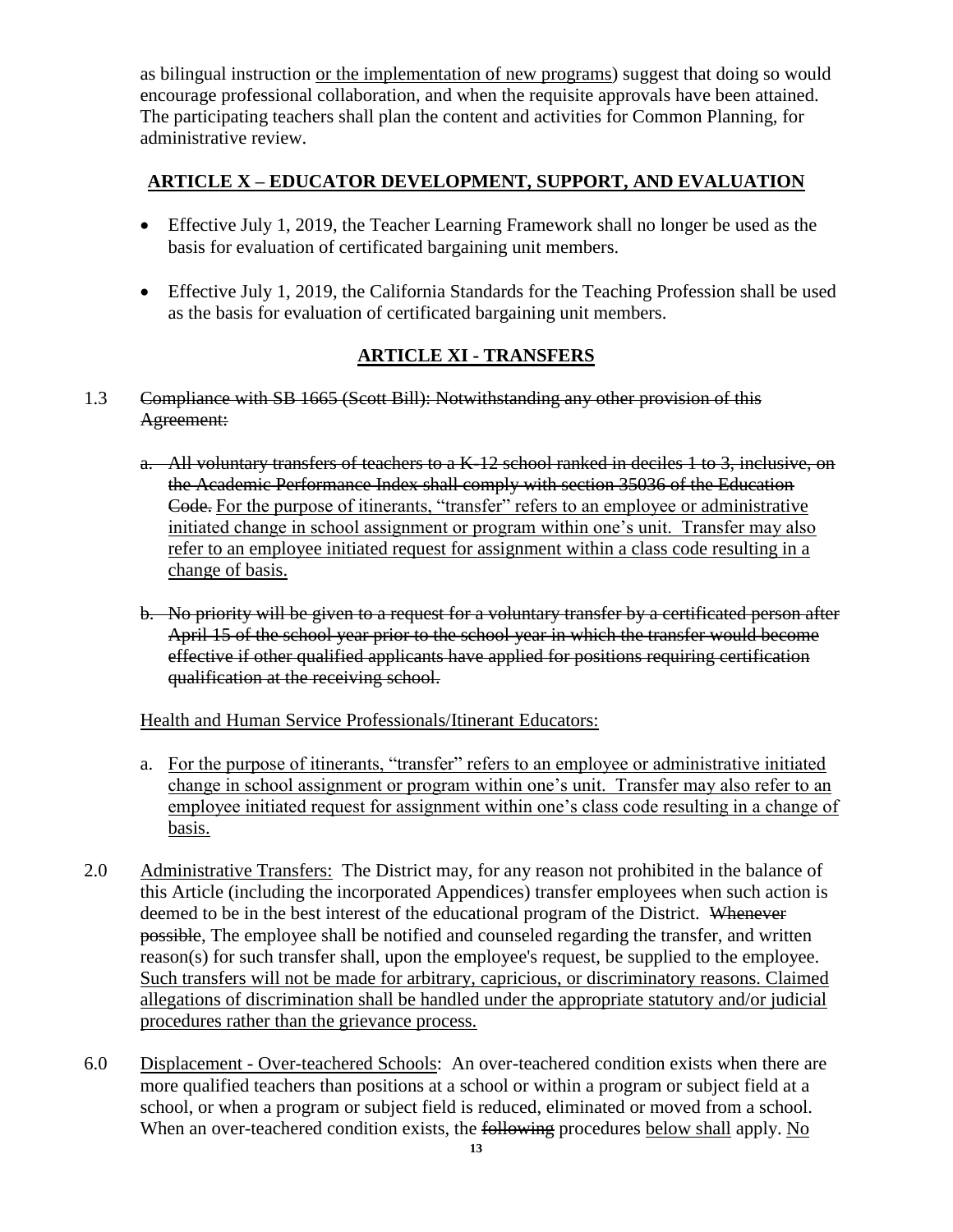displacements based on over-teachered conditions shall occur after Norm Day, herein defined as the last instructional day of the fifth week from the beginning of each school year.

- a. The local school leadership council administrator shall reasonably determine whether and in what program/subject field the over-teachered condition exists and shall inform the faculty of the number of positions being eliminated. (Note Article XVIII, Sections 1.1 to  $+3)$
- b. An employee may agree volunteer to be displaced when an over-teachered condition exists. Such displacement requires the concurrence of the employee and the current principal, may be effected without a current transfer request on file, and shall not affect the employee's right to request a subsequent transfer. Such displacement carries no right to return to the home school. Such a teacher must accept all conditions for displacement and assignment which would have applied to other teachers being displaced.
- c. In elementary schools and programs such as Early Education Centers, Development Centers and ungraded programs, all teachers in the program at the site shall be deemed a single group for displacement purposes. In secondary schools, and in Special Education wherever located, displacement shall be by program/subject field and the program or subject field in which a teacher is considered for displacement purposes shall be the one in which the teacher has taught for the major portion of teaching time during the employee's most recent six semesters of regular classroom teacher experience. Within the above categories of employment, when there is an over-teachered condition, the teacher with the least District seniority (see Section 6.2 below) will be displaced unless it is reasonably determined at the discretion of the immediate administrator that such teacher possesses special instructional skills or qualifications needed by the pupils and the educational program at the school and not possessed by another teacher available to fill the need. Additional provisions for Special Education teachers are set forth in paragraph j. below. In a secondary school or program, if the least senior teacher in the over-teachered subject field has at least ten years of District seniority, the teacher shall be permitted, upon request, to change subject fields and thereby cause the displacement of another teacher in the other subject field who has at least five years less District seniority than the initially displaced teacher, but only if the following criteria are met by the more senior teacher possesses the requisite specified subject credential or a general secondary credential with a college major or minor or an advanced Degree in the second subject field.
	- (1) Must have taught in the second subject field the equivalent of at least six periods during the most recent six semesters without having received a Notice of Unsatisfactory Service or a below standard performance evaluation;
	- (2) Either possesses the requisite specified subject credential or a general secondary credential with a college major or minor or an advanced Degree in the second subject field.
	- (3) Passes the District's examination in the second subject field, if requested by the administrator.
- d. District identified disabled teachers assigned to facilities designed for the purpose of accommodating a District identified disability will not be displaced except where the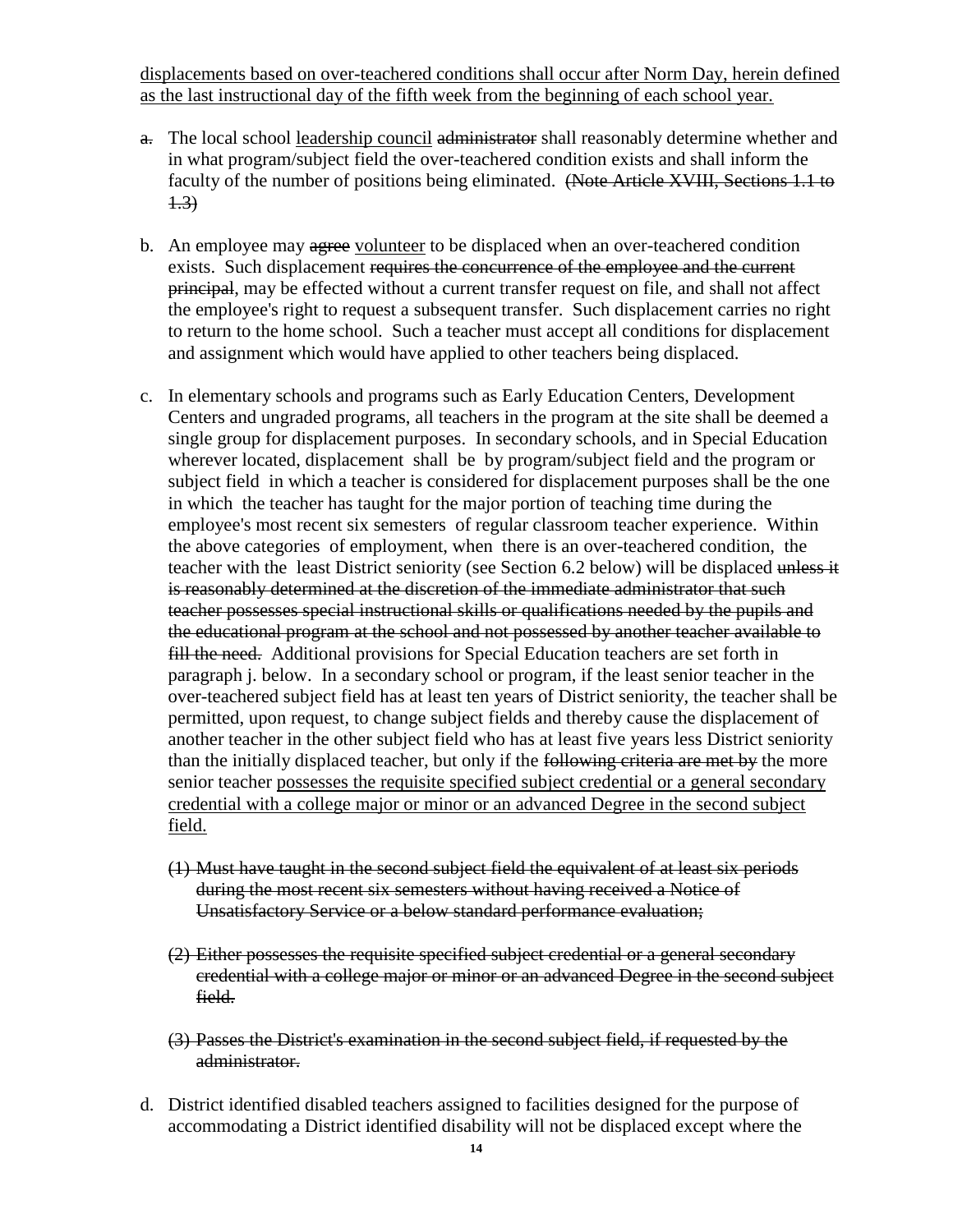teacher may be displaced to another facility which may reasonably accommodate the identified disability.

### e. (Hold)

- f. Bilingual teachers teaching in Bilingual Master Plan programs (See Article XI-B) are exempted from displacement, provided they possess Bilingual Certificate of Competence, or "A" Level (high level of proficiency in conversation, reading and writing), or the "B" Level (high level in conversation, satisfactory in reading and writing).
- g. Where displacement is required by this Section but each of the teachers within the applicable subject field or elementary school group is exempt from displacement by virtue of some other provision of this Section, the teacher with the least District seniority will be reassigned to another school in the same geographic area.
- h. Part-time contract employees described in Article XIII, Section 1.2 (as distinguished from teachers on Half-time Leave and Reduced Workload Leave) shall have no transfer rights. In regard to displacement, such teachers shall have no seniority rights. and they shall be retained at a school where a full-time teacher is displaced only when the parttime teacher possesses special instructional skills or qualifications needed by the pupils and the educational program in the school not possessed by a teacher who would be available to fill the need.
- i. In Special Education, the least senior teacher in the over-teachered subject field shall be permitted, upon request, to change subject fields at the site within Special Education and thereby cause the displacement of another teacher in the other subject field who has less District seniority than the initially displaced teacher, but only if the following criteria are met by the more senior teacher possesses the requisite specified subject credential in the second field.
	- (1) Possesses the requisite specified subject credential in the second subject field.
	- (2) Must have taught, or practiced, in the second subject field or program without having received a Notice of Unsatisfactory Service or a Below Standard Performance Evaluation; and
	- (3) Must, in the reasonable judgment of the site administrator, be qualified to teach in the second subject field or program.

In addition, a displaced Special Education teacher may be reassigned to an opening outside of Special Education at the same site, but only if the displaced teacher is properly credentialed and previously served in the regular non-Special Education program at that same site immediately prior to taking the Special Education assignment.

j. After one calendar year, the displaced Special Education teacher who was so reassigned shall have return rights to a Special Education opening at the site for which the teacher is qualified.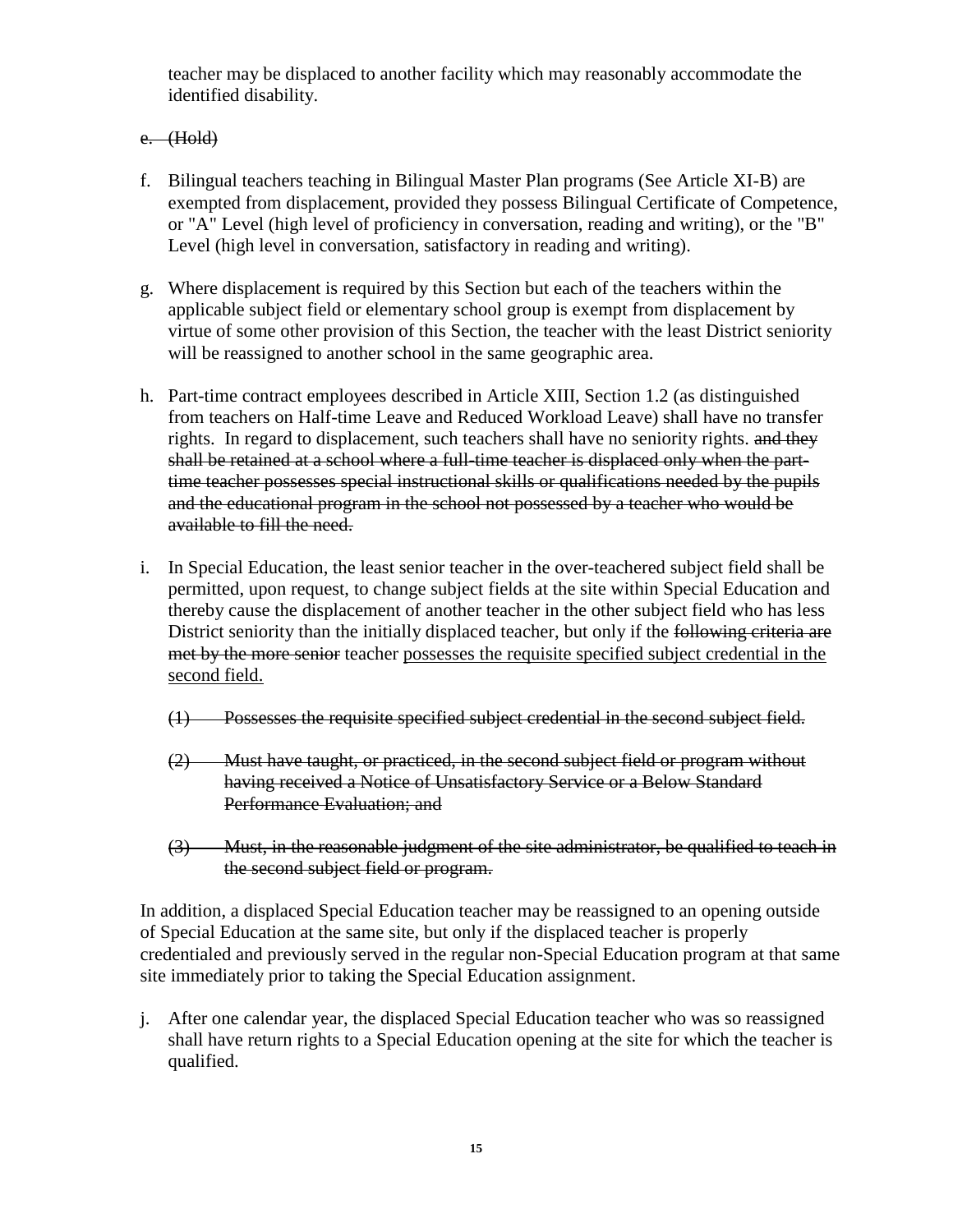- k. Counselors possessing a teacher credential and having served more than 50% of their assignment as a counselor during the past 39 months will for the purpose of displacement be considered within the group of counselors that do not hold teaching credentials.
- l. For purposes of this article and the potential displacement of an employee based on an over-teachered condition, all programs at a school shall be considered part of one program if there is only one principal at the school.
- 6.1 Displacement Non school-based Support Service Personnel and Driver Safety Instructors: In any situation where a unit of geographic area or office-based support service personnel or Driver Safety Instructors is deemed over-staffed, displacement and transfer to another geographic area or office shall be by District seniority unless the responsible administrator determines that a special need exists analogous to 6.0e.
- 7.1 Teachers on the district-wide transfer list shall be transferred in accordance with Article XI, Section 15.
- 12.0 Return Rights
	- a. Displaced teachers who fit into the following categories shall have return rights as set forth below:
		- (1) A teacher displaced from a school between the end of one semester and the fourth week of the next semester shall be returned to the school from which displaced if by the end of the fourth week, a vacancy occurs (based on the classification report) for which the displaced teacher is the most senior displaced "match" by reason of same subject field or grade (K-6). If such displaced teacher is not a "match", the teacher may nonetheless be returned to a vacancy in a different subject under the above circumstances if the teacher's credential permits.
			- $(i)$  the teacher's credential permits
			- (ii) the teacher has some teaching experience in the subject during the preceding six semesters, and
			- (iii) the site administrator reasonably concludes that such a return is in the best interest of the educational program.
		- (2) A teacher displaced as a result of a school closure decision, reconfiguration, boundary change, or other action pursuant to Section 17.0 of this Article shall upon application be returned to the school from which displaced if before the end of the fourth week of the following fall semester a vacancy occurs for which the displaced teacher is the most senior displaced "match" by reason of the same subject field or grade level  $(K-6)$ ; if not a "match", the teacher must have the requisite credential for the vacancy meet the criteria in  $(1)$   $(i)$   $(a)$  and  $(b)$  and  $(e)$ above.

13.0 Voluntary Continuous Service Transfers, K-12 Program: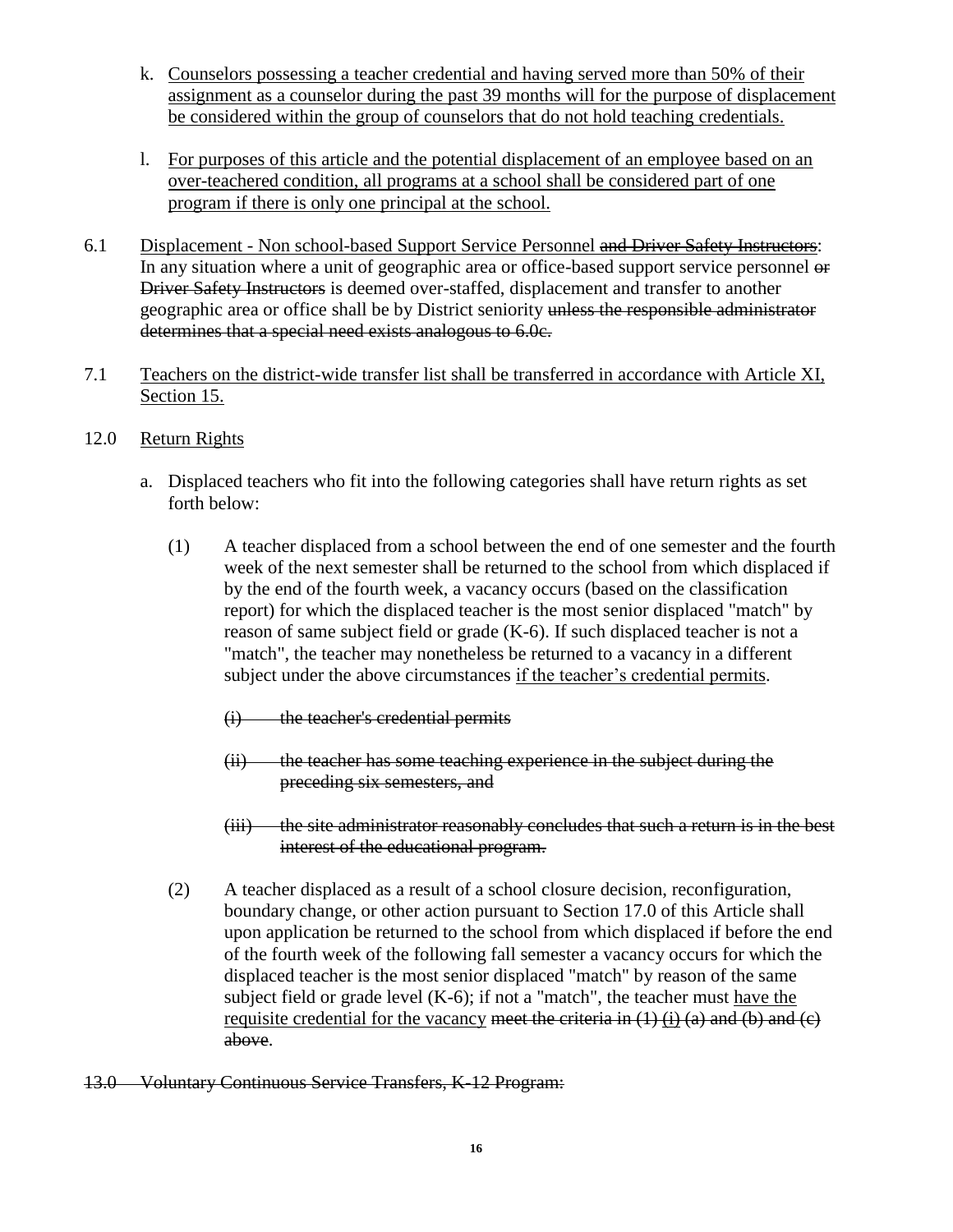- 13.1 Teachers with permanent or continuing status may apply for transfer under this section if either:
	- a. The teacher has, for at least eight consecutive years immediately preceding the proposed date of transfer, served at one or more locations currently designated as a Title I or Urban Impact I School, or
	- b. The teacher has, for at least four consecutive years immediately preceding the proposed date of transfer, served at a location not currently designated as Title I or Urban Impact I but is willing to transfer to a Title I or Urban Impact I school.

For the purposes of this section, a year is defined as 134 days of service. Time spent on formal leaves shall not count as time served, but shall not constitute a break in service.

- 13.2 Application forms will be available on February 1 and must be filed by April 1 at an office designated by the District. Applications are valid for transfer for the following school year only (July 1 through June 30).
- 13.3 Transfer applicants must make themselves available for transfer to at least two geographic areas by ranked preference, but may make themselves available for transfer to more than two areas.
- 13.4 A Continuous Service Ranked Eligible List will be established by May 1 each year for each of the two categories identified in 14.1 above. Eligibility rank will be based solely on years of continuous service at qualifying locations as defined in 13.1 of this Section, with District seniority used to break ties. Applicants will be considered for transfer in rank order from each of the two lists. However, eligibility rank is subject to revision to comply with Section 1.2 of this Article.
- 13.5 Seventy-five applicants shall be transferred from category
	- (a) in 13.1 and 75 shall be transferred from category
	- (b) provided there are sufficient eligible applicants.
- 13.6 By May 1, the District shall establish and post in a conspicuous place in the Certificated Placement and Assignments Office a list of schools with "known vacant positions" as defined in Section 12.1 above.
- 13.7 Through May 15, interviews for positions are optional and may be initiated by applicants (who are placed on a Continuous Service Ranked Eligible List), by principals, or by the Personnel Division.
- 13.8 Between May 15 and June 1, applicants on the Continuous Service Ranked Eligible Lists who have not been placed by May 15 shall be offered assignment by the District ("must place") to a school in one of the geographic areas specified in the application. Where necessary, displacements shall be made to accommodate applicants on the two Continuous Service Ranked Eligible Lists, except at UCTP locations. All placements and displacements shall conform to the following: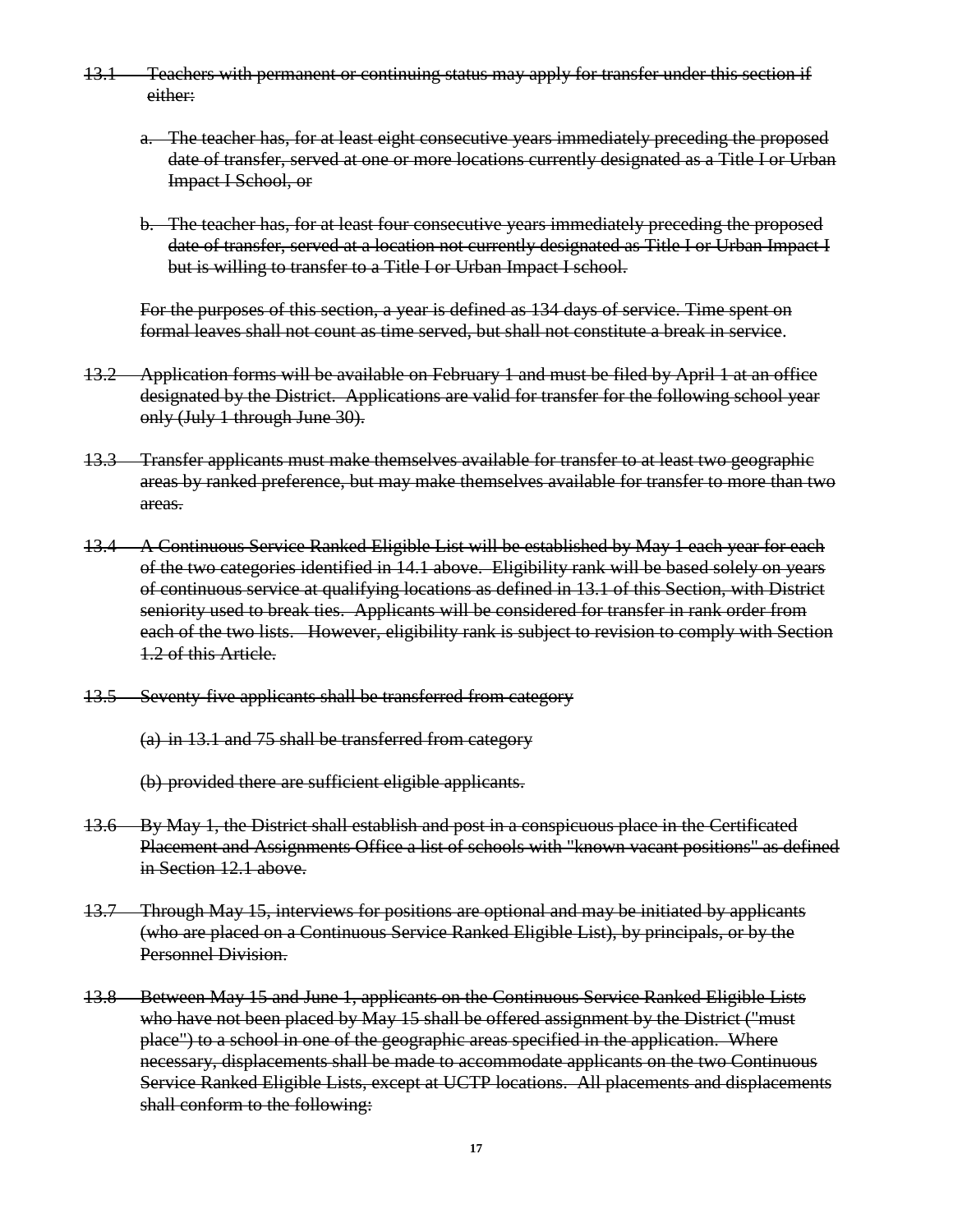- a. The District shall analyze both the applicants and the known vacancies in terms of  $c$  eredential, subject field, grade level  $(K-6)$ , and skills in an effort to find "matches" of vacancies and applicants, and place eligible teachers in such known vacancies prior to the use of displacement.
- b. If there is no vacancy remaining for an eligible teacher in anyone of the requested geographic areas, the District shall displace a teacher whom it has determined to be a "match" pursuant to the provisions of Section 6.0 of this Article.
- 13.9 The following procedures govern offers of transfer:
	- a. A teacher has up to 5 (five) calendar days from the date of the offer in which to irrevocably accept or reject transfer.
	- b. If an applicant refuses an offer of assignment (except a temporary assignment under 13.10 below) or fails to respond within the ten calendar days, the application will be voided for that school year.
	- c. If a teacher accepts an assignment, then later declines or cancels for any reason, the teacher is subject to transfer to that assignment. The waiting period to apply again under the Continuous Service Transfer program shall be as stated in Section 13.1.
	- d. The District shall continue to make offers of transfers up to and including June 25 in order to transfer 75 teachers from each category. Immediately after June 25, the District shall supply UTLA with lists of employees transferred pursuant to this section.
- 13.10 Assignments made to locations identified under 11.1b or 11.1e above may be temporary. In such cases the employee will be advised at the time of offer that the assignment is temporary in nature.
- 13.11 An eligible teacher transferred pursuant to this section shall not be subject to involuntary displacement from the new assignment for three school years, except those teachers in temporary assignments made under 14.10 above. However, those on temporary assignments shall be guaranteed retention in the geographic area for a minimum of three years. Time spent on leaves shall be counted toward this exemption, except time spent on formal leaves of absence as the result of an unprovoked act of violence (Special Physical Injury Leave) or a bonafide Industrial Injury or Illness Leave that does not exceed 60 working days.
- 13.12 No transfer shall be made under this section which causes a school on the receiving end of a transfer to become racially/ethnically imbalanced within the meaning of the Teacher Integration Program, Appendix B, Article XI, Section 6.0, or which adversely affects Rodriguez compliance.
- 15.0 Transfer Assignment Priority: Except where otherwise provided in the Agreement, teachers shall be transferred to schools with known vacant positions (Article XI, Section 12.0) for which they are qualified by credential, subject field(s), grade level  $(K-6)$  and skills. The District shall make a reasonable effort to accommodate employee assignment requests, with a primary objective of placement in the same Local District as their previous assignment or a geographically contiguous Local District using the following principles and procedures in the following group order of priority: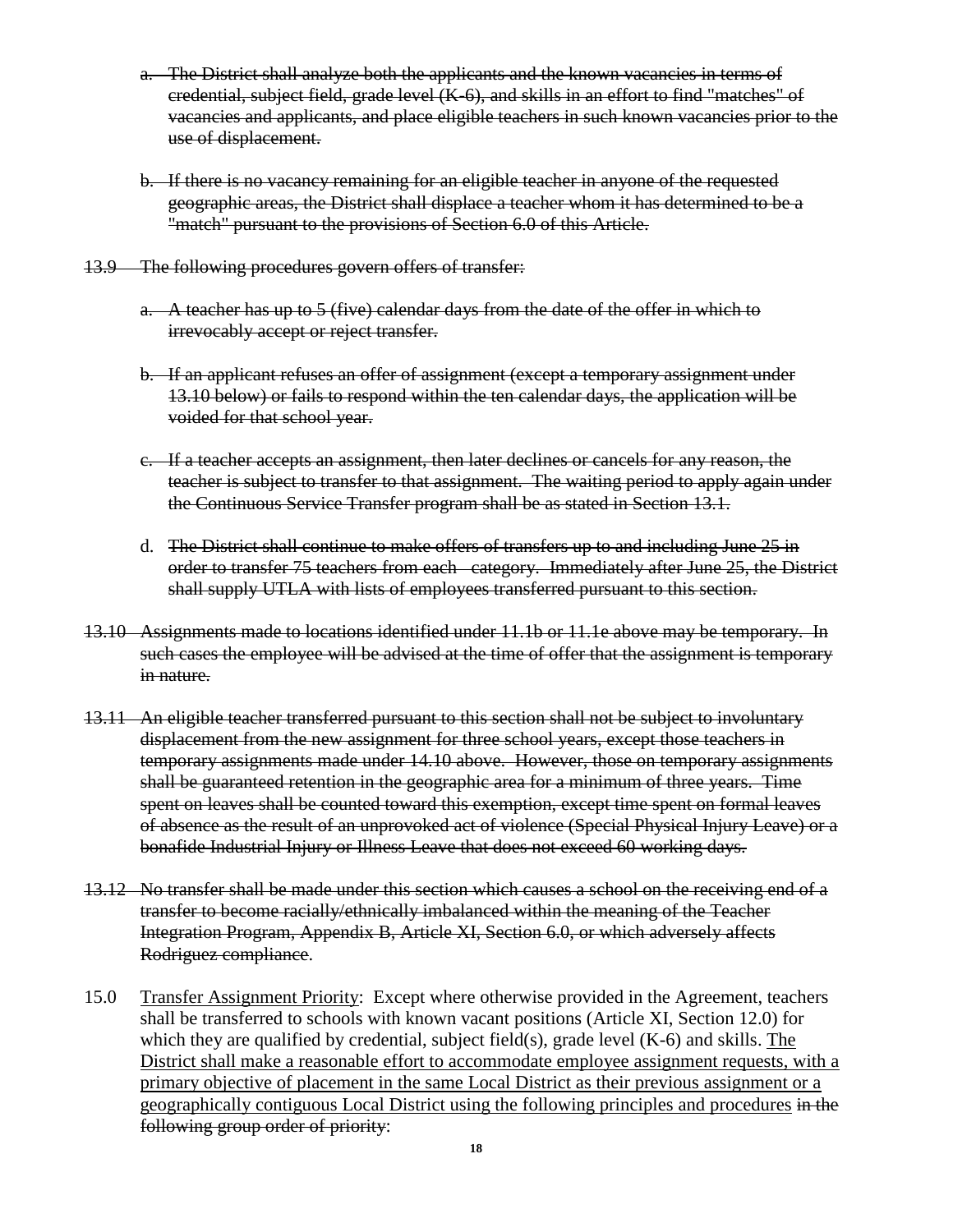- a. Teachers covered by medical or hardship exemption (Article XI, Section 8.0) and guaranteed Continuous Service Transferees (Article XI, Section 12.0).
- b. Certain teachers with return rights limited to:
	- (1) Those teachers displaced between the end of one semester and the beginning of the next semester [Article XI, Section 12.0 (1)].
- a. The District shall place teachers covered by a reasonable accommodation or hardship exemption.
- b. The District shall post lists of current and anticipated vacancies, and lists of currently displaced teachers. Both lists shall be sorted by geographic area and credential authorization(s).
- c. Teachers and schools shall be encouraged to contact one another regarding interviews and selection for placement by mutual consent.
- d. In anticipation of an eventual mandatory placement, teachers may inform the District of their preferences for assignment by area and/or school.
- e. During the last week of each school year, the District shall coordinate mandatory assignment of remaining displaced teachers to appropriate remaining vacancies. The District shall make a reasonable effort to accommodate employee assignment requests, with a primary objective of placement in the same Local District as their previous assignment or a geographically contiguous Local District. During this period, teachers may decline one (1) such assignment, provided that an appropriate alternative opening exists.
- f. The mutual consent process described in b-c above shall be repeated through the month of July.
- g. The mandatory placement process described in paragraphs d-e shall be repeated through the month of August and continue up to Norm Day.
- h. After Norm Day of each school year, the District shall coordinate the mandatory assignment of remaining displaced teachers to appropriate remaining vacancies. Teachers may decline one (1) such assignment for strictly geographical reasons, provided that an appropriate alternative opening exists at that time.
	- (2) Those teachers displaced as a result of a school closure decision, reconfiguration, or boundary change [Article XI, Section 12.0a (2)], and
	- (3) Teachers returning to classrooms from non-classroom assignments (Article XI, Section 12.0 b.).

Teachers assigned to a school that is being converted to a Los Angeles Learning Center or a Charter School who do not wish to remain at such school may opt out by indicating so no later than May 15. Such teachers may take advantage of any transfer rights they may have under the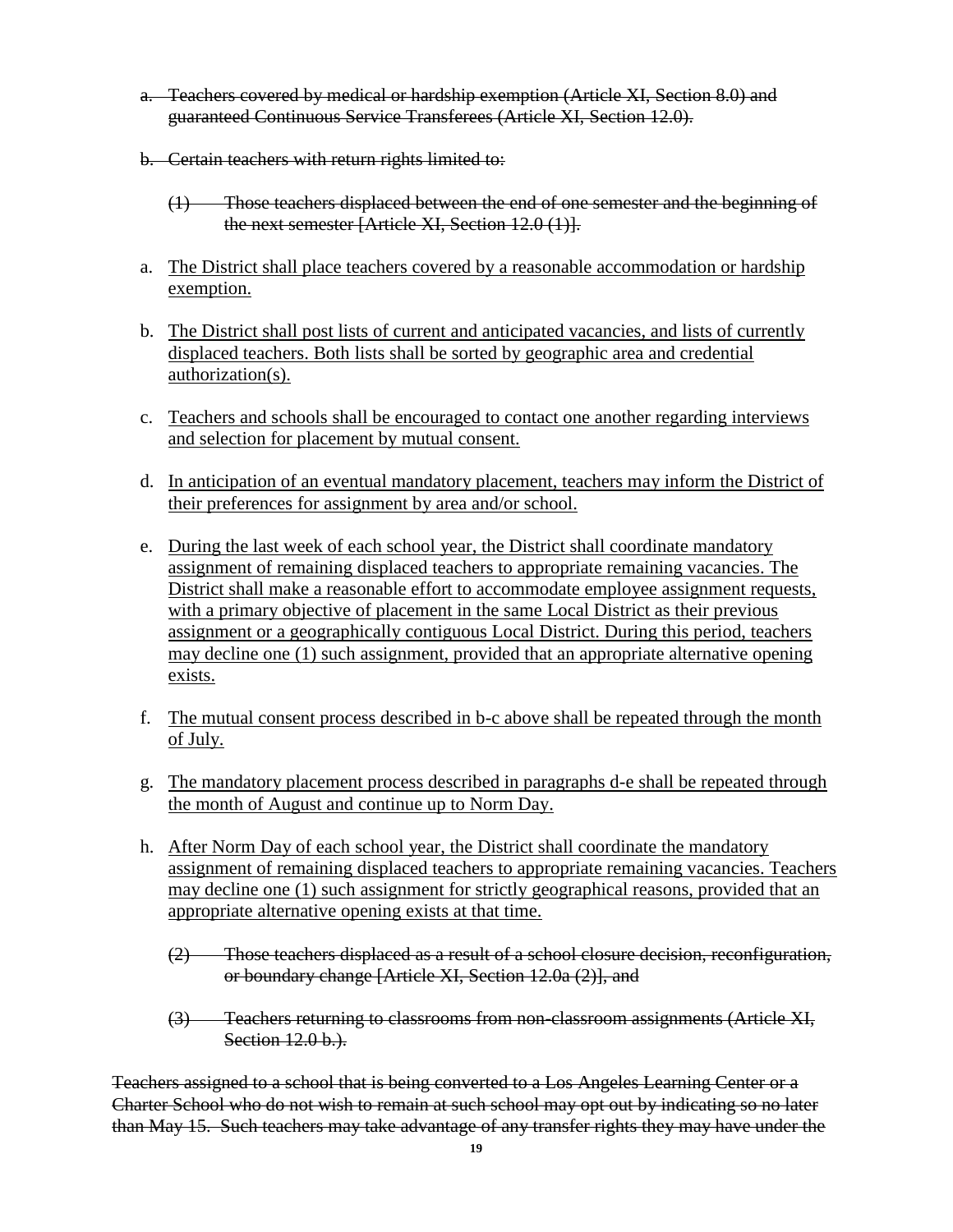Agreement or will be transferred to a vacancy at a school within the geographic region in which the present school is located, or if no such vacancy exists, shall be transferred to another geographic area.

- d. Teachers transferred either as a result of having opted out of the Year Round School Program (Article XI, Section 17.0) or Magnet School, or out of the EIS program (Article XI, 7.0 b) and unassigned teachers displaced from closed schools (Article XI, Section  $16.0$
- e. District-Wide Transfer List. Displaced teachers (Article XI, Section 6.0, 7.0) and teachers returning from leaves with no right to return to a specific location (Article XI, Section 7.0a.)
- f. Probationary contract waiver teachers, Section 7.5 of this Article.
- g. Teachers transferred under the Voluntary Teacher Initiated Transfer Program, Section 5.0.
- h. Teachers returning from Charter School Leave.
- i. Teachers newly hired.
- 18.1 If a school or part of a school is to be converted from a traditional program to an alternative program of choice, including but not limited to a Magnet School or Magnet Center, all fulltime certificated bargaining unit employees at the school shall have a right to assignment at the converted school and shall not be required to reapply for assignment to the school after conversion. Employees that do not wish to stay at the school shall be eligible for voluntary transfer, pursuant to the terms of Article XI, Section 5.0.

## **ARTICLE XI-B - MASTER PLAN PROGRAM**

Master Plan Program is defined as Dual Language, Maintenance, Transitional and English Immersion or equivalent, heretofore known as Master Plan Program.

- 1.0 Minimum Requirements for Participation in the Master Plan Program: The District shall determine from time to time (a) whether and to what extent a given school is to participate in the District's Master Plan Program; (b) the levels of skills and training required in order to be eligible to participate in the Master Plan Program at any given location; and (c) whether any individual employee meets those program requirements.
- 1.1 In order to be considered eligible to participate in the Master Plan Program, all employees except those with shall have a bilingual authorization, A level fluency, CLAD or equivalent, certification DHH credential, or ASLPI Certification, including all those in special education as provided in Section 3.1 through 3.11. as defined in Section 3.1 are required to have successfully completed a minimum of 4 semester units (as defined in Article XV) of coursework in language development methods and culture, either through District training resources or through District approved university coursework. This same coursework will normally prepare the employee for passage of the State administered BCLAD methodology and culture of emphasis test components and eligibility for receipt of the \$540 stipend (\$270 for each component) incentive of Section 2.0 of this Article; but even if the BCLAD test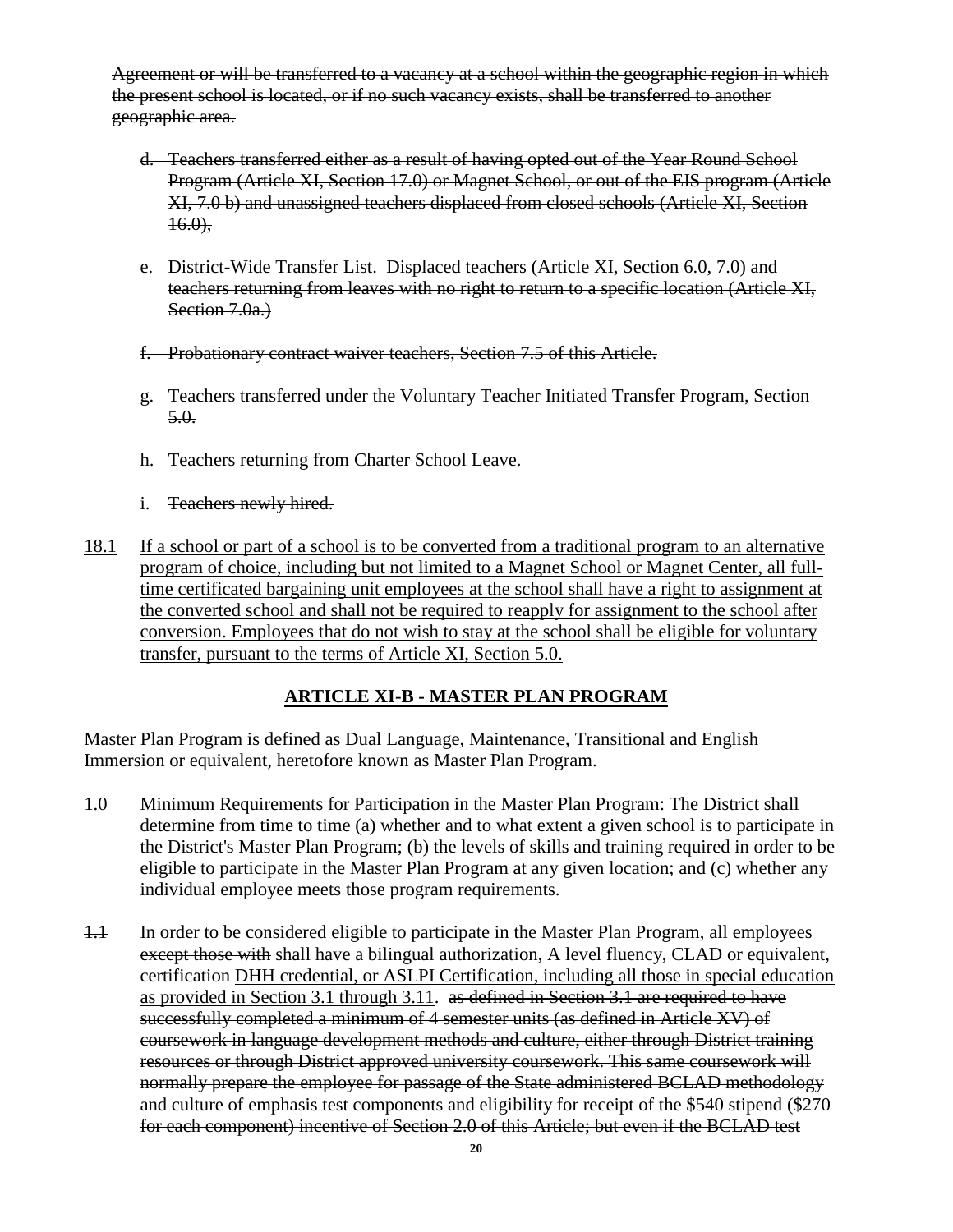component is not taken or is not passed, completion of the coursework is essential. Coursework completed under the previous bilingual plan (or passage of the BCC culture and methodology test components) counts toward this requirement.

- 1.2 In order to permit employees who have not yet met this requirement to participate in the Master Plan Program, the time to do so, there shall be a two-year grace period for each employee. At the conclusion of the two-year period an employee who has not satisfied the above coursework requirement will be deemed ineligible for further participation in the Master Plan Program.
- 2.0 Culture and Methodology Incentive Stipends: Teachers who are monolingual or are not fluently bilingual have a role within the Master Plan Program. The following stipends (onetime incentive payments) will be offered to all qualified K-12 and pre-kindergarten employees serving in Master Plan programs, to promote the acquisition of training leading to successful passage of each of two State administered examination components (culture of emphasis and methodology) of the BCLAD Examination. All participating Master Plan employees, including monolingual teachers, are eligible for these stipends. The stipends total \$540 for each employee as follows:
- 2.0 Coverage for Master Plan Programs: When certificated coverage is provided to teachers in a Master Plan program by substitutes, coaches, coordinators, etc. for IEP's, assessments, PD release, etc., such coverage shall contribute to the 50% work requirement to qualify said employees with the appropriate credentials, for a differential.
	- a. A stipend of \$270 per component shall be paid for verification of successful passage of each of the two BCLAD/ examination components (culture of emphasis and methodology). This stipend applies to Master Plan employees who at any prior time passed the BCLAD/BCC examination component(s).
	- b. Those who immediately qualify for a differential under Section 3.0 below and who have previously passed the two examination components shall have the first \$540 received under the differential program deemed to be compensation for their prior passage of the two required components. Those who have received stipend payment for passage of the two components, and who then subsequently qualify for any of the differentials described in Section 3.0 below, shall have their prior \$540 stipend payment deemed to be an advance on their first differential payment.
	- c. Those who possess A-level language proficiency, and are participating in a Master Plan Program, but have not yet passed one or two of the required examination components, will be permitted to commence receipt of the differentials described in Section 3.0 below, but such employees must verify passage of the two examination components within two years of commencing receipt of the differential in order to retain their salary differential (Section 3.0 and 3.3c below) beyond that grace period date.
	- d. Restoration of Eligibility for A-Level Differentials: A-level employees who become ineligible for further differential payments because of not having passed both the culture and the methodology exams as set forth in Section 2.0c and 3.3b may become eligible again in the differential payment cycle following the one in which they verify passage of the required component(s), providing all other requirements are met.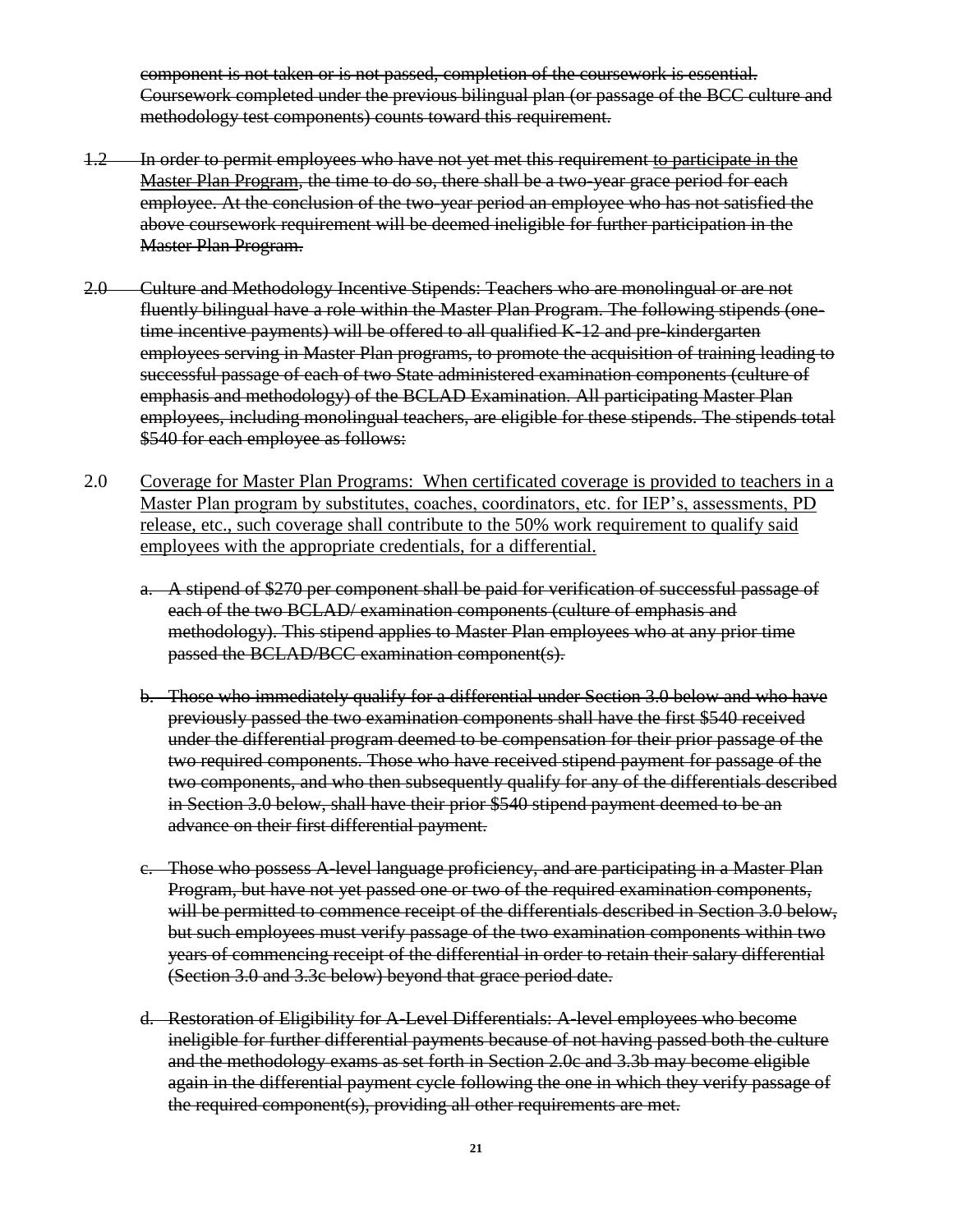3.0 Master Plan Salary Differentials: Salary Differentials shall be paid to UTLA represented employees based on a combination of recognized qualifications and credentials, parent and student population served, and educational program. UTLA represented employees who possess an appropriate bilingual certification, such as but not limited to A-Level Fluency, ASLPI, the language proficiency component of a Bilingual Credential, the California Seal of Biliteracy, or a future LAUSD Employee Seal of Biliteracy, and who serve any number of students or parents in the appropriate language, shall receive an annual stipend of \$1,000. UTLA represented employees who possess a Bilingual Credential (as outlined in Section 3.1), and provide less than 50% of their services to parents and students in their appropriate language, shall receive an additional annual stipend of \$2000 (\$3,000 cumulative). UTLA represented employees who possess a Bilingual Credential (as outlined in Section 3.1) and provide no less than 50% of their services to parents and students in their appropriate language, as in, but not limited to a Dual Language, Maintenance, or Transitional Program, shall receive an additional annual stipend of \$2,000 (\$5,000 cumulative). UTLA represented employees team teaching in a Dual Language program as the "English Only" side, shall receive an annual stipend of \$3,000 cumulative. Substitutes shall be eligible for pro-rated stipends paid annually after a minimum of 50 days of service within one school year beginning July 1, in any Dual Language, Maintenance, or Transitional program. Effective July 1, 2001, Any teacher employee who has ever received a BCLAD/BCC and or A-Level differential through the Master Plan Program, at anytime during their LAUSD career shall, if still qualified, during the period from April 1, 1998 through June 30, 2001 shall, if qualified (see Sections 3.1 - 3.7), be eligible to receive the following annual maximum differentials if assigned to and delivering an appropriate Master Plan Program requiring the BCLAD/BCC and or A-Level Fluency appropriate credential as provided in section 3.1 through 3.11. Fifty per cent (50%) of the annual bilingual differentials will be paid each semester. Employees in a Model A program are not eligible for a bilingual differential.

### **CHART #1 & CHART #2 UNDER SECTION 3.0 ARE DELETED**

\* As used throughout this Article, the term "CAP Receiver" or "PHBAO/CAP Receiver" is intended to refer solely to those schools, which are designated, as part of the Student Integration Plan, to receive LEP-ELL students transported from overcrowded PHBAO schools.

Newly hired teachers with a district hire date on or after July 1, 2001 and current teachers who did not receive a BCLAD/BCC and/or A-Level differential during the period of April 1, 1998 through June 30, 2001, shall, if qualified (see Sections 3.1 - 3.7), be eligible to receive the annual maximum differentials if assigned and delivering an appropriate Master Plan Program requiring the BCLAD/BCC and or A-Level Fluency. Fifty per cent (50%) of the annual bilingual differentials will be paid each semester. Employees in a Model A program are not eligible for a bilingual differential.

As provided in Section 2.0, the first \$510 allocated to each employee who qualifies for the above differentials shall, on a one-time basis, be dedicated to payment of the \$510 total (or \$255 per component) culture and methodology incentive stipends. By the same token, employees who would otherwise qualify for the above differentials, but have not yet passed the two required culture and methodology components, will have the first \$510 (or \$255) of differential payment withheld pending passage of the tests.

3.1 Qualifications for BCLAD/BCC-Level Salary Differential: To qualify for the BCLAD/BCClevel differential as set forth in Section 3.0 or in the ESL differential of Section 3.4c, employees must meet the qualifications of Section 3.4 and also must possess and have registered, prior to assignment to the Master Plan Program, one of the following credentials: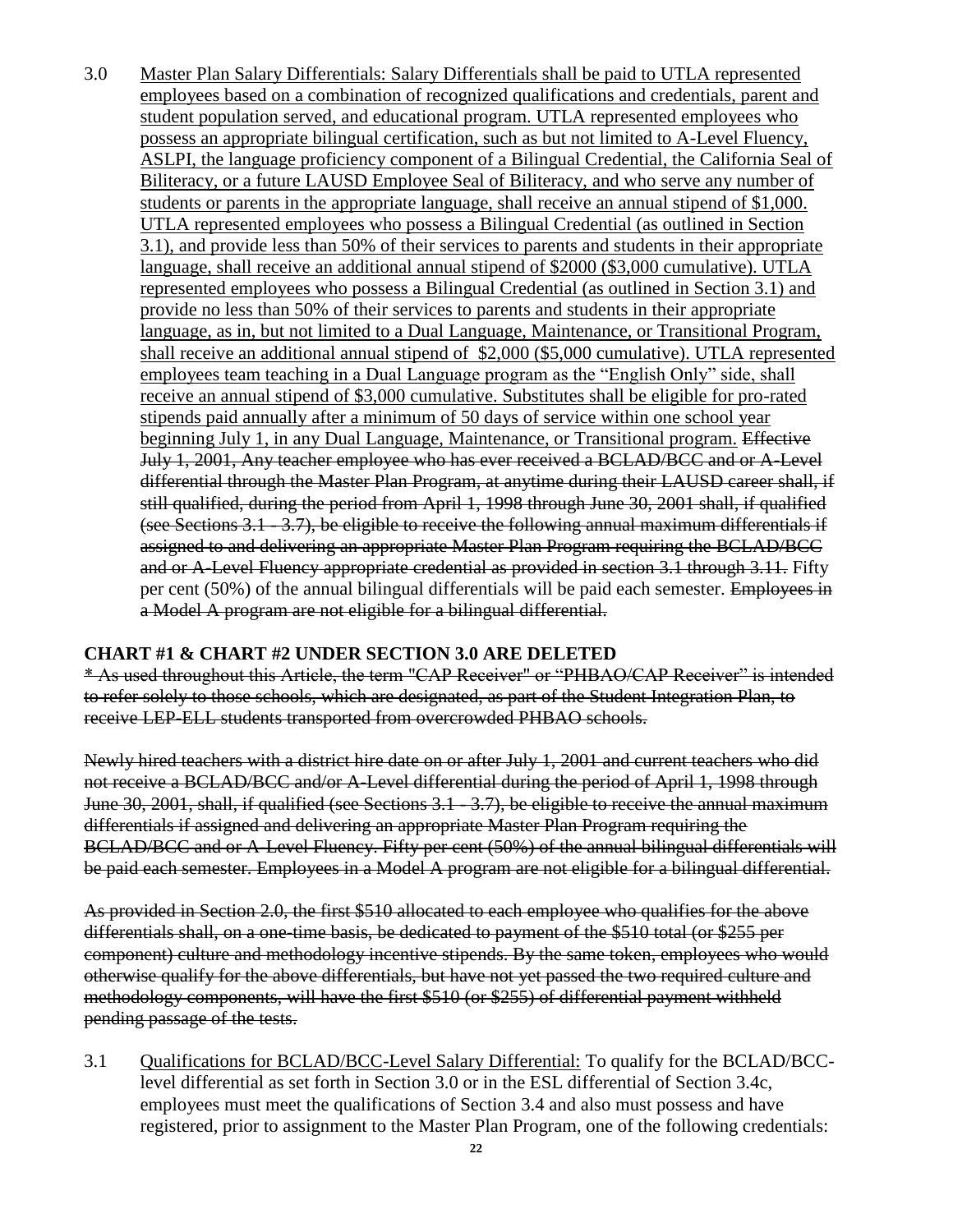- a. Bilingual/Cross Cultural Specialist Credential or equivalent;
- b. Multiple Subjects Teaching Credential with Bilingual Cross-cultural Emphasis or with Bilingual, Cross-cultural, Language and Academic Development (BCLAD) Emphasis or equivalent;
- c. Single Subject Teaching Credential with Bilingual Cross-cultural Emphasis or with Bilingual, Cross-cultural, Language and Academic Development (BCLAD) Emphasis or equivalent;
- d. Bilingual Certificate of Competence (BCC) or equivalent;
- e. Bilingual, Cross-cultural, Language and Academic Development (BCLAD) Certificate or equivalent;
- f. Bilingual Certificate of Assessment Competence or equivalent (only for school psychologist and speech and language teachers);
- g. Deaf and Hard of Hearing Credential.
- 3.2 Qualifications for Alternative Certification Employees: Alternative certification employees, including but not limited to those who hold an emergency permit, pre-intern, university, or district Intern certificate, waiver, exchange or sojourn credential will be eligible for a bilingual differential only at the A-level rate, providing they have District A-level proficiency and meet all other requirements relating to that differential category, including those in an alternate pathway to BCLAD or Bilingual emphasis credential or equivalent.
- 3.3 Qualifications for A-Level Salary Differential & ASLPI Differential:
	- a. To qualify for the A-Level differential, as set forth in Section 3.0 employees must possess and have registered, prior to assignment to the program evidence of passage of the District Fluency Examination at A level, a California Seal of Biliteracy, a future LAUSD Employee Seal of Biliteracy, or evidence of passage of the BCLAD/BCC language component. A-level employees must also meet the qualifications as set forth in Sections 3.3b and 3.4.
	- b. A-level teachers must, within two years of commencing receipt of the differential, verify passage of the two BCLAD/BCC or equivalent test components (culture and methodology) as set forth in Section 2.0e 1.2.
	- c. For special provisions relating to certain Secondary Teachers of ESL classes see 3.4c. below.
- 3.4 Additional Qualifications for Both BCLAD, BCC, DHH, and Level and A-Level Salary Differentials in a Master Plan Program:
	- a. Elementary teachers must, in Waivered to Basic, Dual Language, or Model B program, deliver an appropriate Master Plan Program of instruction on a daily basis using the primary language of the LEP-EL students whose number must be a minimum of one-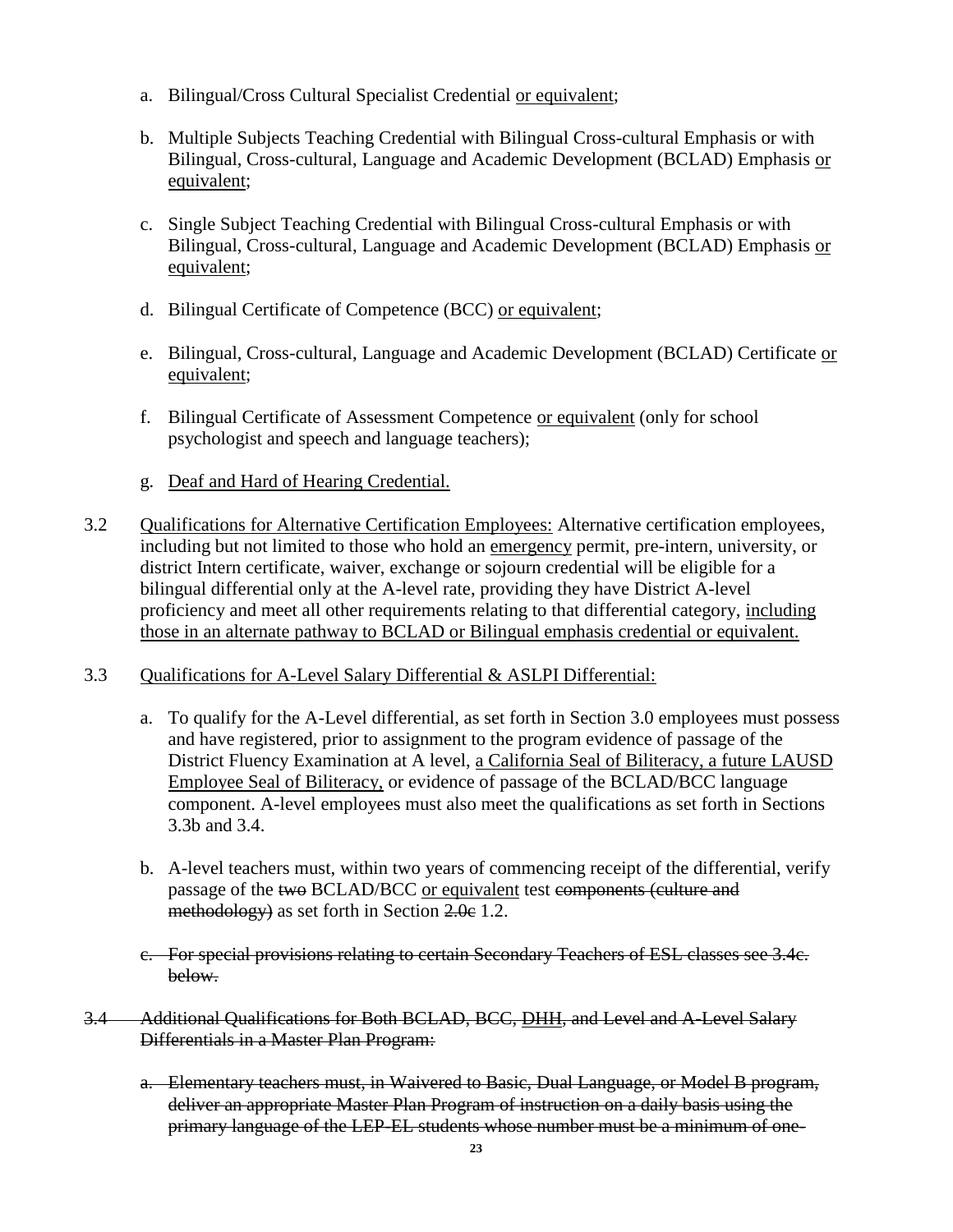third of the total classroom enrollment. The differential shall be pro-rated in the case of part-time assignments and for those assigned more than 20 days but less than a semester.

- b. Secondary teachers must, in a Waivered to Basic, Dual Language or Model B program, provide appropriate instruction on a daily basis using the primary language of the EL students for a minimum of three academic instructional periods a day in order to receive the full differential. The differential shall be pro-rated for those assigned fewer than three qualifying periods and for those assigned more than 20 days but less than a semester. In a secondary Waivered to Basic or Model B academic period, if one or two students of the total enrollment are not identified as English Language Learners, the teacher shall not lose eligibility for a differential. If students redesignate during the semester and remain in the classroom, the teacher shall not be deemed ineligible for a differential. In the event that more than two students are not identified as English Language Learners and results in non- eligible for a differential, the affected employee can request a review process pursuant to section 4.0 below.
- c. The foregoing notwithstanding, Secondary BCLAD/BCC, and A-level teachers, who are available to teach classes in the primary languages of EL students, but who have instead been assigned to ESL classes for a minimum of three instructional periods a day, shall be eligible for a salary differential which is to be 50% of the differential they would receive if they were assigned to teach classes in the primary language. This differential shall be pro-rated as provided in Section 3.4 b above.
- d. Special Education (elementary and secondary) teachers must meet the qualifications as set forth above and provide appropriate Master Plan services for a minimum of fifty percent (50%) of the employee's work day. The corresponding pro-ration rules shall apply.
- e. Pre-kindergarten teachers must meet the qualifications for elementary teachers as set forth above to receive a differential.
- 3.5 Non-Classroom, Itinerant, or Non-School Employees, and Health and Human Services Employees: Effective July 1, 2001, Any non-classroom, Itinerant or non-school employee or who had received a BCLAD/BCC and/or A-Level differential during the period from April 1, 1998 through June 30, 2001 shall, if qualified (see Sections 3.1 – 3.7), be eligible to receive the following differentials if assigned and delivering an appropriate Master Plan Program requiring the BCLAD/BCC and or A-level Fluency:

### **Eliminate Chart**

A newly hired non-classroom, Itinerant or non-school employee with a district hire date on or after July 1, 2001, shall, if qualified (see section 3.1 -3.7), be eligible to receive the following differentials if assigned and delivering appropriate Master Plan Program instruction requiring the BCLAD/BCC and or A-Level Fluency:

### **Eliminate Chart**

a. Non-classroom\* employees serving at a single school location must provide appropriate service on a daily basis in the primary language of the ELL students participating in a Master Plan Program for a minimum of fifty percent (50%) of the employee's work day.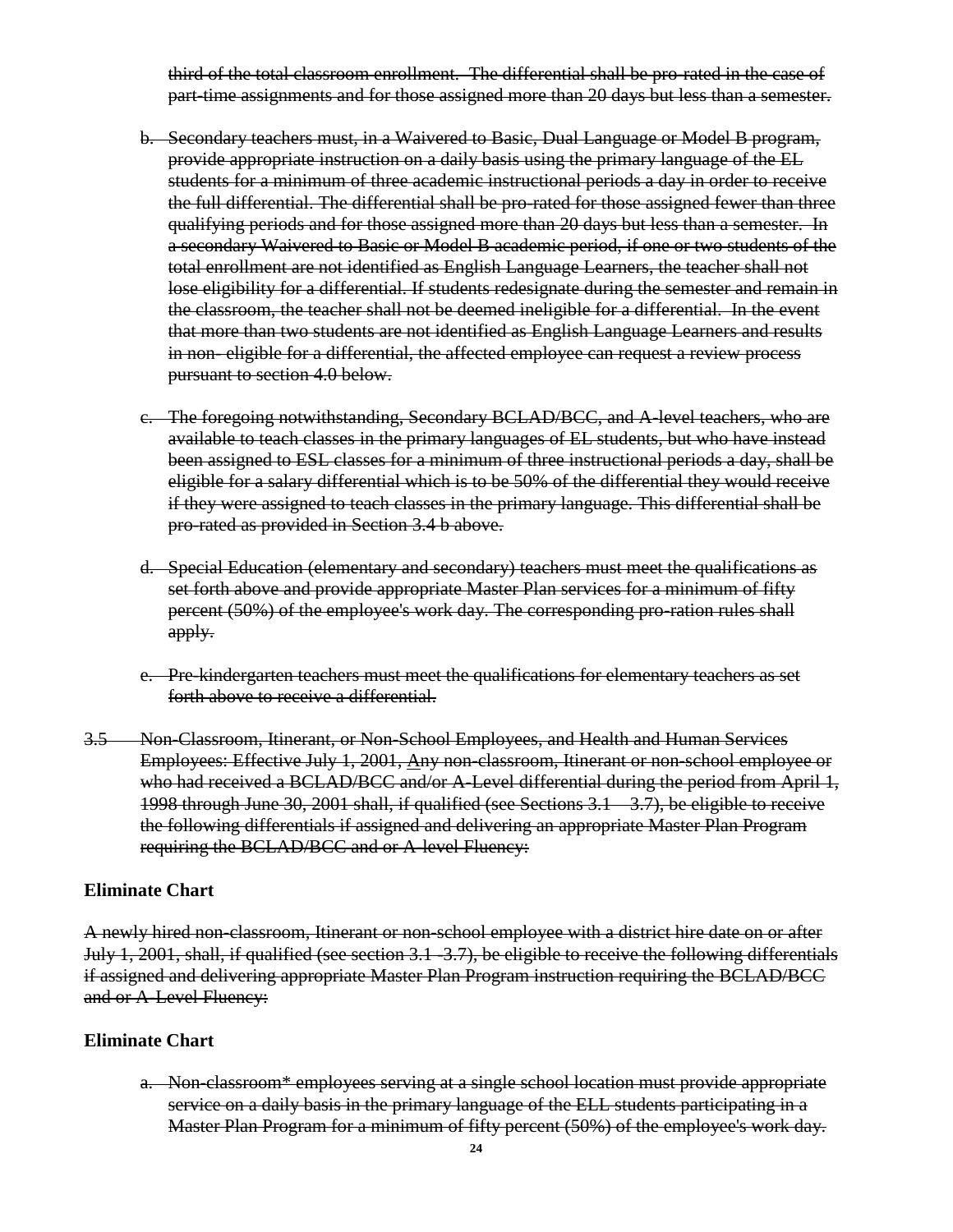- b. Itinerant employees serving at multiple locations shall be eligible for a pro-rated combined (all-District amount plus PHBAO/CAP Receiver) amount as follows:
	- (1) First, calculate the percentage of the employee's total work assignment which is in PHBAO/CAP Receiver schools (e.g., if 4 out of 5 days, the factor would be 80%). In order to qualify for any differential, this factor establishes the maximum differential possible. The non-PHBAO/CAP Receiver services are not to be considered further, regardless of their nature.
	- (2) Next, calculate the percentage of the PHBAO/CAP Receiver services which are rendered to EL students/ parents and which require utilization of the students' primary language. The employee is responsible for maintaining accurate daily records (logs, contact forms, etc., as directed) and preparing appropriate and accurate summary reports documenting the nature and extent of such services. The records must reflect the language status of the person served, and the length of time the employee utilized the primary language. These records and reports are subject to supervisory approval and subsequent audit. Services to EL persons, which do not require utilization of the primary language, do not count toward this calculation. If the factor calculated pursuant to this paragraph is 50% or more, the employee shall receive the percentage of the differential established in paragraph 1 above.
- c. Non-school employees must participate in the Master Plan Program and utilize the primary language for a minimum of fifty percent (50%) of their workday. Calculations for these employees shall be determined pursuant to paragraph b. above.
- 3.6 Date of Eligibility for Salary Differentials: Employees who meet the qualifications for salary differentials as of Norm Day of each semester, and who thereafter continue in the same assignment, shall be paid the appropriate differential. Employees who meet the qualifications after Norm Day and who thereafter continue in the same assignment, shall be paid the appropriate differential upon verification of eligibility. Such differential payments shall be subject to pro-ration, as set forth above. Whenever a school becomes newly eligible for the salary differential program, the eligible employees shall immediately become subject to the salary differential, consistent with the above pro-ration rules.
- 3.7 Condition Precedent: Payment of the PHBAO/CAP Receiver portion of the Master Plan salary differentials is contingent upon State funding reimbursement (at the 80% level) through an approved expansion of the District's State-mandated Student Integration Program. In the event that any costs do not so qualify the program may be suspended or terminated immediately, and the program shall immediately be subject to reopened negotiations.
- 3.8 The District and the UTLA Article XXX Bilingual Subcommittee shall continue to discuss issues and concerns related to the Master Plan including classroom organization, at least six time a year.
- 3.9 Committee Review: The existing District Bilingual Ad Hoc Committee shall review The Master Plan and create a method of evaluating the effectiveness of The Plan. The Committee will jointly determine the details of the review and evaluation. A joint report completed by the District and UTLA of the outcome of this review and evaluation shall be completed and distributed to the District and UTLA.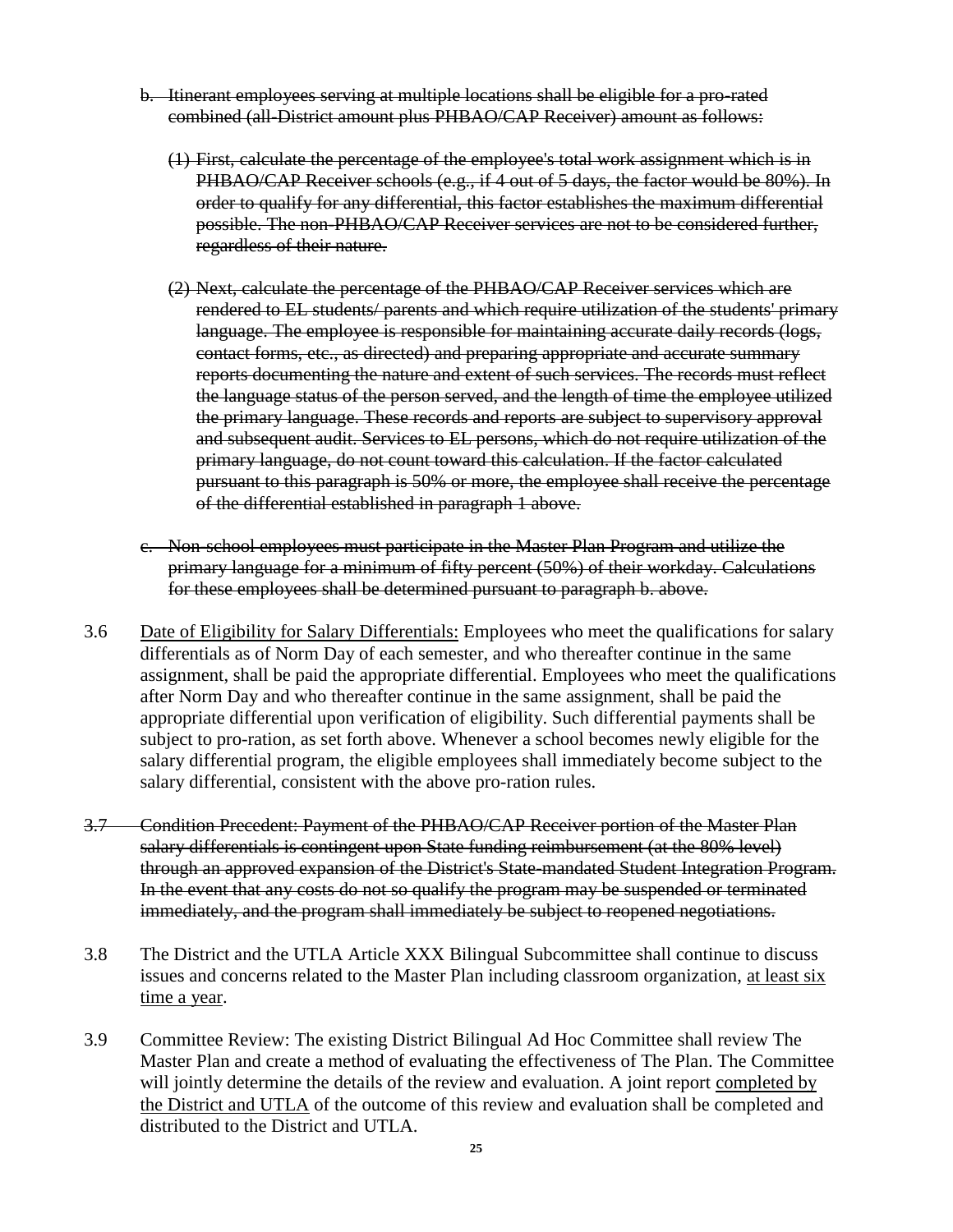- 3.10 Availability of Competency Exams: The District and the UTLA Article XXX Bilingual Subcommittee shall collaborate to provide opportunities for individuals to take the District fluency exams that are necessary to comply with the Master Plan qualifications. Outreach from the District and UTLA shall include printed and electronic media.
- 3.11 Elementary and secondary monolingual teachers with a CLAD teaching EL's in the Master Plan Program and EI classes of Early or Early-Intermediate CELDT (or equivalent) levels must be provided with a paraprofessional who is fluent in the students' primary language.
- 4.0 Special Dispute Resolution Process for Secondary Teachers: Effective July 1, 2001, An secondary teacher educator providing Master Plan instruction in a Waivered to Basic or Model B Master Plan Program requiring 100% 25% English Learners, who was deemed not eligible for a differential due to having more than two students who are not English Language Learners, may request a joint LAUSD/UTLA Differential Review. The Differential Review committee shall consist of two members. Both UTLA and LAUSD shall recommend one designee to serve on the Differential Review Committee. If an acceptable resolution is not reached through the Differential Review Committee, the teacher may appeal to the Local District Superintendent. The Local District superintendent, in conjunction with a designee from Human Resources Division shall review the appeal on a case-by-case basis and the decision will be final and binding on a onetime non-precedent setting basis.
- 5.0 District obligation to provide opportunity and access for employees to meet the requirements of the Master Plan Program specified in Section 1.1:

The District will maintain an employee Training Program with the following goals:

- a. employee language acquisition in the home languages of LAUSD students
- b. bilingual methodology and preparation for competency exams
- c. cross cultural methodology/competency

This program will provide coursework, training opportunities, professional development, and in class meetings to all interested employees, with preference to:

- a. classroom teachers in schools with Master Plan programs
- b. other school employees serving such schools
- c. classroom teachers in other District schools
- d. other school based employees
- e. all other District employees

The District will provide appropriate staff, as well as access to existing District facilities, in order to implement said classes. This program will sunset on June 30, 2022, and is subject to renewal through mutual agreement.

- 6.0 LAUSD Employee Seal of Biliteracy: The District shall convene an LAUSD Employee Seal of Biliteracy taskforce consisting of an equal number of UTLA appointees and District appointees. The taskforce shall meet no less than twice quarterly and shall make a set of recommendations to the LAUSD Superintendent on the following matters:
	- a. Demonstrable criteria for the establishment of an LAUSD Employee Seal of Biliteracy.
	- b. Examinations or demonstrations of competency of biliteracy, including implementation of a regular schedule.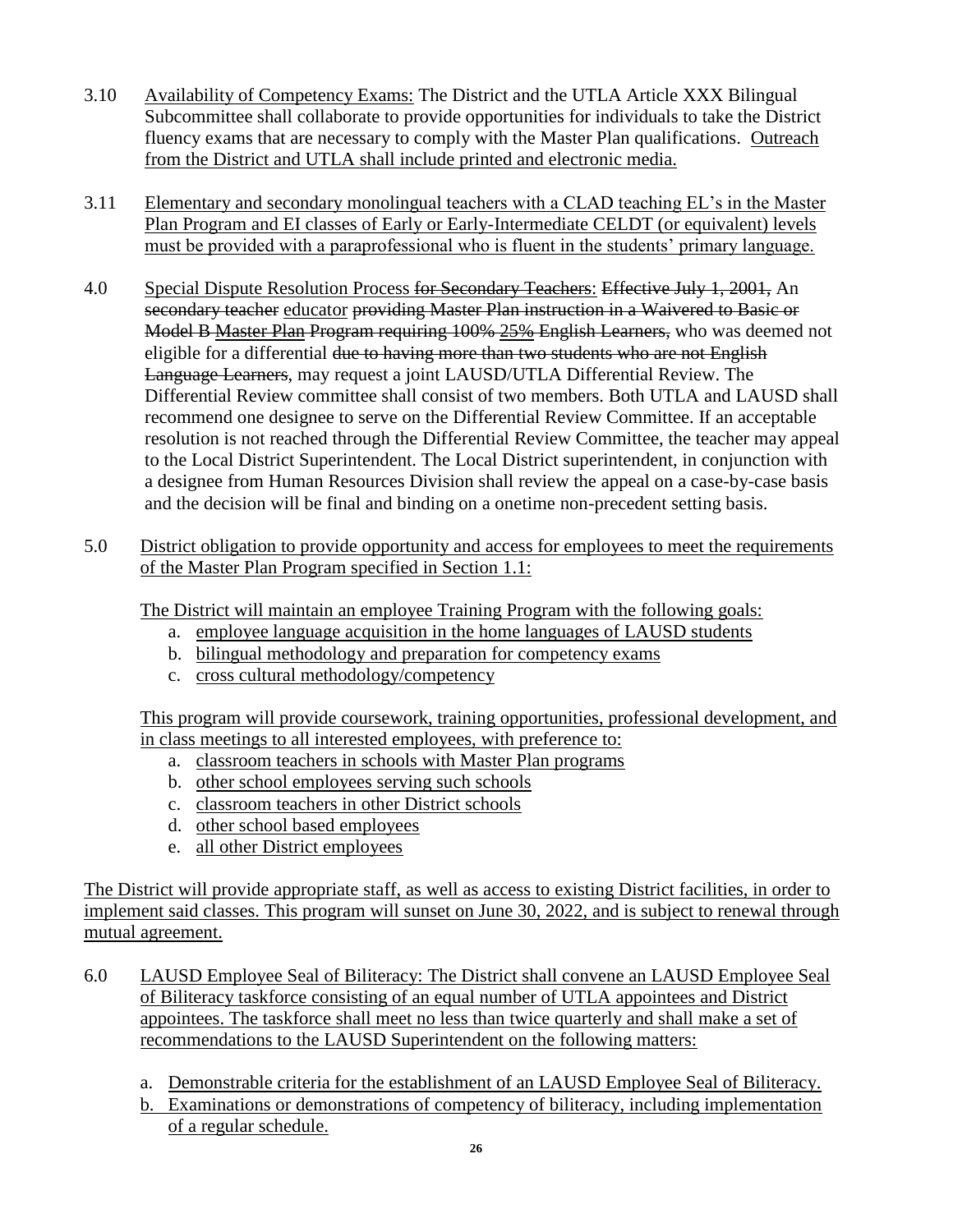- c. Relationship and consistency with California Seal of Biliteracy.
- d. Necessary planning for outreach, as indicated in section 3.7 above.
- e. Any other matters that the taskforce believes pertain to the establishment of an LAUSD Employee Seal of Biliteracy.

## **ARTICLE XII – LEAVES AND ABSENCES**

- 10.0 Pregnancy Parental Leave and Pregnancy Related Disability (Paid and Unpaid):
- 10.1 Parental Leave: In accordance with California Education Code 44977.5, an employee may utilize her/his accumulated illness leave for purposes of parental leave, up to twelve workweeks. Additionally, upon exhaustion of accumulated illness leave, an employee shall be paid during utilization of any remaining days of the twelve workweek period, with an amount deducted from her/his salary that shall not exceed the amount that is actually paid to a substitute employee or, if no substitute employee is employed, the amount that would have been paid to a substitute.
- 12.2 At the beginning of the pay period immediately preceding July 1, each active employee (excluding substitute and temporary) who is under contract (including temporary contract) for a full school year, who has accrued fewer than the number of full-pay illness absence hours equivalent to 100 days shall be credited with the number of half-pay illness absence days which, when added to the accrued full-pay illness absence days equals the equivalent to 100 days of full and half-pay illness absence days.

Certificated employees under contract, including permanent, probationary, and temporary employees, who have exhausted all available illness leave, including all accumulated illness leave, and continue to be absent from her/his duties on account of illness shall be paid for up to an additional five school months, with an amount deducted from her/his salary, for any of the additional five months in which the absence occurs, that shall not exceed the amount that is actually paid to a substitute employee or, if no substitute employee is employed, the amount that would have been paid to a substitute. This shall be referred to as substitute differential pay.

- 12.6 Unused full-pay illness absence credit shall be cumulative from year to year without limitation. Half-pay illness credit shall not be cumulative from year to year.
- 12.7 When an employee is absent under this section and such absence is properly verified, the employee will shall receive full normal pay up to the total of the employee's accumulated illness leave full-pay illness benefits. All accumulated illness leave shall be utilized prior to utilization of substitute differential pay, pursuant to Section 12.2. Full-pay illness benefits shall be used before available half-pay benefits may be used. Additional days of illness absence will be at half pay up to the total of half pay days credited if available. Further illness absence shall be non-paid absence, unless the employee requests use of any accrued vacation. The amount of illness absence taken in any pay period shall not be in excess of the illness absence accumulated by the close of the pay period immediately preceding the illness absence, except as provided in paragraph 12.3. Pay for absence shall not be made in increments of less than .3 hours (18 minutes).
- 24.8 Compensation and Benefits: The Family Care and Medical Leave/Absence shall be an unpaid leave and for all purposes treated comparably to other unpaid leaves except that the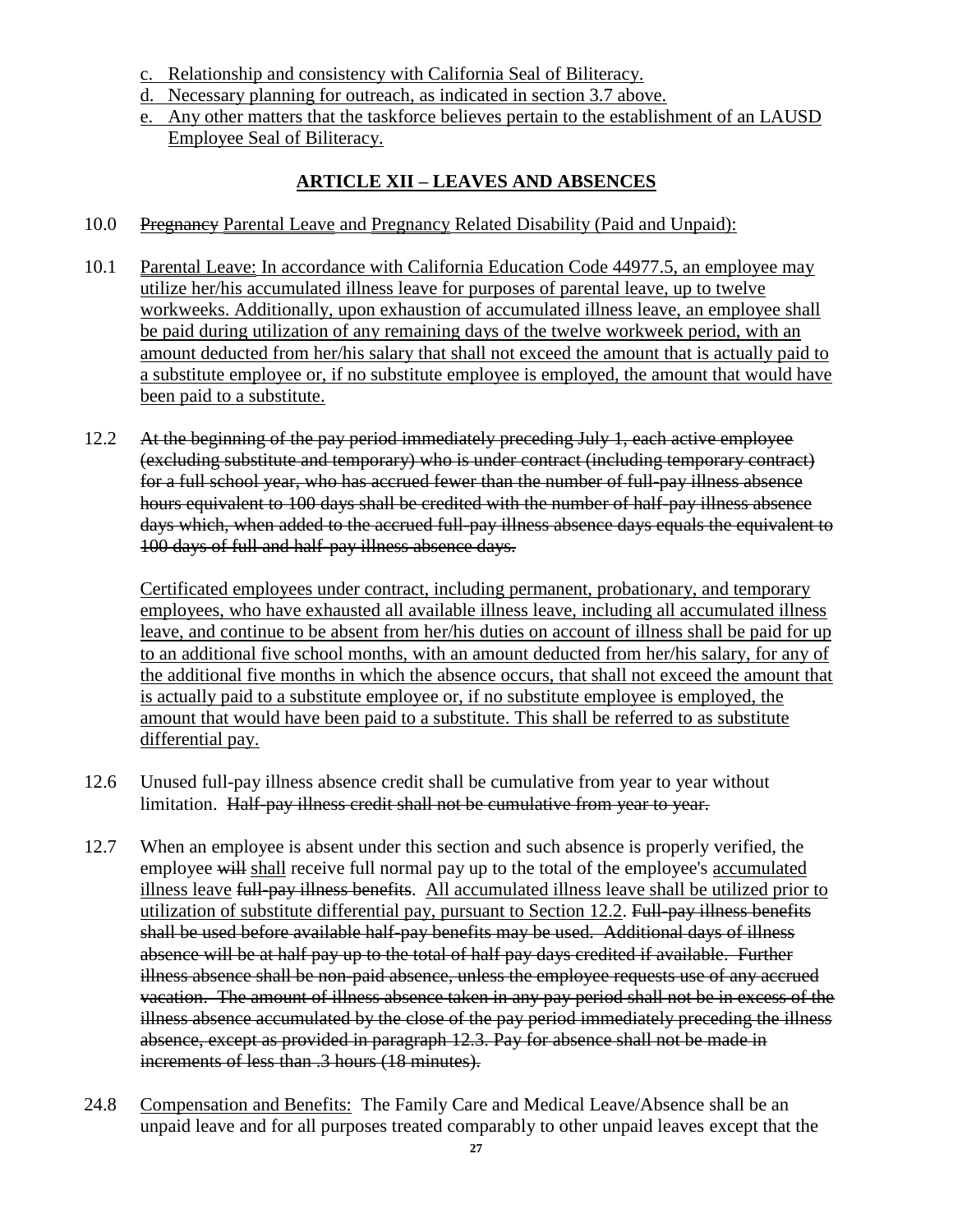District will continue to provide the health and welfare benefits as provided in Article XVI during the Family Care Leave/Absence to an employee who is otherwise eligible for such benefits. However, an employee who does not return from such leave or who works less than 30 days after returning from the leave will be required to reimburse the District for the cost of the benefits package unless the reason the employee does not return to work is due to (1) the continuation, recurrence, or onset of a serious health condition that would entitle the employee to FMLA leave (either affecting the employee or an immediate family member) or (2) retirement, or (3) other circumstances beyond the control of the employee. The District, however, will not provide such health benefits for an employee for any leave period beyond twelve weeks unless these benefits are provided by other provisions of the District/UTLA Agreement such as paid illness leave. For example, if an employee combines pregnancy leave with a family care leave, the employee will only be entitled to continued health benefits for the first twelve weeks of leave unless the employee continues on paid illness leave.

An employee who asks for leave for what would be a qualifying event for Family and Medical Care Leave/Absence and who has accrued vacation leave may elect, or the immediate administrator may require, the employee to utilize the vacation leave for this purpose, in lieu of unpaid status. An employee who takes leave for the employee's own serious health condition which prevents the employee from performing one or more of the essential functions of the employee's position and who has accumulated illness days may elect, or the District may require the employee to utilize paid illness days for the leave.

### **ARTICLE XIV - SALARIES**

- Effective July 1, 2016, all certificated bargaining unit member salaries, including adult education educators and substitute educators, shall be increased by 6.5%.
- 30.0 Payroll Errors Limitations Upon Recovery: Any payroll or other salary errors claimed by an employee against the District in a timely manner as provided in the grievance procedure of Article V, shall be corrected retroactively up to a maximum of three years from the date of claim. In the event of an error in favor of an employee, the District shall be limited in its retroactive recovery against the employee to a three-year period dating from the discovery of the error.
- 30.1 Salary Overpayments: For cases in which the amount and circumstances are such that it is probable that the employee was unaware of a salary overpayment, \$200 per pay period will be the normal limit on repayment deductions. However, in such cases the repayment may be accelerated upon termination of paid status or may be larger than \$200 per pay period if necessary to recover the full overpayment within a two-year period. Where the amount and circumstances are such that the employee knew or should have known that there was an overpayment, the recovery payment will be as much as the entire amount. In such cases, however, the District will notify the employee and work out a suitable recovery payment schedule which may be as much as the entire amount within one pay period. Recovery of temporary disability overpayments is handled separately from the above repayment provisions.

For cases in which the District incorrectly reports an employee salary to CalSTRS or CalPERS, resulting in the employee owing CalSTRS or CalPERS for an overpayment of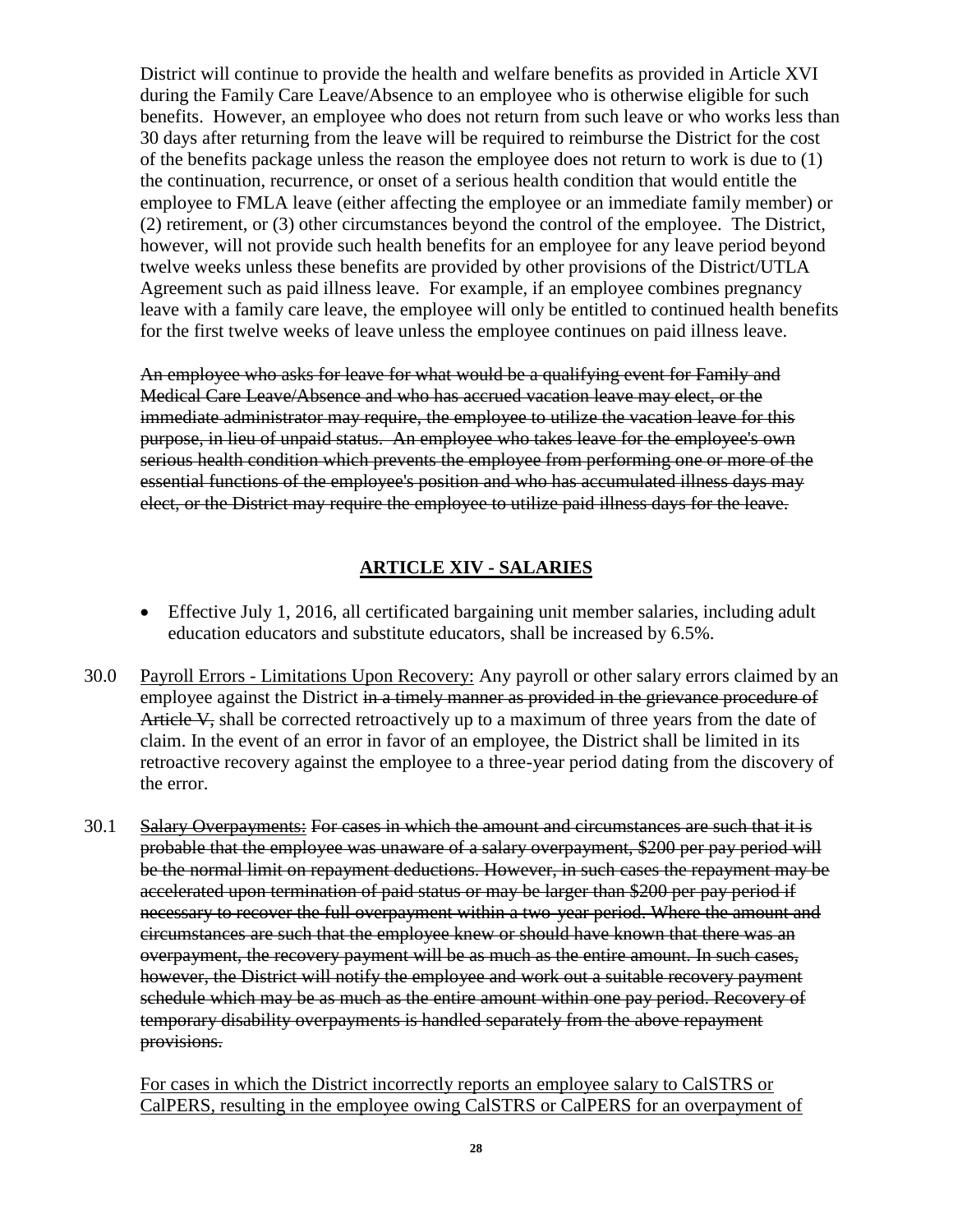benefits, the District shall reimburse the retirement agency for the entire costs of the incorrect reporting and resulting overpayment of retirement benefits.

37.1 NBC Steering Committee: Implementation issues, such as professional duties, shall be determined by a committee composed of an equal number of representatives appointed by UTLA and the District. One additional committee member may be appointed by mutual agreement of the committee. Acknowledging the needs of the District's high needs schools, the committee shall also discuss and recommend strategies for incentivizing greater placement of NBC teachers at such schools.

### **CONCEPTUAL PROPOSAL:**

UTLA and LAUSD shall jointly identify 100 high need schools where there are no NBC teachers currently assigned, and create NBC candidate cohorts at each school. LAUSD will pay the exam fee for any teacher that participates in one of the cohorts, takes the NBC exam, and commits to staying at the school for at least two complete school years after becoming an NBC teacher.

## **ARTICLE XVIII - CLASS SIZE & STAFFING**

[Note: Several of the class size restrictions in this Article have been temporarily affected by the District's exercise of its rights under Section 1.5 resulting from the District's fiscal crisis. Such changes are effected in District bulletins to the schools.]

- 1.1 For purposes of compliance with this Article, teacher assignments are to be adjusted as of "norm date", herein defined as the last instructional day of the fifth week from the beginning of each school year. As of that date the number of teachers to be assigned to a school shall be based upon the class size averages and maximums number of students listed in the teacher Allocation Tables and the staffing requirements of this Article.
- 1.2 For purposes of compliance with this Article, teacher assignments are to be adjusted subsequent to norm date as follows:
	- a. At a secondary school, increases in enrollment will be absorbed by existing staff until the following semester or term.
	- b. At an elementary school, an increase in enrollment at the school which is sufficient to create an additional position, and which is sustained through two monthly enrollment reporting periods, shall cause an additional teacher to be assigned. If the subsequent increase is sufficient to create two additional positions, one additional teacher shall be assigned after one monthly enrollment report period, and the second shall be assigned if the requisite enrollment is sustained through the second monthly enrollment reporting period. If the increase is sufficient to create three positions, two will be assigned after one monthly reporting period and the third will be assigned if the enrollment is sustained through the second monthly reporting period.
- 1.3 Teachers provided by the requirements of this Article may be assigned to non-register carrying positions to perform teaching functions such as individual or small group instruction or "team teaching," and also be counted in computing average class sizes for norming purposes, in the following circumstances: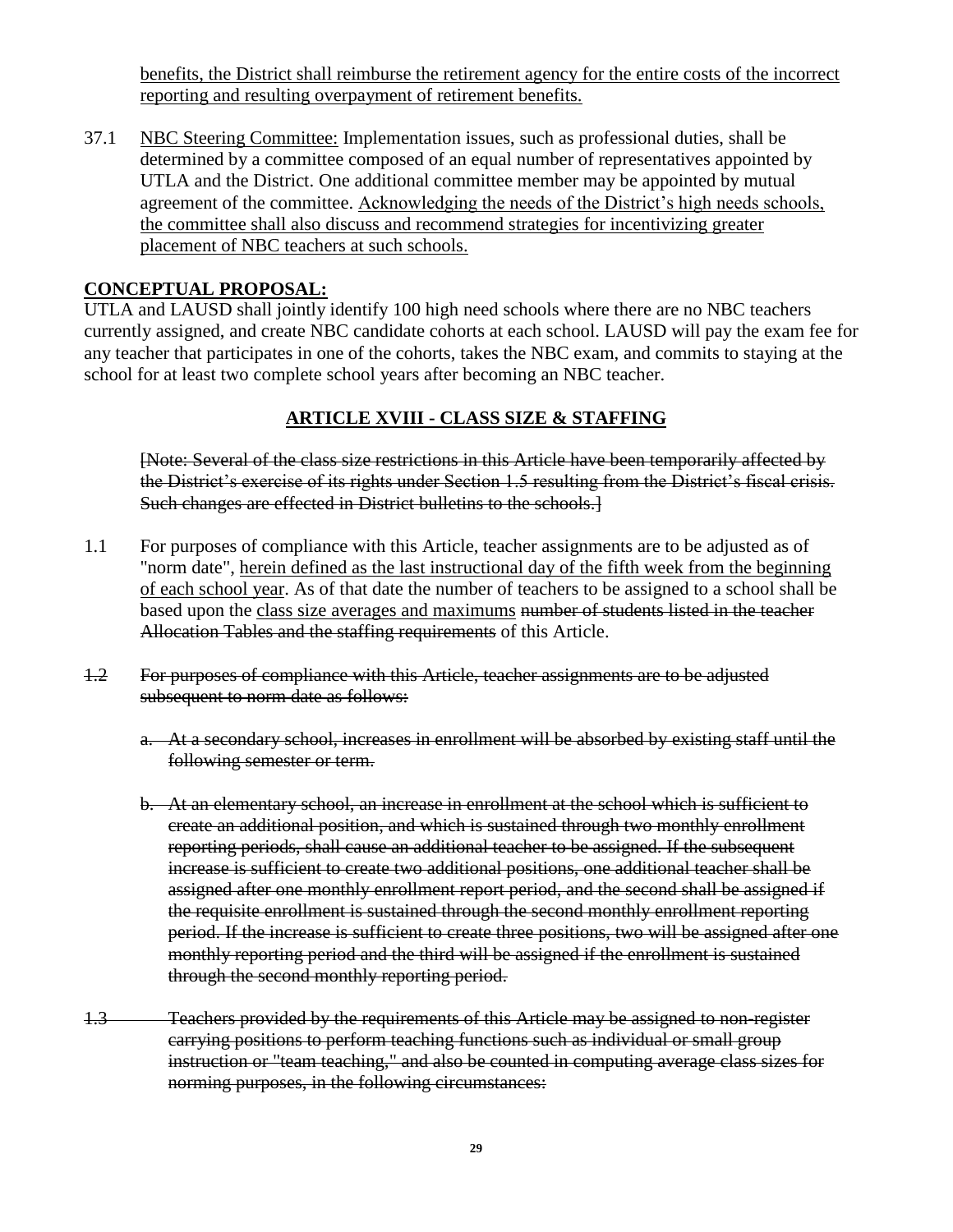- a. From the start of a semester or term and through norm date: Where space is available for classroom use, priority shall be given to register-carrying teaching stations. Where space is not available for classroom use, teacher(s) may be assigned to perform non register carrying classroom teaching functions to work with students in classes or departments exceeding expected class size.
- b. After norm date: Without regard to space availability, in order to avoid the disruption of a school organization, teacher(s) may be assigned temporarily (i.e., until next norm date) to perform non register carrying classroom teaching functions in classes or departments exceeding the expected class size.
- 1.5 It is recognized that the class size restrictions of this Article may not be achieved due to circumstances such as state funding limitations, changes in the student integration or other programs, or statutory changes. Prior to implementing any variation from the class size restrictions of this Article, the District shall provide UTLA with a written notice of intent, including a written rationale and a summary of applicable facts. Upon request of either party, the District and UTLA shall meet and discuss the intended variation from the class size restrictions prior to implementation. Neither the District's budget development process and/or the issuance of layoff notices shall be deemed "implementation." Alleged violations of any terms of this section are subject to the grievance procedures of Article V.
- 1.6 Class Size Arbitration Procedures: If a violation of this Article is established through the arbitration process, the arbitration panel shall have authority, where no other reasonable or practical options are deemed appropriate, to require the assignment of additional teachers to be utilized consistent with Section 1.3 of this article, but shall not have authority to award any monetary relief.
- 1.7 If a violation of this Article is established through the arbitration process, the arbitration panel shall have authority to require the assignment of additional teachers to be utilized consistent with Section 1.3 of this article, but shall not have authority to award any monetary relief.

| Type of School                                               | Grade<br>Levels | Class Size<br>Averages | Class Size<br><b>Maximums</b> |
|--------------------------------------------------------------|-----------------|------------------------|-------------------------------|
| <b>PHBAO</b>                                                 | TK-3            | 24.00                  | 27                            |
| (Predominantly Hispanic, Black, Asian,<br>& Other Non-Anglo) |                 |                        |                               |
| <b>PHBAO</b>                                                 | $4-5(6)$        | 27.00                  | 30                            |
| PHBAO Academic                                               | $(6)$ 7-8       | 27.00                  | 30                            |
| PHBAO Academic                                               | $9-10$          | 27.00                  | 30                            |
| PHBAO Non-Academic                                           | $(6)$ 7-8       | 36.25                  | 39                            |
| PHBAO Non-Academic                                           | $9-10$          | 35.50                  | 39                            |
| PHBAO Academic & Non-Academic                                | $11 - 12$       | 35.50                  | 39                            |
| Desegregated/Receiver                                        | TK-3            | 24.00                  | 27                            |
| (Schools Governed by the Student<br>Integration Program)     |                 |                        |                               |

4.0 Class Size Averages & Maximum for: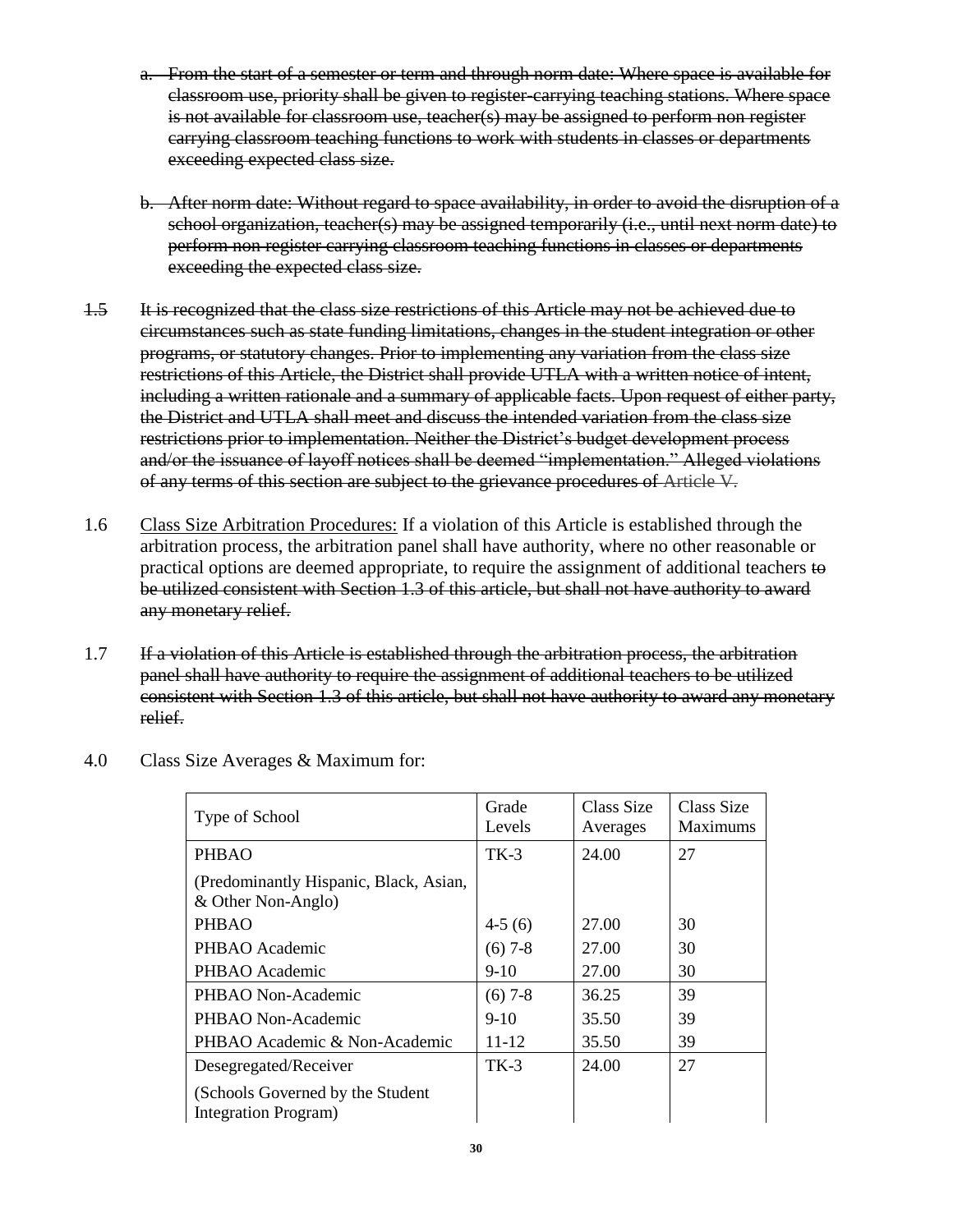| Desegregated/Receiver              | $4-5(6)$  | 32.50 | 36 |
|------------------------------------|-----------|-------|----|
| Desegregated/Receiver Academic     | $(6)$ 7-8 | 32.50 | 36 |
| Desegregated/Receiver Academic     | $9-10$    | 32.50 | 36 |
| Desegregated/Receiver Non-Academic | $(6)$ 7-8 | 36.25 | 39 |
| Desegregated/Receiver Non-Academic | $9-10$    | 35.50 | 39 |
| Desegregated/Receiver Academic &   | $11 - 12$ | 35.50 | 39 |
| Non-Academic                       |           |       |    |

| Type of School   | Grade<br>Levels | Class Size<br>Averages | Class Size<br><b>Maximums</b> |
|------------------|-----------------|------------------------|-------------------------------|
| PHBAO Magnet     | $TK-3$          | 24.00                  | 27                            |
| PHBAO Magnet     | $4-5(6)$        | 27.00                  | 30                            |
| PHBAO Magnet     | $(6)$ 7-8       | 27.00                  | 30                            |
| PHBAO Magnet     | $9-12$          | 27.00                  | 30                            |
| All Other Magnet | $TK-3$          | 24.00                  | 27                            |
| All Other Magnet | $4-5(6)$        | 29.5                   | 33                            |
| All Other Magnet | $(6)$ 7-8       | 29.5                   | 33                            |
| All Other Magnet | $9-12$          | 29.5                   | 33                            |

\*In order to be considered magnet class in a magnet center, a class must contain more than 75% magnet students

NOTE: See Appendix G and Appendix H for separate class size agreements negotiated specifically for the 2015-2016 and 2016-2017 school years.

- 2.1 For purposes of the class size chart in Section 2.0 of this Article, Academic classes are those in English Language Arts, Math, Social Studies, Science, and Foreign Language. Nonacademic classes are all electives, excluding Physical Education and activity classes such as Band and Drill Team.
- 2.2 Schools not falling within the categories provided in Section 2.0 of this Article (PHBAO, Desegregated/Receiver, or Magnet) above shall maintain class size averages and class size maximums consistent with Desegregated/Receiver schools schools governed by the Student Integration Program (Desegregated/Receiver schools).
- 2.3 Other Regular Program Class Size Averages & Maximums:
	- a. Elementary schools: Taken together, all classes at a school in grades K-3 are to average 24 students, and in grades 4-6 are to average 35.5 students.
	- b. Middle Schools (including 6th grade middle school students): all classes at a school are to average 36.25 students.
	- c. Senior high schools (including grade 9 senior high school students): all classes at a school are to average 35.5 students.
- 3.0 Distribution of Students Within Grade Levels, Departments and Classes: Upon request, the chapter chair, Grade Level and/or Department Chairs (add SLC Lead Teachers if applicable) shall, as minimum, have the right to consult with, and make recommendations to, the site administrator or designee with respect to allocation of the grade level or department budget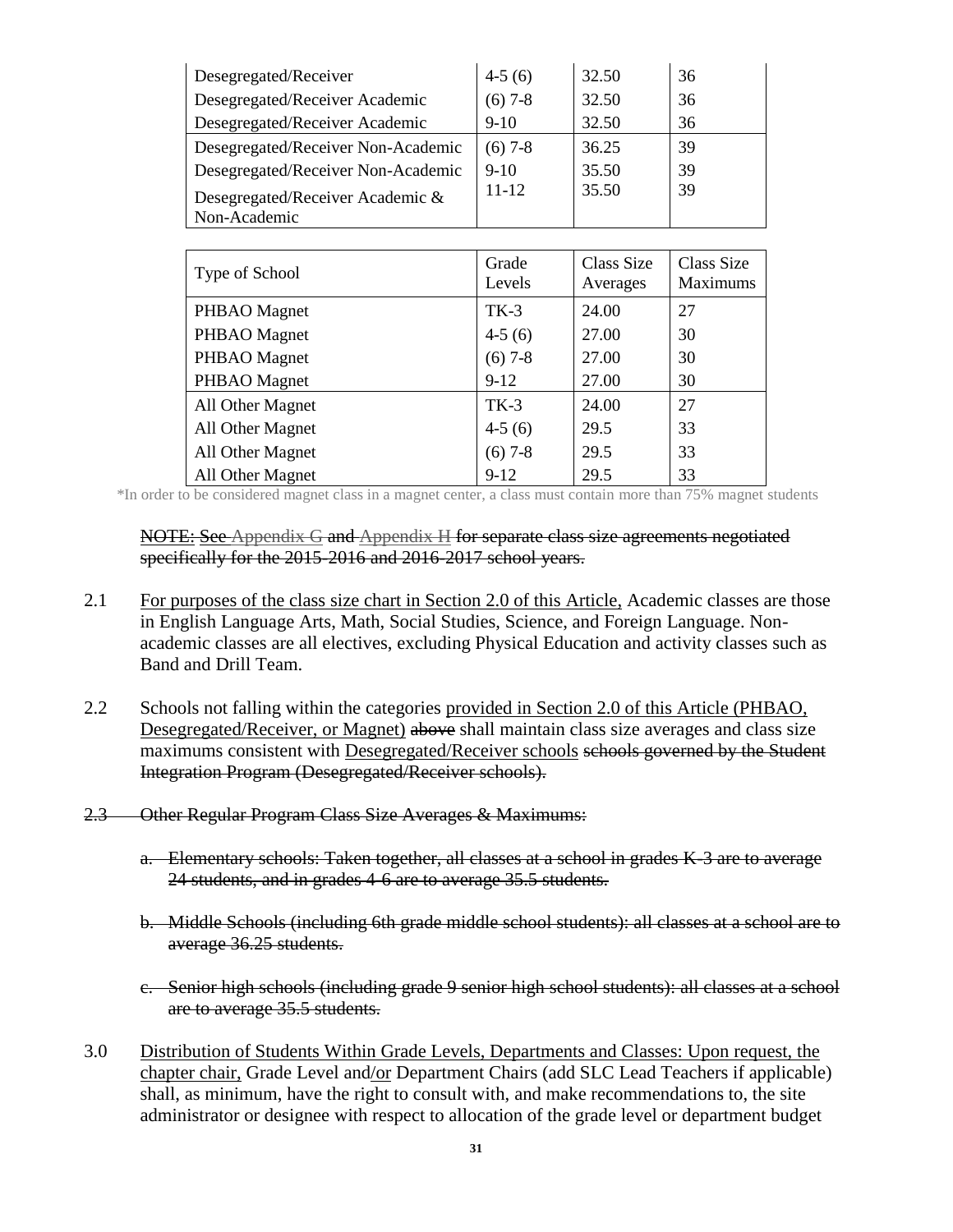funds, establishment of the grade level or department class offerings, assignment of grade level or department members to specific classes, and balancing of grade level and department classes. Soon after the opening of school, each elementary grade level chairperson or secondary department chairperson shall call a meeting of the grade level/department for the purpose of attempting to reach consensus on recommendations to be made to the site administrator with respect to an equitable and educationally sound distribution of students, including students who may enroll at a later date.

### 4.0 Problem Solving Process: Class Size Averages& Maximums

- a. If the class size averages and/or maximums in this Article are exceeded beyond fifteen (15) work days after norm day, upon request of an affected teacher defined as the last instructional day of the fifth week from, the site administrator shall conduct a review of the circumstances causing the violation upon written request from an affected teacher(s).
- b. The administrator shall then meet within five (5) work days with the affected teacher(s), grade level or department chair (add SLC lead teacher if applicable), and chapter chair to discuss the review, and provide a written explanation for the violation of class size averages and/or maximums and the efforts made to balance classes in order to meet the averages and/or maximums.
- c. The parties will discuss options for meeting the required averages and maximums without limiting student access to a full range of course options in a manner which does not disrupt the instructional program or exceed the school's allocated resources. Such options may include a class size waiver for the school site in accordance with the waiver procedures described in LAUSD Policy Bulletin 6029.2 (January 15, 2014)
- d. If an agreement is not reached on a solution following a-c above, the affected teacher(s) or UTLA may initiate a grievance in accordance with Article V of this Agreement. The timeline for initiating a grievance shall start upon completion of a-c above.
- 5.0 Counseling Services: The District and UTLA share the goal of achieving shall maintain a secondary school counseling services ratio of 500-1 per secondary school. Once a school has exceeded 50% of the ratio, an additional secondary counselor shall be provided to the school by the District (example: a middle school or high school with 1,250 students would have 2 secondary counselors, while a middle school or high school with 1,251 students would have 3 secondary counselors calculated by the aggregate number of positions District-wide, regardless of type of secondary school or funding source (centrally normed, LCFF, school determined, categorical funds, grants, etc.). This shall be regularly reviewed by the Superintendent and the Class Size Task Force, and shall remain an open item for negotiations through the term of the Agreement.
- 5.1 Teacher Librarian Services: The District shall provide one (1) full-time Teacher Librarian, five (5) days per week, to every Middle School and High School. The Teacher Librarian positions shall be paid for by the central office.
- 5.2 School Nurse Services: The District shall provide one (1) full-time School Nurse, five (5) days per week, to every school. The School Nurse positions shall be paid for by the central office.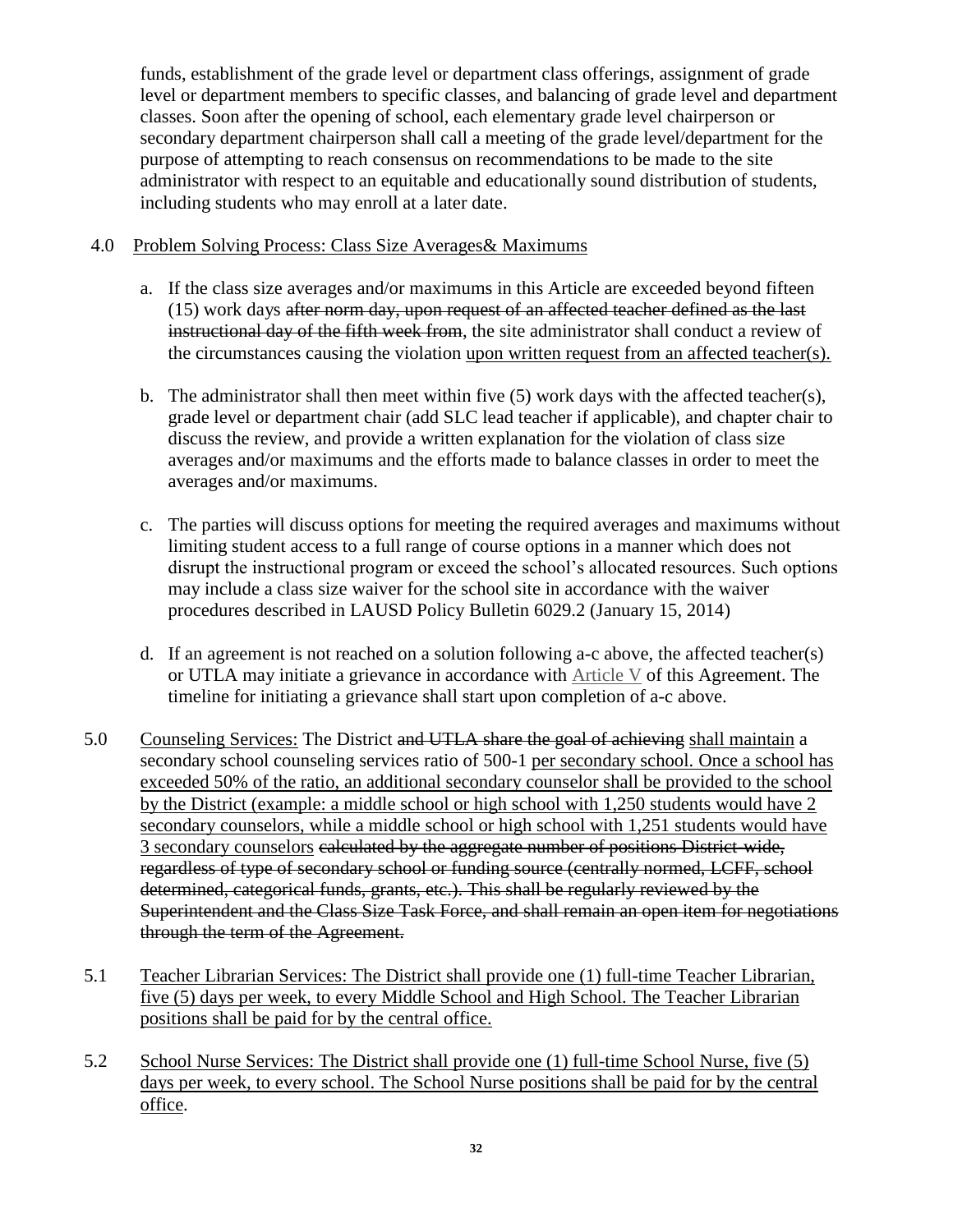- 5.3 For every 500 students, the District shall provide one (1) of the following school based fulltime positions:
	- a. Restorative Justice Advisor
	- b. Dean
	- c. Psychiatric Social Worker

The Local School Leadership Council shall determine which position(s) shall be provided as part of the annual school adoption of a School Climate & Discipline Plan. The determination of positions under this section shall not impact the school site budget positively or negatively; e.g. a school receiving a larger allocation as a result of choosing a less costly position, or receiving a reduced allocation as a result of choosing a more costly position. Each position allocated under the terms of this section shall provide direct service to students for the majority of their assigned day.

- 7.0 Special Education: The District shall make a reasonable effort to maintain special education class size as indicated in Appendix A for the term of this Agreement. In schools having two or more classes of the same category, class sizes will be based on the average of those classes in the school rather than by individual classes. The Special Education Division's monthly class size reports shall be provided to the Class Size Task Force and made available for inspection by any employee or UTLA representative. When a special education class has exceeded the norm by two or more students, the teacher may notify the Special Education Coordinator. Within fifteen (15) workdays of the notification, if the condition persists, the District shall make a reasonable effort to remedy the situation, after consultation with the affected teacher, by means such as the following:
	- a. the transfer of excess student(s) to another class or school site, or
	- b. the opening of an additional class if sufficient students are available, or
	- c. the assignment of additional aide(s) to the class. Upon request, the District shall advise the teacher, in writing as to the reason and anticipated duration of the excess student(s), and as to any efforts being taken, to remedy the situation.

## **ARTICLE XIX - SUBSTITUTE EMPLOYEES**

- 1.0 Salary and Benefit Provisions: The following substitute salary and benefit provisions are in effect for the 2004-05 school year only; salaries for 2005-06 are subject to reopener negotiations pursuant to Article XXXII.
	- a. The rates for substitutes who serve in place of employees paid on the Preparation Salary Table reflect a fold-in of the previous 11364 accrual rate factor for paid non-working days described in Section 2.0 and the 3% longer days factor. Substitute service salaries, including a base rate, incentive plan rate, continuity rate, Summer School & Intersession rate, Early Education & Development Center rate, and Adult Education rate, shall be paid in accordance with Appendix E of this Agreement.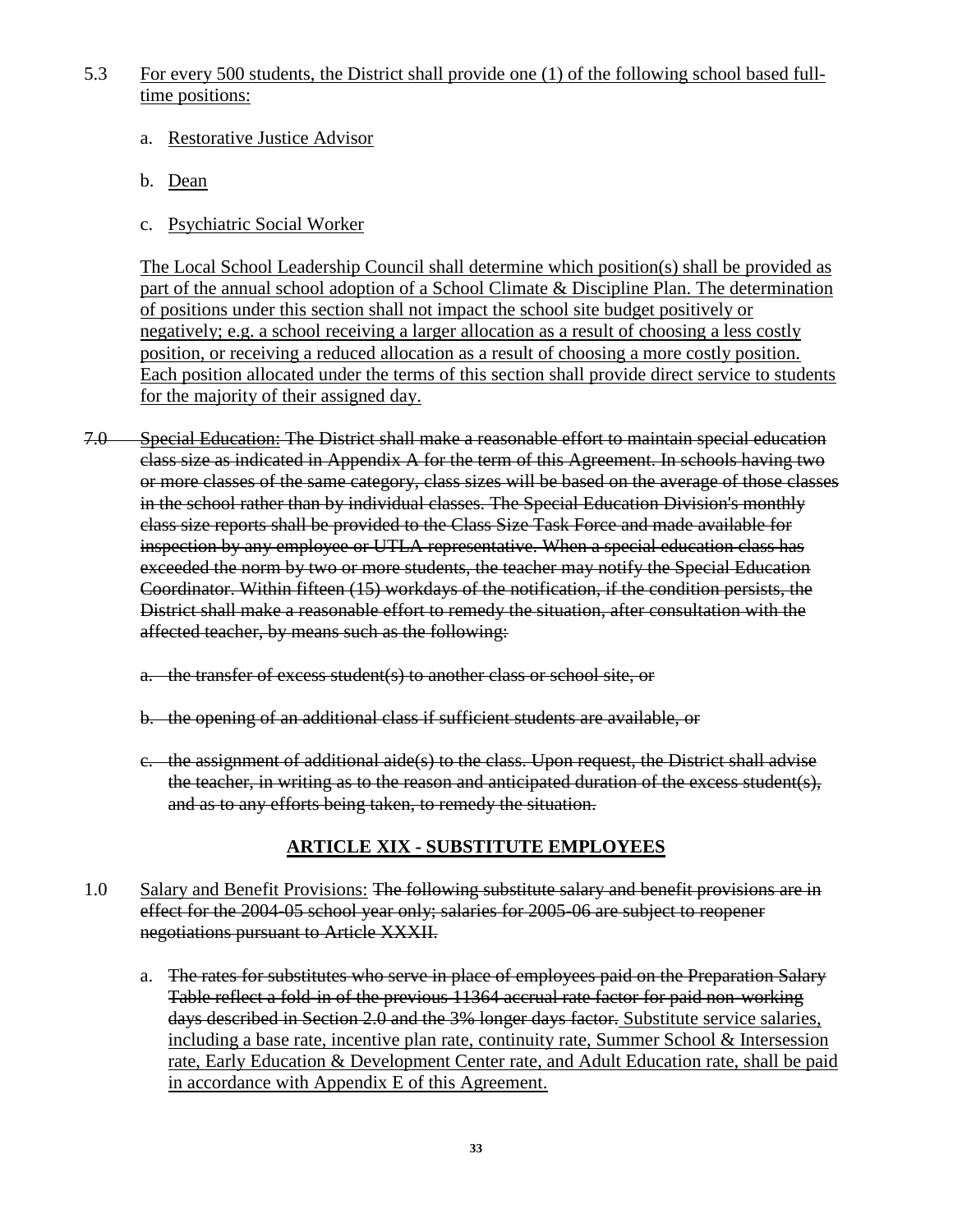- b. Base Rate: The base pay rate for substitutes who serve in place of employees in the K-12 program allocated to the Preparation Salary Table shall be \$159.26 \$195.73 per day effective July 1, 2004 2017, and if the substitute serves in an extended status under Section 4.0, the daily rate shall be \$214.93 \$260.97 per day effective July 1, 2004 2017. The rates set forth in the previous sentence shall also be the sole rates available to contract teachers serving as substitutes during unassigned periods.
- c. Incentive Plan Rate: Substitutes who are accepted for and continue to meet the requirements for the Incentive Plan (see Section 3.0.) shall be \$214.93 \$260.97 per day effective July 1, 2004.
- d. Continuity Rate Increase: Substitutes who serve in place of employees paid on the preparation Salary Table shall have their rates of pay increased by \$10 one hour of prorated pay per day effective the first day following the completion of service equivalent to 130 days during the school year.
- e. Inter-session/Summer/Winter Session Rate: Substitutes serving in summer school (see Section 5.4 below) shall be paid \$115.96 \$139.06 effective July 1, 2004 2017, for a normal summer school day of four hours, their regular substitute pay rates notwithstanding. If in extended status pursuant to Section 4.0, the extended rate shall be \$156.51 \$187.67 per day for a normal summer school day. NOTE: Employees may have assignments of varying hours per day. Daily rates may be derived by dividing the rates above by four and multiplying by the assigned hours per day.
- f. Non-Preparation Table Substitutes (Excluding Adult Education): Substitutes serving in place of employees who are not paid on the Preparation Salary table shall be allocated to the first step of the minimum schedule for the class. Such employees shall be entitled to step advancement on that schedule if qualified, but substitutes serving in place of employees paid on the Children's Center/Development Center Salary Table shall be paid not more than \$139.37 per day effective July 1, 2004, except as provided in Section 2.0b.
- g. As of July 1, 2001, Adult Education employees hired prior to July 1, 2001 serving as substitutes will be paid at the rate (Step 1) of the Adult Hourly Rate Schedule. Employees hired on or after July 1, 2001 serving as substitutes will be paid at the flat rate (Step A) of the Adult Hourly Rate Schedule. The accrual rate previously paid is eliminated effective June 30, 2001.
- h. Substitutes who worked at least 100 days the previous school year shall be entitled to annually participate in up to four (4) days of District professional development covering District programs at their daily base rate of pay.

2.0 Paid Nonworking Days:

a. The parties have agreed to a system of payment in lieu of the previous payments for illness, holidays, and vacation (Winter/Spring Recess). The system includes a "continuity rate increase," as described in Section 1.0d above, and also the "paid nonworking days" system described below. Payment for holidays pursuant to the previous Agreement was discontinued, effective November 4, 1983. Payment for Winter or Spring Recess was discontinued effective July 1, 1983.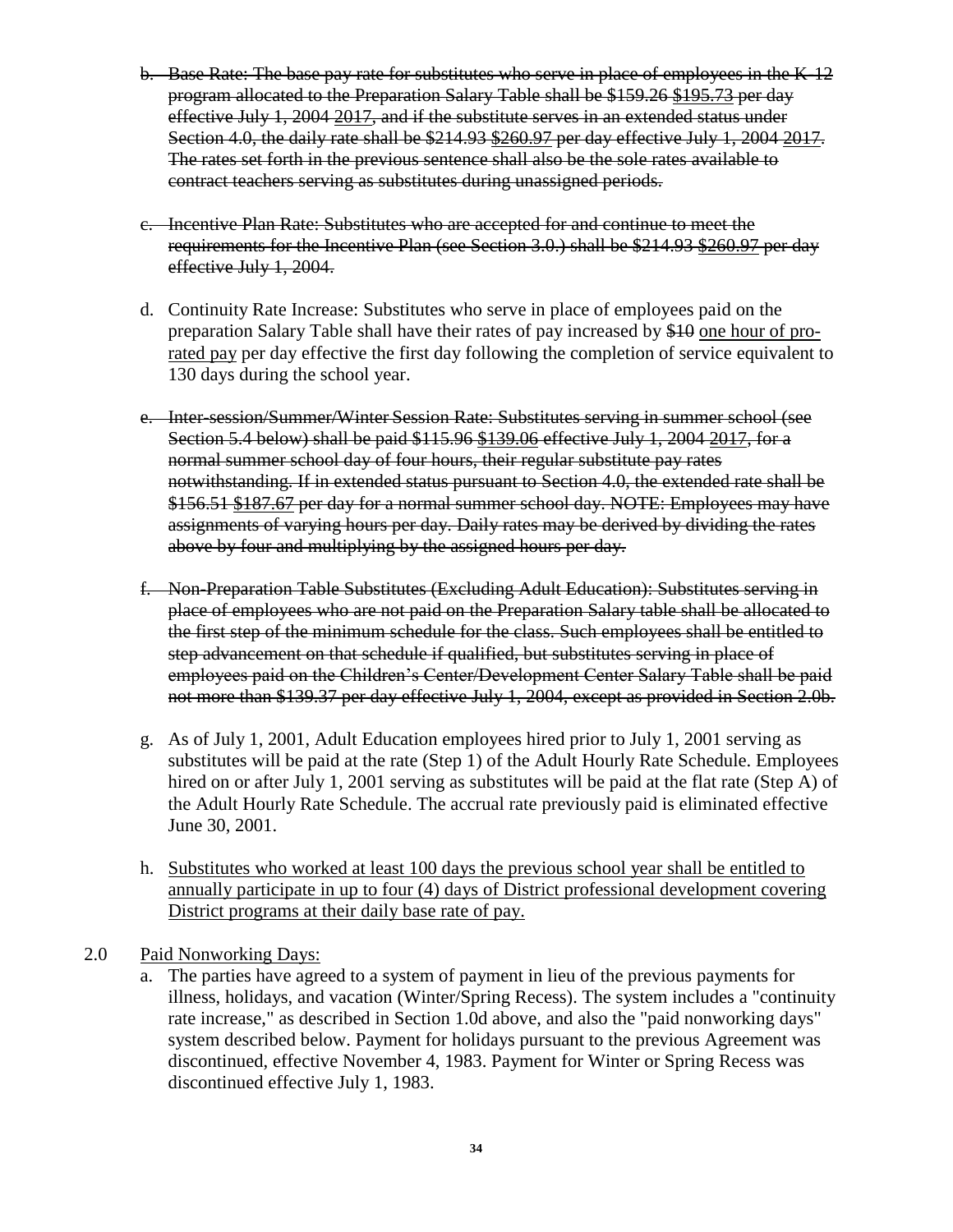Accumulation of paid illness allowance was discontinued effective November 4, 1983. However, any illness balance credited to a substitute employee may continue to be used pursuant to the provisions for its use in the 1980-82 Agreement.

- b. Accrual rate for paid nonworking days:
	- (1) In lieu of the previous lump sum payments for paid nonworking days, substitutes who serve in place of employees paid on the Preparation Salary Table have had the accrual rate factor folded-in to their rate of pay as described in Sections 1.0 and 4.0.
	- (2) All other substitutes shall have the accrual rate factor folded-in to their rate of pay retroactively, after they have been in paid status as a substitute for the equivalent of 35 full-time days from the beginning of the school year. (The accrual rate previously paid to Adult Education Substitutes is eliminated effective June 30, 2001.)
	- (3) The above paragraph b.(1) is not applicable to contract employees on leave to serve as a substitute in a higher class. Such employees shall receive the rate of pay for the higher class in accordance with Article XIV, Section 9.0. Holiday and illness benefits shall be received on the same basis as a contract employee.
- c. Employees shall be granted up to forty-eight (48) hours of sick leave annually. Unused sick leave may be accumulated from year to year, with a maximum accumulation of seventy-two (72) hours.
- 4.0 Day-to-Day Substitutes, Extended: Any day-to-day substitute who serves for more than 20 consecutive working days in the same general education assignment or sixteen (16) consecutive working days in a special education assignment, in place of the same absent employee or in the same unfilled position, in regular K-12, shall be classified as a Day-to-day Substitute, Extended employee and shall be paid the Incentive Plan substitute daily rate as provided in Section 1.0b and c above retroactive to the beginning date of the assignment. Any mandated training required as part of the extended assignment shall be counted as a "consecutive day" for the purpose of meeting the consecutive day requirement. Days used by the substitute for illness, personal necessity or bereavement shall not count toward, but shall not constitute a break in, the consecutive working days requirement. Upon the termination of the extended assignment, the substitute shall return to, and be paid as, a day-to-day substitute. Should that same substitute within five (5) working days of the termination date be returned to the previous extended assignment, and continue in that same assignment for a minimum of ten (10) additional working days, the substitute shall again be classified as an extended substitute and shall be paid the Incentive Plan substitute rate retroactive to the beginning date of the return to the position.
- 4.1 A substitute may not be released from an assignment as the 21st day approaches in a general education assignment or the 17th day approaches in a special education assignment, for the sole purpose of preventing the substitute from qualifying for the extended substitute pay rate.
- 4.2 Substitute teachers who are assigned for ten consecutive days to a position in which the substitute teacher opens a class, or closes a class at the beginning of the school year end of a semester and summer session, shall be paid at the extended substitute rate.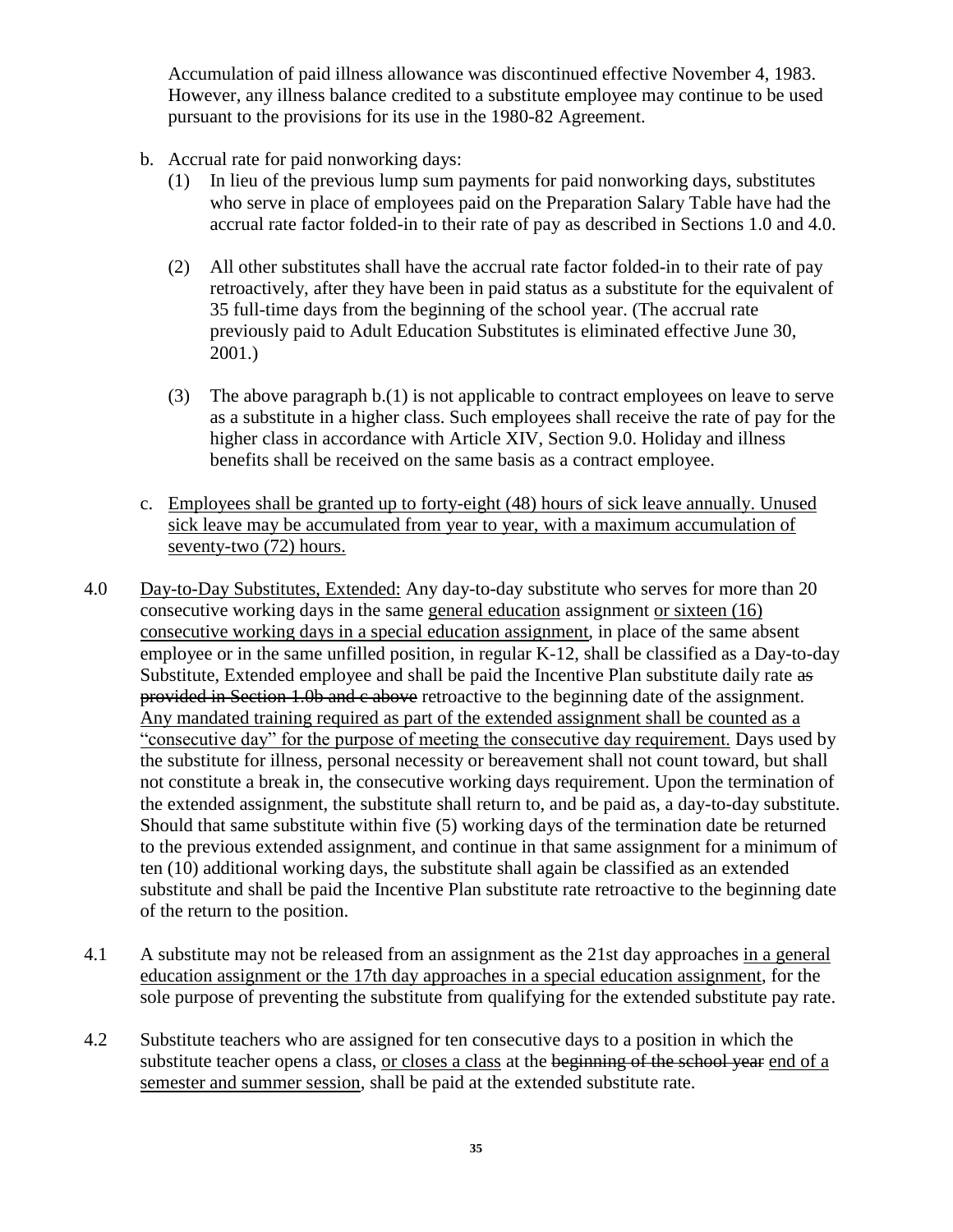- 5.0 Assignment Procedures for Non-Incentive Plan Substitutes: Day-to-day substitutes may apply to only one of the service calling areas (North, South, and Central) (North - 1, 2, 3, 4; South – 1, 2, 3; Central – 1, 2, 3) for assignment. Day-to-day substitutes will be placed, upon request, on a calling list within the Service Calling Area but are subject to assignment to any school within the Service Calling Area and also, when necessary, may be assigned to any school in an adjacent calling area. Also, substitutes must be available for at least two consecutive days per week. (Friday/Monday meets the consecutive days requirement.) Substitutes who are unable to comply with the consecutive days availability requirement because they are also serving part-time as categorical limited contract teachers are exempt from the consecutive days requirement. Substitutes in the Incentive Plan are assigned pursuant to Section 3.0.
- 5.1 Accepting Assignments: All initial assignments of substitute teachers, including those who are name-requested, must come from the substitute calling unit automated calling system or Substitute Unit. The grade, subject matter, location, and address of the assignment, as well as whether the assignment is for general education or special education, shall be made known to the substitute prior to acceptance. Extension or reduction of initial assignments will be directed by the school administrator or designee to the substitute. However, any change in the duration of the initial assignment must be reported immediately by the administrator or designee to the substitute calling unit. Substitutes are not to report changes in the initial assignment to the substitute calling unit.

A substitute who should have been assigned, but was not assigned due to a computer, clerical, or technical error, shall be granted one of the following remedies, at the employee's option:

- a. A make-up assignment on a day the employee would not normally be called, such as during periods of traditional school calendar recess; or during the summer session; or
- b. Cancellation of an "unavailable" charged against the employee.
- c. A substitute who was physically injured during an act or acts of violence or threatened with an act of violence related to and during the performance of assignment duties may specify a "Do Not Send" designation for that school without being charged with an "unavailable."
- 5.2 Substitutes who are assigned by the Certificated Substitute Assignment Unit have a right to work and be paid for the service they provide whether at the school site to which originally assigned or if necessary, to an alternate assignment specified by the District. If assigned to an alternate assignment, paid service time shall be reported from the time of arrival at the original school site. If a substitute declines an alternate assignment, the substitute shall not be entitled to pay for that day; however, such substitute shall not receive an unavailable.
	- a. A written list of all **SBM (School Based Management)** schools with adjusted teaching schedules (daily or occasional longer or shorter teaching schedules, pursuant to their School Based Management plan) shall be provided to all substitute teachers.
		- (1) Assignments to SBM schools with adjusted schedules will be offered in the same manner as to non-SBM other schools. No special "non-available" notation will be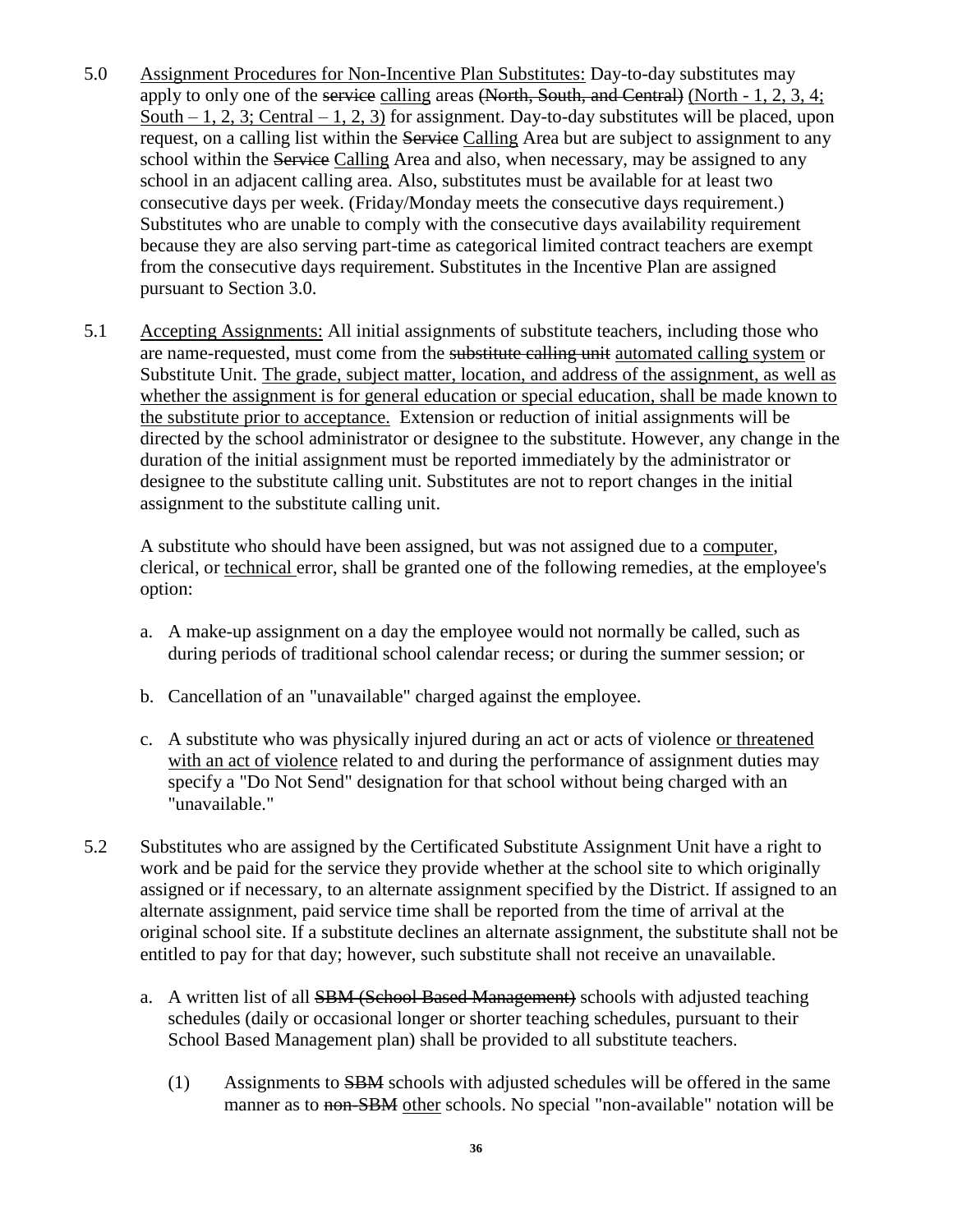made as a result of an assignment offer to a S.M. school with an adjusted schedule.

- (2) The substitute on-site obligation at S.M. schools with adjusted schedules will not be greater than normal, even if the teaching time is lesser or greater. Pay for substitutes at such schools will not be adjusted to reflect the revised schedules.
- 5.6 Standby Lists: A substitute may be changed from any high priority to the substitute unit's "standby list" for any of the following causes:
	- a. Receipt of the second report of late arrival in any one semester, or traditional calendar summer recess period, which has been determined to be the fault of the substitute;
	- b. Receipt of the second "Inadequate Service Report" in any one semester or traditional calendar summer recess period; or
	- c. Ten "unavailable" in any one semester, or four during traditional calendar summer recess period. Off-track teachers shall be permitted not more than three in each off-track period. An "unavailable" will be posted each time a substitute:
		- (1) Refuses an assignment within the geographic limits set forth in 5.0 above that is less than ten miles from their residence. However, a refusal will not be charged if the call was received before 5:30 a.m. or after 8:30 a.m. or was for an assignment of less than a full day or was more than ten miles from their residence.
		- (2) Refuses to accept the extension of an assignment within availability designation. However, non-incentive substitutes may refuse to accept extension of an assignment without it being counted as a refusal, in any of the following circumstances:
			- (i) If the extended assignment conflicts with a previous commitment by the substitute for a different name-requested assignment;
			- (ii) If the substitute has already served ten consecutive days in the assignment; or
			- (iii) If the assignment is for a subject field other than that designated on their availability form.
		- (3) Fails to answer the telephone personally between 5:30 a.m. and 8:30 a.m. In the case of Children's Centers Early Education Centers, the hours are 7:30 a.m. to 9:30 a.m.
		- (4) Has a busy telephone line during two attempted calls during the hours specified in (3).
		- (5) Declares unavailability. However, if the substitute satisfies the District that the unavailability was for more than one day because of a continuing illness, (or compelling personal reason), only one "unavailable" will be charged for that period.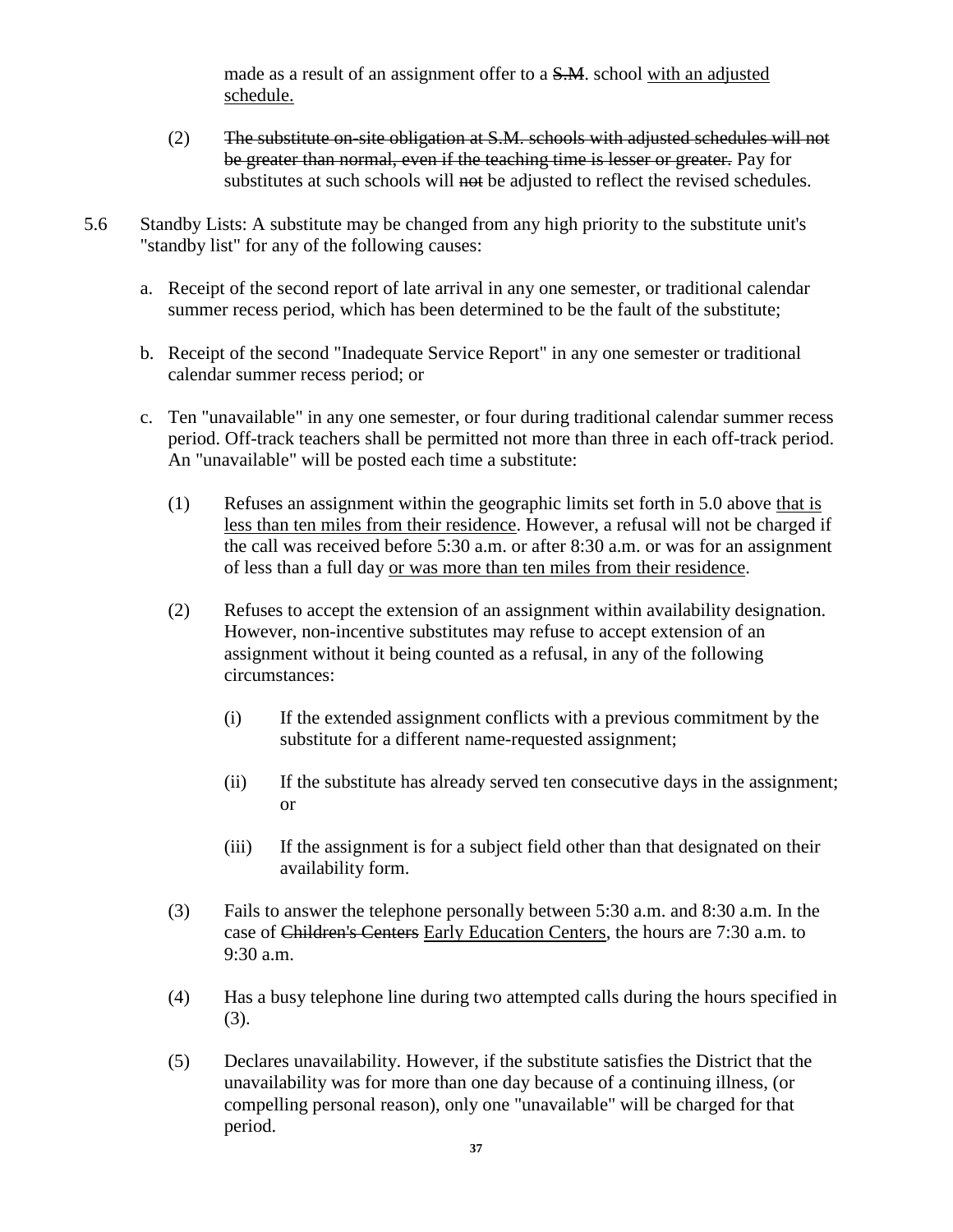- d. A substitute who was physically injured during an act or acts of violence or threats of violence related to and during the performance of assignment duties may specify a "Do Not Send" designation for that school without being charged with an "unavailable."
- 6.0 Late Arrival: A substitute who cannot reasonably expect to reach a school before class begins must attempt to call the school upon accepting the assignment in order that appropriate interim coverage arrangements can be made at the school. A substitute shall not be considered late if their arrival time does not exceed one hour from the time the substitute accepted the assignment. If a regular teacher in a secondary school is doing replacement service for the class of a late arrival substitute, the regular teacher may complete the period of replacement service if one-half of the period has already been completed. See also Section 7.1.
- 7.2 A substitute is guaranteed a minimum six hours pay for all full day assignments, including banked Tuesdays. A substitute who is assigned duties beyond the regular assignment and for which the regular employee is compensated, including the teaching or coverage of a class in lieu of a preparation period,  $(e.g., UTP duties)$  will be paid for an additional hour of work. shall be time-reported for the full time of the additional assignment. required to in a middle school or high school assignment shall paid for
- 7.3 Regular and off-cycle pay stubs for substitutes shall provide the date and location for every hour of paid service.
- 8.0 Release from Assignment: Any employee serving as a substitute may be released from a particular substitute assignment by the immediate administrator or designee at the end of any working day. The official daily service slip completed by the office manager or designee, and reflecting hours worked, shall indicate whether the substitute has been held over or released from the assignment. This procedure shall not be applicable to substitutes serving in extended substitute assignment status.
- 8.1 Job Cancellation: Substitutes who have accepted jobs that are subsequently cancelled after 6:30 am on the day of the assignment, shall be fully compensated for the assignment. This provision does not include jobs cancelled by the substitute.
- 9.0 Duties: A substitute is expected to perform in a competent manner all of the regular Instructional duties of the absent teacher and other duties reasonably assigned by the principal. Failure to satisfactorily perform these duties may result in an Inadequate Service Report. Instructional and other duties and responsibilities include, but are not limited to:
	- a. Arrival at school on time (substitutes should be ready to leave home immediately upon receiving an assignment) and remain on site for the full day;
	- b. Present the Payroll Authorization Card to the principal or office manager and report the name of the absent teacher;
	- c. Review lesson plans for the day, if available. If no plans are available, determine areas currently being studied and the activities to be pursued;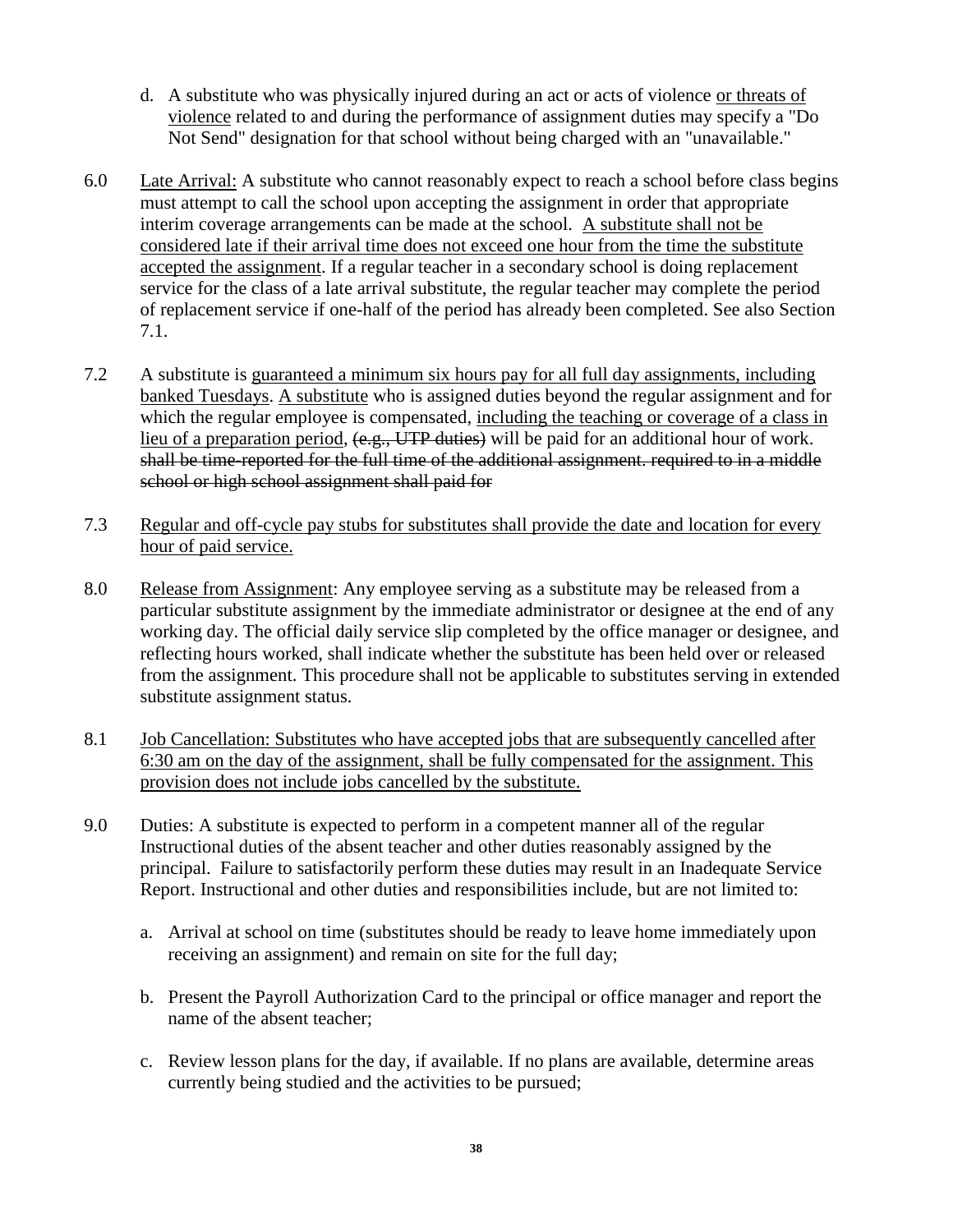- d. Account for pupil attendance as prescribed by the school (if no computer or internet access is available, then a signed attendance sheet submitted by the substitute will be accepted by the attendance office);
- e. Conduct class and enforce rules in accordance with school and Board of Education policies;
- f. Perform classroom and special duties as assigned. Such special duties may be assigned either during or outside normal conference periods;
- g. Leave classroom in good order with a summary of the day's accomplishments;
- h. Inform the principal or clerk when ready to leave the school at the completion of the assignment.
- 10.0 Information: Substitutes shall be provided with the information needed to perform the duties of the position including, but not limited to, student attendance information, lesson plans, class roster, appropriate keys, seating chart(s), available administrative support, IEP and 504 plan information, and security and emergency plans.
- 12.0 Separate calling lists shall be maintained for Development Centers and Children's Centers Early Education Centers.
- 13.0 Remote Telephone Call Forwarding Toll Free Calling Service: Additional telephone lines will be established for the North Service Area and South Area with remote call forwarding service to the Central Substitute Assignment Unit in order to minimize employee telephone charges The District shall maintain a toll free telephone line.
- 14.0 Reorganization/Redesign of the Substitute Unit: The UTLA Article XXX Substitute Committee shall be permitted to give input to the District prior to any reorganization or redesign of the Substitute Assignment Unit, or to the automated calling system. Changes to the automated calling system shall preserve the notification requirements in this Article.

### **ARTICLE XX - SUMMER/WINTER/INTERSESSION - INTERVENTION/EXTENDED LEARNING PROGRAM SESSIONS**

- 1.0 General: Applicants must initially apply to one site and, if not selected at that school, must be available for all schools in that geographic area. For voluntary and mandatory student summer session (intervention)/ multi-track school intersession (intervention) and/or Extended Learning Program purposes, elementary, secondary and Special Education schools are considered to be a part of the geographic area in which they are located. For Designated Instructional Services (DIS) Programs, the program office shall be considered the school for application and assignment.
	- a. Applicants may apply for only one subject field and/or program.
	- b. Applicants must be available to serve at least 50% of the entire session. An applicant who accepts an assignment in writing and then declines, or begins work and then terminates the assignment, for reasons other than a verified illness shall be considered as having taught for the purpose of establishing priority for the next session.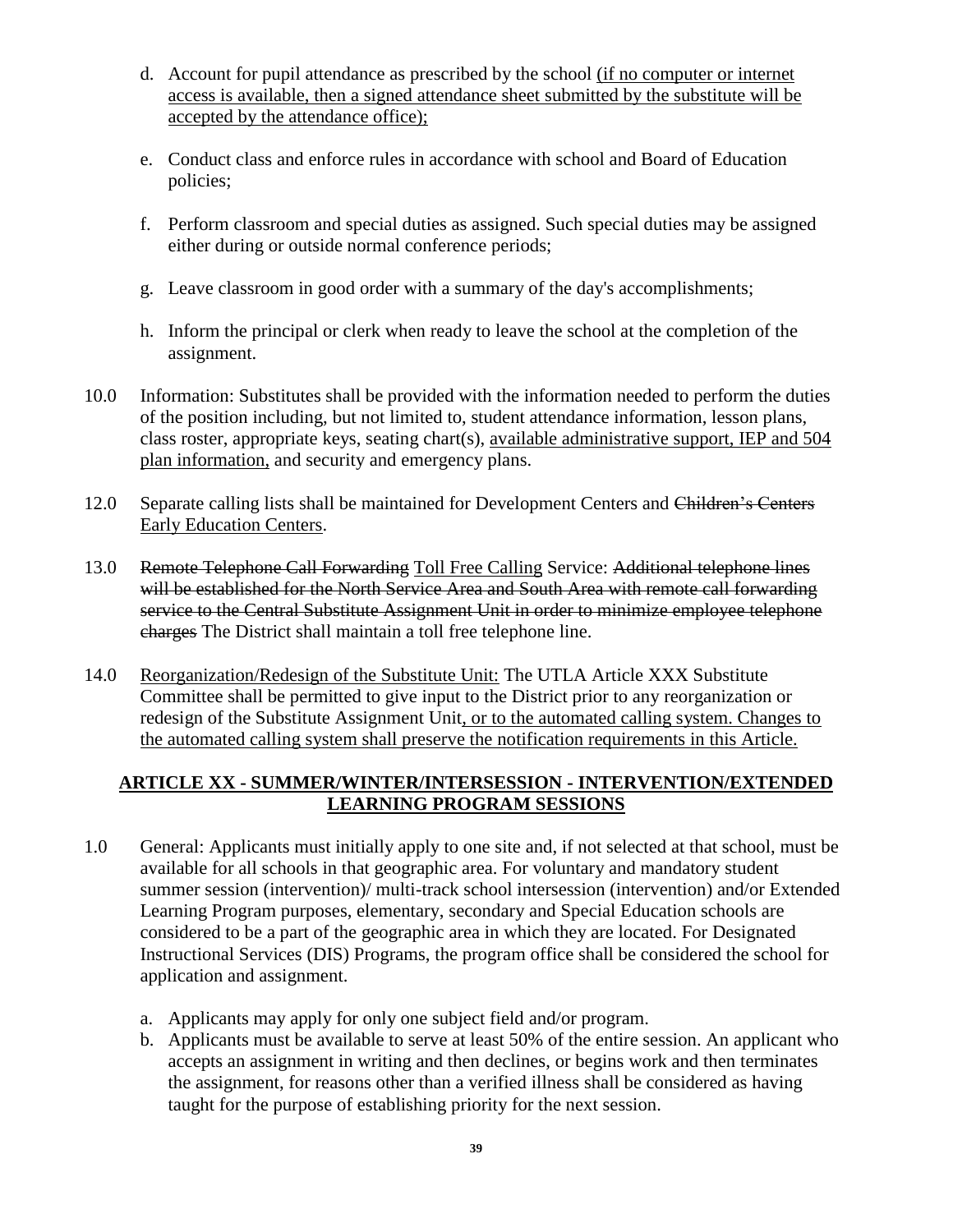- c. 50% Rule for priority: An applicant who was paid in a status other than substitute for 50% or more of the hours the mandatory or voluntary student summer school term/multitrack school intersession and/or extended learning program was in session shall be considered to have taught for the purpose of determining priority rating.
- d. Multi-track year-round school teachers shall not be permitted to serve in the single track school's regular K-12 summer school or extended learning session program, but may serve during intersession programs in a multi-track school. (See Section 10.0 of this Article.)
- e. Employees whose basic assignment is limited to Adult Education shall be eligible solely for assignment in Adult Education summer session.
- f. Each applicant shall be notified in writing as to assignment (or non-assignment) to a summer session.
- 3.0 Selection Secondary Schools First Round: Voluntary Summer Term School: Not less than ten working days prior to the deadline date for summer session applications, the District shall establish and distribute a list of schools for each geographic area showing the specific courses and/or Special Education programs that are planned to be offered at each school (listed by subject field).

a. Employees shall be selected at each school on the basis of priority and seniority as follows:

(1) Priority:

- (i) Priority One-Regular classroom teachers who have taught the course(s) within the past six semesters and who taught less than 50% of the time during the previous session or who did not teach summer school term previous year.
- 4.0 Selection Secondary Second and Third Round: Voluntary Summer Term Sehool: If any school is not completely staffed after the above process is completed due to a lack of eligible applicants to that school, unassigned applicants from the geographic area pools shall be assigned to the remaining vacant positions based upon teaching experience, priority, and seniority as described above.
	- 5.0 Displacements: Where and when a voluntary or mandatory summer term school session site becomes over-teachered on or before norm date, teachers shall be displaced within a program or subject field based on District seniority within the priority categories, beginning with the lowest priority. Additionally, in elementary schools, the criteria referenced in 13.0 will be considered. Applications of teachers so displaced shall be forwarded to the appropriate geographic area pool for assignment to openings based upon priority and seniority in any of the summer school term/intervention programs for which they are authorized to teach.
		- a. When a site is deleted, those who had been assigned to that site will be placed in the appropriate geographic area pool and given preference within their priority category for assignment to vacancies in other schools in that geographic area in any of the summer school term/intervention programs for which they are authorized to teach.
- 10.0 Voluntary Intersession Multi-track Secondary Schools: Priority for assignment of applicants to intersession programs in multi-track schools shall be given to teachers currently assigned to that school. If more applicants apply than there are positions at the school, employees shall be selected for the assignments on the basis of priority and seniority as in 3.0 above.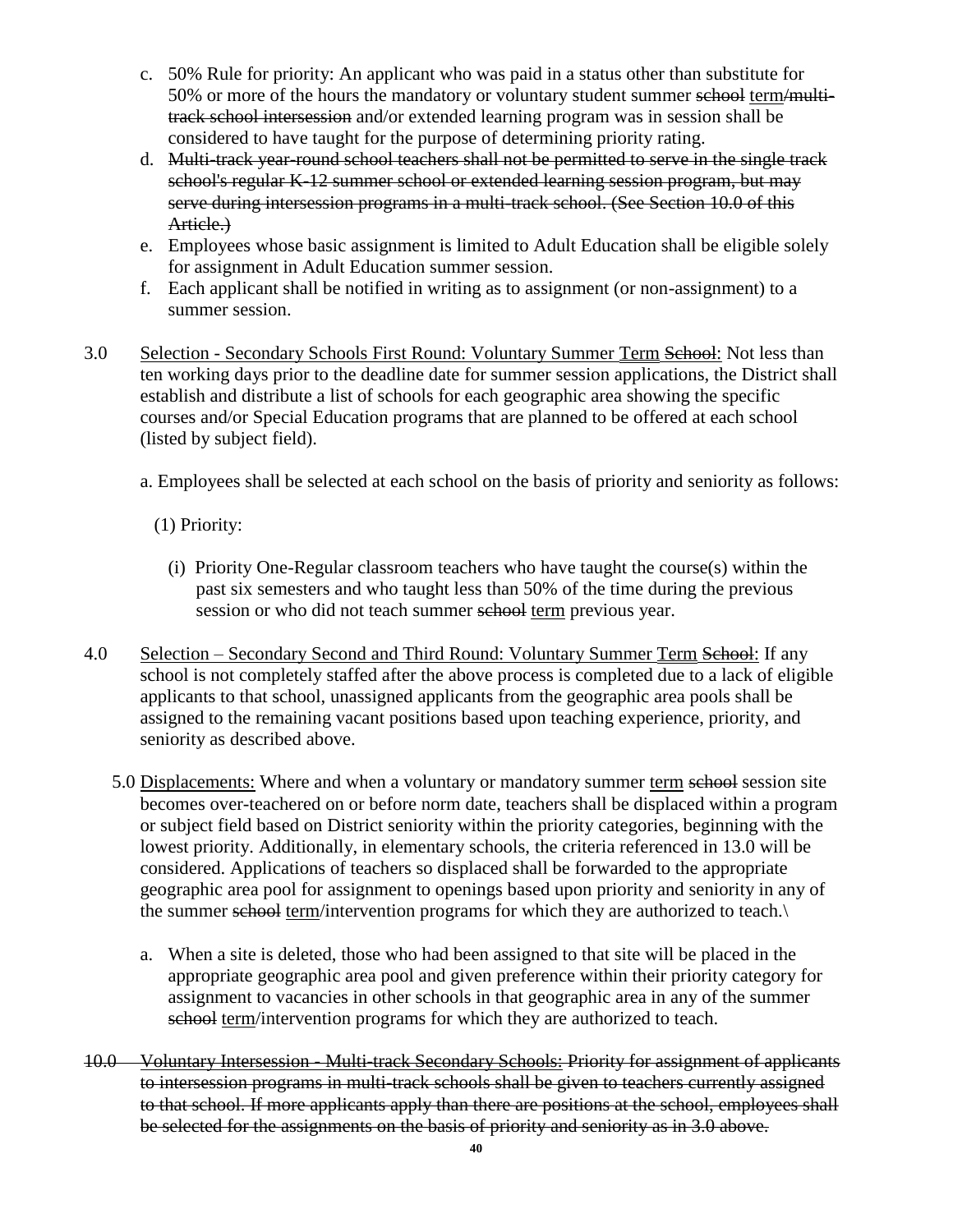- a. Seniority: If there are more eligible applicants within each priority to teach a specific course at any one school than there are positions available, District seniority shall determine the selection. Ties in District shall be broken under the provisions of Article XI, Section 6.2. The remaining applicants shall be eligible for assignment as described under Section 13.0, Priority Five below. The posting and notice requirements of Section 3.0 and Sections 7.0 Salary and 8.0 Hours, Duties shall apply to intersession.
- 12.0 Summer Session Adult Education: Summer Session assignment in the Division of Adult and Career Education shall generally be governed by the foregoing provisions of this Article. However, the following exceptions shall apply: All references to "employees" in this Article are applicable to "personnel" as that term is used throughout Article XXI and in particular Section 1.1 thereof.
	- a. Only personnel who have taught in the Division during the past school year are eligible to apply for summer school term assignments. New personnel shall not be recruited to teach summer school term as long as qualified applicants remain unassigned.
- 13.0 Elementary School: Intervention/Extended Learning Programs: Intervention/Extended Learning Programs assignments in grades K-8 (but does not include the Middle School Summer School Term or Multi-track Middle School Intersession Program) shall generally be governed by the foregoing provisions of this Article, however, the following shall also apply:
	- c. Compensation: Teachers who participate in such Extended Learning Programs shall be compensated on X basis ( $10$ thly hourly rate). The summer school term rate ( $Z$  basis at  $10$ thly hourly rate + a differential factor of 1.09224) will be used only if the following conditions exist:
		- (1) Class size in the affected grades are at or higher than the District class norm for summer school term/multitrack school intersession.
		- (2) Student instructional hours are a minimum of four hours per day and the length of time which will make them eligible for class credit. (Established length of time for summer school term/multitrack year-round school intersession is six weeks, however, the year-round school intersession may be broken up into two week or three week blocks of time for a total of six weeks.)
- 13.1 Mandatory Student Summer Session/Multitrack Intersession Elementary: For Weeks 1-6 teachers who participate shall be compensated at the summer school rate (i.e., Z - basis at 10thly hourly rate + differential factor of 1.09224) for four hours of instructional time per day.
	- a. For weeks 5 and 6 teachers who participate will receive an additional hour per day at Xbasis for a total of 10 hours.
	- b. For year-round schools, the number of weeks and or hours per day may vary, however, the number of auxiliary hours may not exceed a total of 10 hours per session.
- 13.2 Mandatory Student Summer School/Multitrack School Intersession/Intervention Selection Elementary: All conditions for selection described above shall apply in addition to the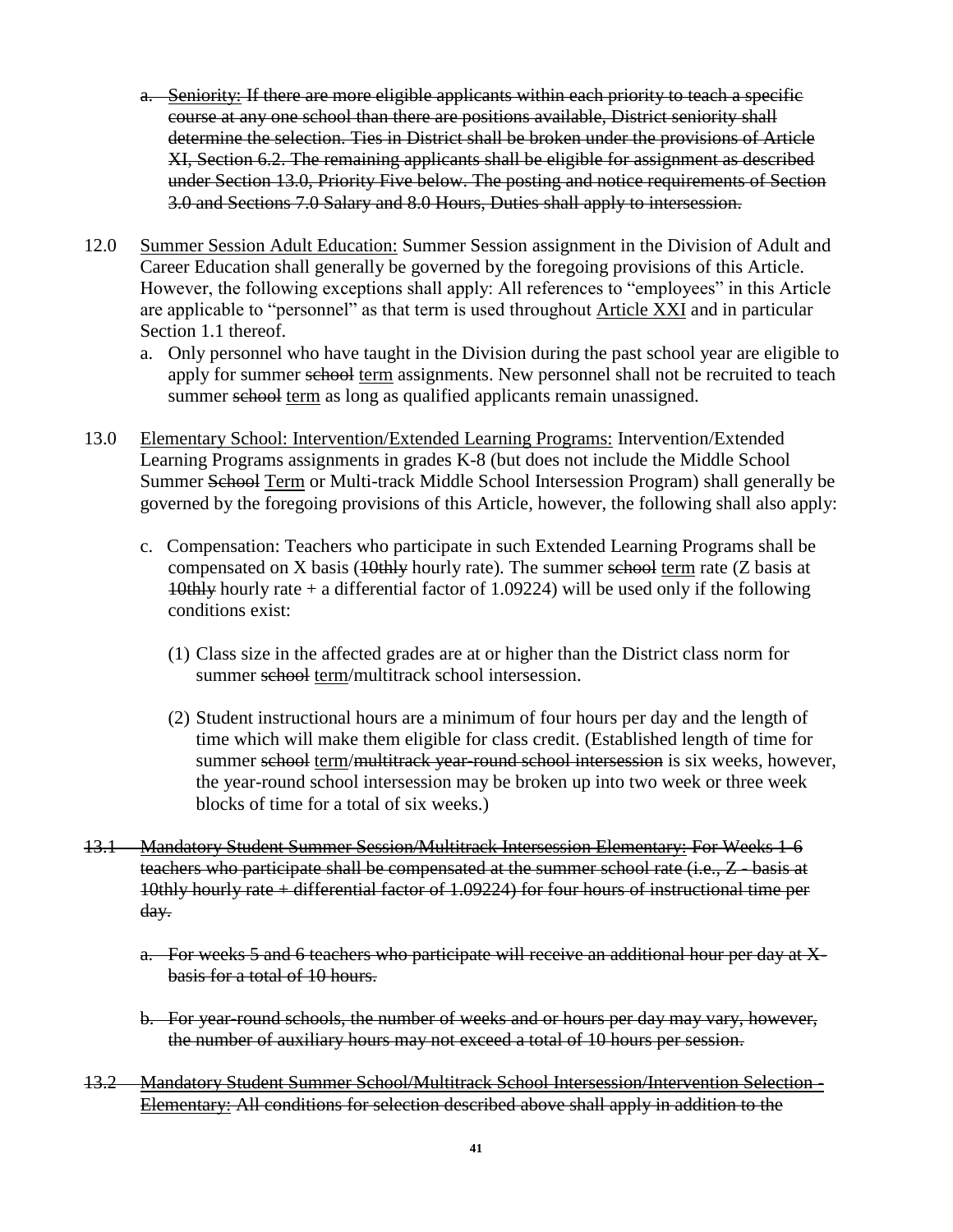following: Single track calendar sites with less than the specified number of eligible students will be combined within local District and treated as a single, local site.

- a. Staffing for local District center sites (sites housing students from several sites) will be determined by the local District center principal using the above selection process (i.e. local District centers will be treated as single site).
- 14.0 Secondary School: Intervention/Extended Learning programs
	- a. Selection: refer to section 3.0 above.
	- b. Compensation: Teachers who participate in such mandatory Intervention classes shall be compensated in the following manner:
		- (1) For Weeks 1-6 Teachers will be compensated at the summer school rate (i.e., Z-Basis at 10thly hourly rate + differential factor of 1.09224) for 4 hours of instructional time per day.
		- (2) For Weeks 5 & 6 Teachers will receive an additional hour per day at X-basis for a total of 20 hours (i.e.,auxiliary).

NOTE: For Year Round Schools, the number of weeks and or hours per day may vary, however, the number of auxiliary hours may not exceed a total of 10 hours per session.

15.0 For any training required of these programs, the teacher will be compensated at X bases basis (10thly hourly rate).

## **ARTICLE XXI - ADULT AND CAREER EDUCATION**

- 1.0 General: The District and UTLA have agreed to the provisions of this Article in recognition of the special conditions involved in the Division of Adult and Career Education (hereinafter "the Division") is conducted by a combination of full-time and part-time employees trained in methods to meet the learning needs of the District's youth and adult population in the areas of essential skills, lifelong learning, and vocational and occupational training. While It is recognized that Division personnel may be concurrently employed in other divisions of the district (including K-12), it is the intention of the parties that the employment relationship described in this Article, and the rights that flow therefrom, are separate and distinct from the rights which may accrue to the individual from other employment in the District. and if there is any conflict between the terms of this Article and the terms of other provisions of this Agreement as they apply to Division of Adult and Career Education employees, this Article shall prevail.
- 1.2 The District shall furnish UTLA annually, upon request, with a print-out list of Adult Education assignments, listed by name, employee number, and work location, and classification codes.
- 2.0 Employment Contracts: Adult Education funded employees who are assigned more than eighteen hours per week in the same classification code are covered either by probationary or permanent contract status.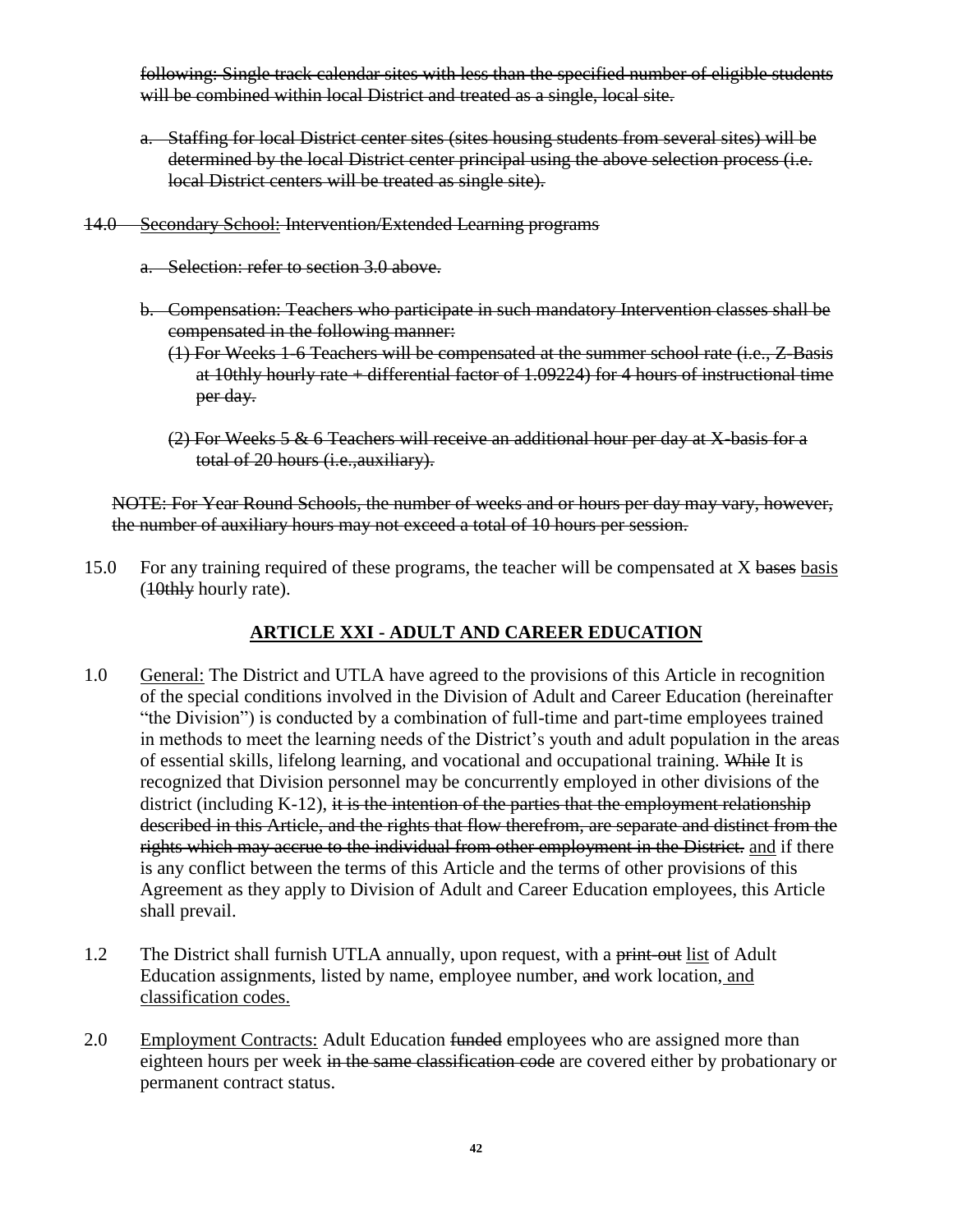- 2.1 All personnel in categorically funded programs shall be employed under binding individual ("M" basis) employment temporary contracts which shall not conflict with the provisions of this Agreement. Employees may utilize the grievance procedure with regard to alleged violations by the District of "M" basis temporary contracts. "M" basis Temporary contracts shall specify the duration of employment, provide reason for why the position is deemed temporary, and shall terminate on or before June 30, of the year in which they are issued. If the duration of employment is to be extended beyond June 30, a second contract shall be issued to cover the balance of the employment period.
	- a. The contract term for employees assigned to ROC/ROP programs shall be for the equivalent of a one year "C" basis term.
	- b. The contract term for employees assigned to Skills Center programs shall be for a term of one school year if funding is available.
	- c. The contract term for a person hired to complete the term(s) of employment of on other person shall be for the duration of the original term(s).
- 2.2 All "M" Basis temporary contracts of employment shall be terminable at any time prior to expiration, but only for lack of funds, elimination or reduction of the educational offering, insufficient enrollment or attendance, or other good cause.
- 3.0 Non-Contract Personnel-Release During Term of Assignment:
	- a. All part-time temporary (18 hours or less per week) Adult Education funded personnel may be released during their tem term of assignment only for the reasons stated in Section 2.2 above.
	- b. Those with an assignment of 10 to 18 hours per week may utilize the grievance procedure for claimed violations of Section 2.2. above; the sole remedy for non-unit members (those with an assignment of less than 10 hours per week) shall be an administrative review by the Division Superintendent or designee, upon written request submitted within 10 days of notification of their release. Also, if it is contended by a non-unit member that the release violated Board Rules and/or administrative rules, the grievance procedure for non-unit members (see **Article V, Section 23.0**) may be utilized.
- 4.7 In the case of current personnel who are not to be renewed due to elimination or reduction of educational offerings, lack of work or lack of funds (an "over-teachered condition) during the initial staffing period prior to commencement of instruction, the following procedures shall apply:
	- a. The longevity of all non-tenured personnel teaching the course(s) and assigned to the time-reporting site shall be reviewed.
		- 1. Longevity is measured by the number of consecutive uninterrupted years of satisfactory service in the subject field in the Division. Time spent on approved unpaid leaves of absence does not count as time served but does not constitute an interruption of the "consecutive" service requirement. Time spent as a continuing employee in DACE that does not meet the requirements for an additional year of longevity shall not result in the loss of the cumulative longevity acquired so long as such time does not exceed two years.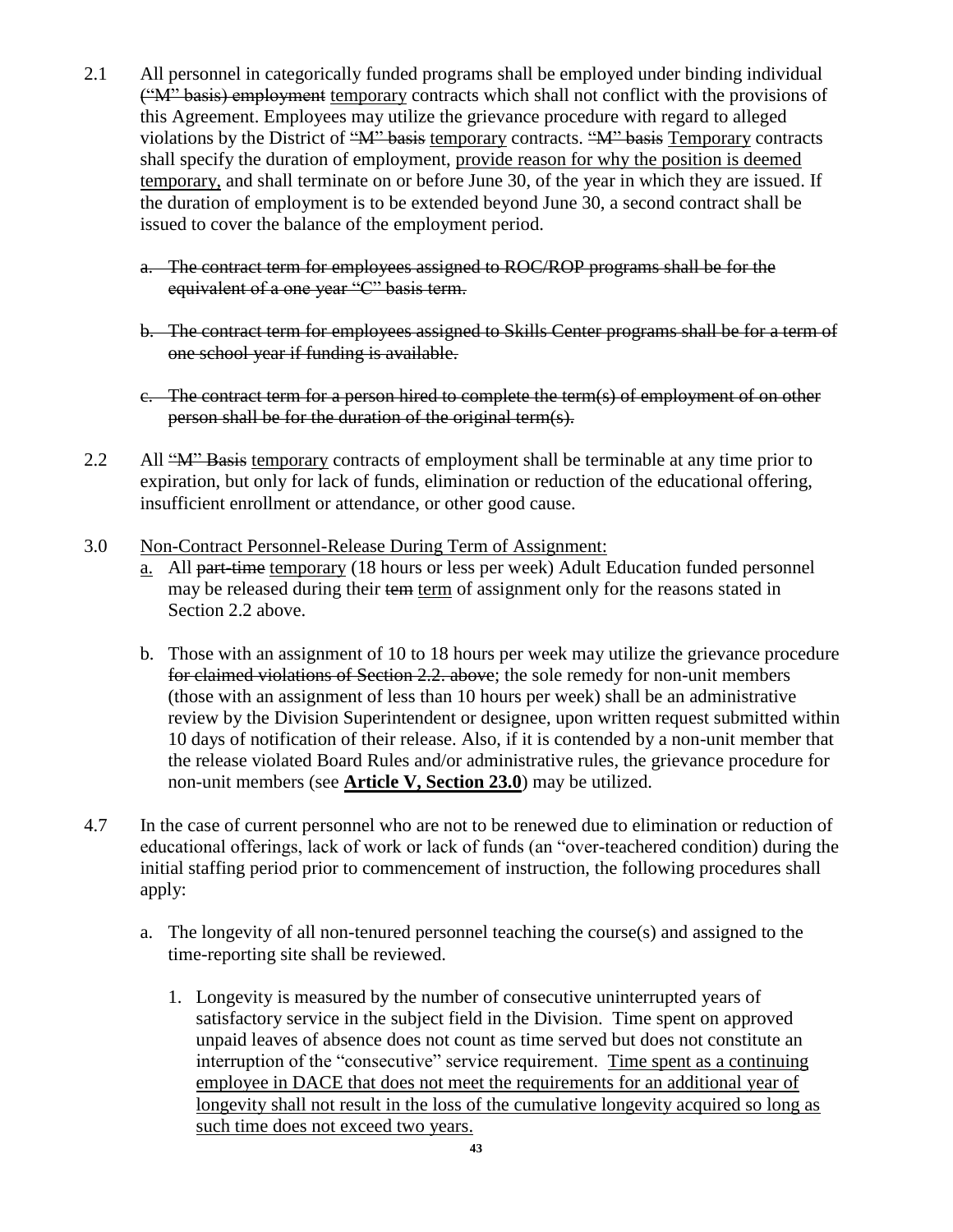- 2. To qualify for a year of longevity service, the individual must have served at least 380 734 hours during that school year excluding summer school. Prior to July 1, 2001 156 hours were required to qualify for a year of longevity.
- 3. Service in any Adult Education Division program shall apply. However, until such time as the District has the computer capacity to track service on a District-wide basis, the District will look solely to the service at the current time reporting site, unless the individual requests consideration of prior service from another site. Such a request must be made prior to May 1, to be effective for the next school year.
- 5.2 The District has committed to replace tenured Adult Education positions which become lost to attrition (resignation, retirement, death) provided that the following conditions are met:
	- a. The position is in a field which the District has determined to be a growth field for the foreseeable future; and
	- b. The district has determined that funding and work is available for an additional block of hours equivalent to a tenured position; it is understood that the hours may be split in time and/or location, and may include weekend assignments.
- 6.0 Class Size Maximums: Class size shall not exceed the room occupancy/seating requirements of applicable fire codes.
	- d. Learning Centers, Reading Labs, and other academic learning labs shall be limited as provided above and, in addition, when attendance reaches 30 23 or more students for three consecutive days an additional person (e.g., aide or teaching assistant) shall be provided to assist the instructor. If the above criteria is met and the administration fails to provide an aide, a second teacher will immediately be assigned to the class until such time as an aide is provided.
- 10.3 Half Part-Time Leave:
	- a. Half-Time Part-Time Leave shall be granted on a year-to-year basis to allow a permanent teacher in the Division of Adult and Career Education (DACE) to continue service for one-half a portion of his/her tenured assignment hours or any class or shift that has been scheduled by the District.
	- Pay Structure Adult education teachers shall be paid hourly on the basis of a table, similar to Preparation Salary Table T, that is based upon education and experience.

## **ARTICLE XXIII - EARLY EDUCATION CENTERS**

4.0 Chapter Chair Meetings: <del>If necessary</del> In order to accommodate the UTLA Chapter Chair's attendance at the regularly scheduled monthly meeting of UTLA chapter chairs, and other important UTLA meetings, the District shall permit the UTLA chapter chair to trade shifts with another willing Early Education Center teacher for that day schedule chapter chairs to the early shift.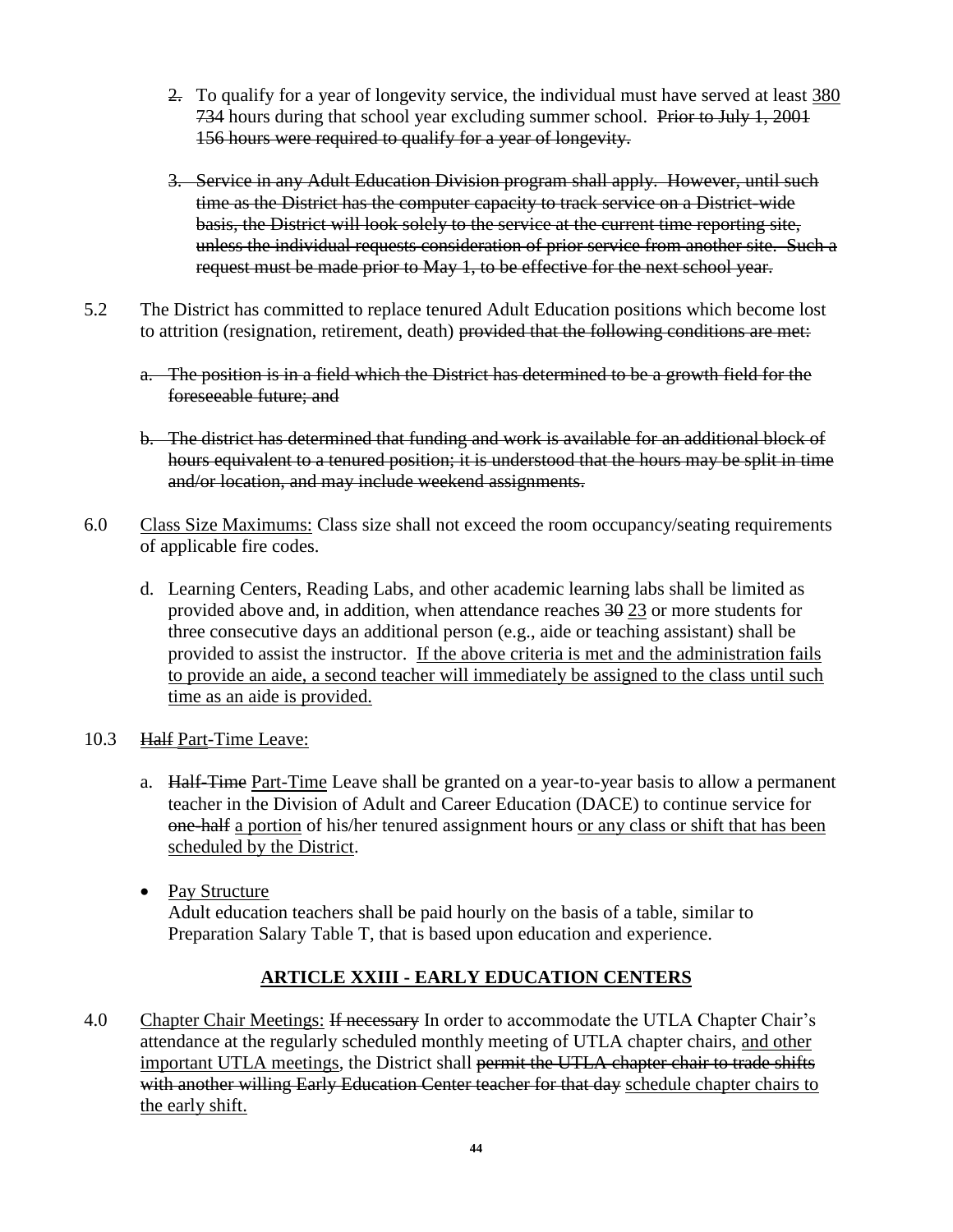14.0 Upon providing proof of a Bachelor's Degree and Elementary or Early Education Credential, Early Education teachers shall be moved to the Preparation Salary T Table for salary and be eligible to earn salary points.

## **ARTICLE XXIV**

### **STUDENT DISCIPLINE, LEGAL SUPPORT AND PROPERTY LOSS SCHOOL CLIMATE, STUDENT DISCIPLINE, AND POSITIVE BEHAVIOR SUPPORT**

- 1.0 District Code of Student Conduct and School Climate & Discipline Plan: It is the intention of the parties that teachers and administrators, along with students, parent/guardians, and all school staff work in a mutually supportive manner to maintain a positive school climate that supports proper and effective student discipline practices. There are three levels or sources of student disciplinary rules:
	- a. In order to improve consistency and accountability in student discipline, the District shall develop and issue (and may revise from time to time) a District-wide Code of Student Conduct. UTLA shall be one of the principal participating stakeholders in that process.
	- b. Local School Leadership Councils shall, pursuant to Article XXVII, Section 2.4, annually approve by a majority vote, issue local rules of a School Climate & Discipline Plan student conduct, supplemental to and consistent with the District-wide Code of Student Conduct, prior to the first day of each school year. and
	- c. Local School Leadership Councils shall annually review and evaluate the effectiveness of the existing School Climate & Discipline Plan as part of the process for approving a Plan for the following school year, in accordance with Article XXIV, Section 1.b. This process should start no later than March 1 of each school year.
	- d. The annual School Climate & Discipline Plan shall include, but not be limited to, the roles and responsibilities of students, parent/guardians, and all school staff in supporting the Plan. The annual School Climate and Discipline Plan shall also indicate ongoing efforts and supports for positive behavior support and learning, including, but not limited to, professional development and training for certificated, classified, and administrative staff, parent education, and student programming.
	- e. The annual School Climate & Discipline Plan shall include, but not be limited to, the process for referring students for school discipline and/or intervention outside of the classroom and possible consequences for violations within the Plan.
	- f. A teacher shall also have the right to issue and enforce reasonable rules of classroom conduct applicable to students in the teacher's classes, supplemental to and consistent with the School Climate & Discipline Plan and District-wide Code of Student Conduct and local school rules.
- 1.1 Schools shall annually, at or soon after the start of the school year, post and distribute the School Climate & Discipline Plan and District Code of Student Conduct and local school rules of student conduct to students, parents, teachers and staff no later than the tenth school day of each school year. Any later changes to such rules shall also be posted and distributed.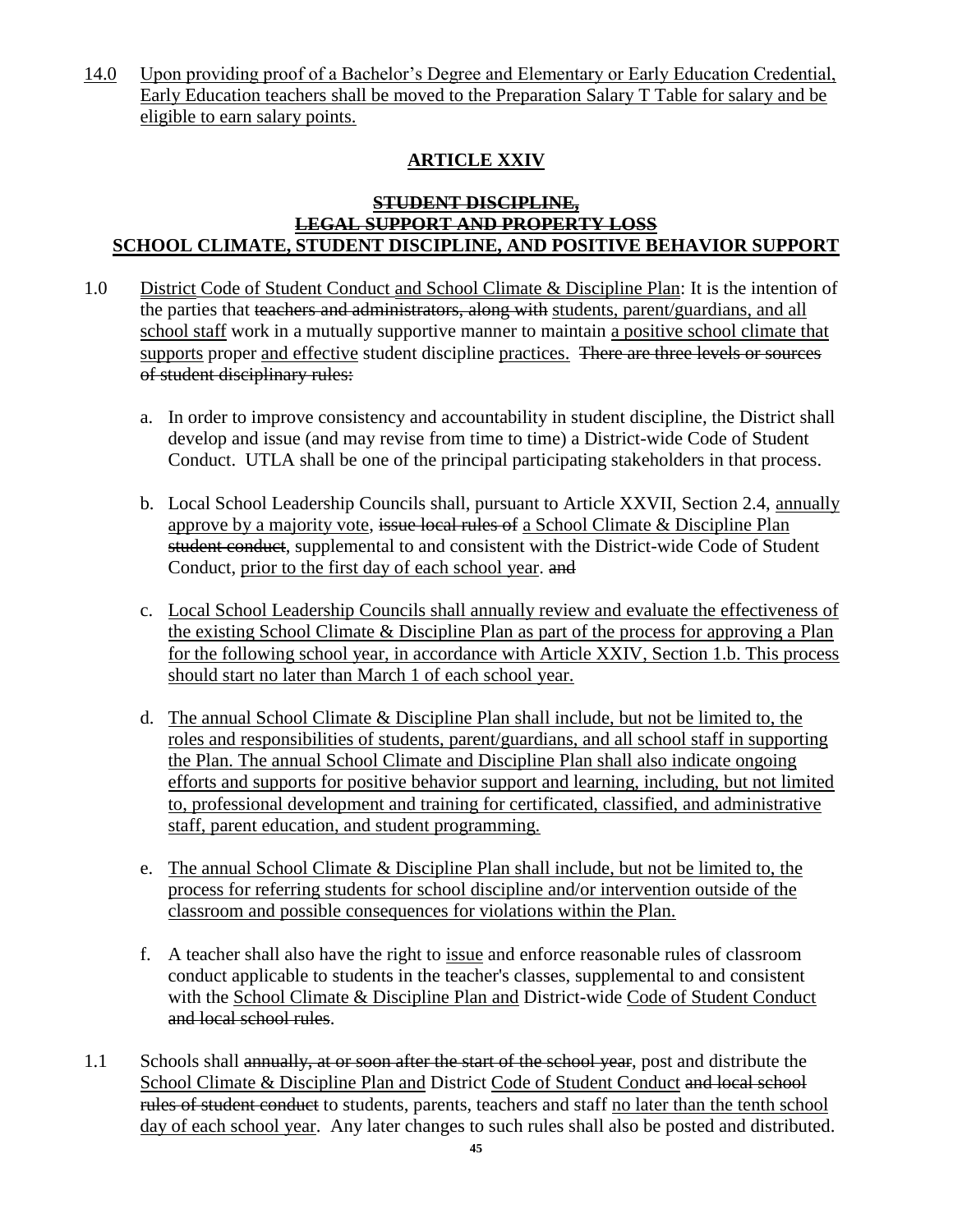- 2.1 Teachers who choose to impose suspensions from their class shall immediately notify report same to the site administrator and suspend send the student from the classroom in accordance with the School Climate  $& Discipline Plan$  to the office. As soon as possible. The teacher shall also notify the parent or guardian of the student shall be notified about the classroom suspension, and/or a conference shall be scheduled with the parent or guardian of the student to meet with the teacher. Under special circumstances and upon written request by the teacher in which the special circumstances are described, the site administrator shall take responsibility for contacting the parent or guardian. During the period of the suspension the student shall not be returned to the teacher's class without the consent of the teacher, or be placed in another regular class. The teacher may require the completion of tests and assignments missed due to the suspension. Apart from or in addition to a teacher-imposed suspension, the teacher may refer a student to the site administrator for consideration of a suspension from school or an expulsion.
- 3.1 If an employee's person or property is injured or damaged by the willful misconduct of a student while on school property, or while attending or being transported to or from a schoolsponsored activity, or in retaliation for conduct of the employee within the course and proper scope of the employee's duties, the employee shall immediately notify the site principal in writing and may, in addition to any independent remedy the employee may have, request the District to pursue legal action against the student and/or the student's parents or guardians pursuant to Education Code Sections 48904 and 48905. After evaluating the circumstances, the District may bring such a legal action to recover damages. Under all circumstances, the site principal shall provide a written response to the affected employee(s) within five (5) days to confirm receipt and provide notification of all actions taken by the principal in response to the employee's request.
- 6.0 Positive Behavior Support & Restorative Practices Committee
	- a. A district committee shall be formed and maintained, consisting of educators, parents, students, community, and administrators, to identify and collaboratively develop professional development models that support implementation of positive behavior support and restorative practices in our schools.
	- b. The committee shall identify and develop curriculum and instruction approaches that are consistent with and supportive of positive behavior support and restorative practices (for example, ethnic and cultural studies, collaborative learning, etc.).
	- c. The committee shall identify and develop school vision and structure models that are consistent with and supportive of positive behavior support and restorative practices (example: sustainable community schools). The school vision and structure model shall include particular attention to creating deep, ongoing engagement among students, parents, community, and school staff.
	- d. The committee shall prepare a report on the resources, staffing, and support services for students and families that are necessary for successful implementation of positive behavior support and restorative practices in our schools. This report will include data on the use of full-time on-site PBIS and RJ experts.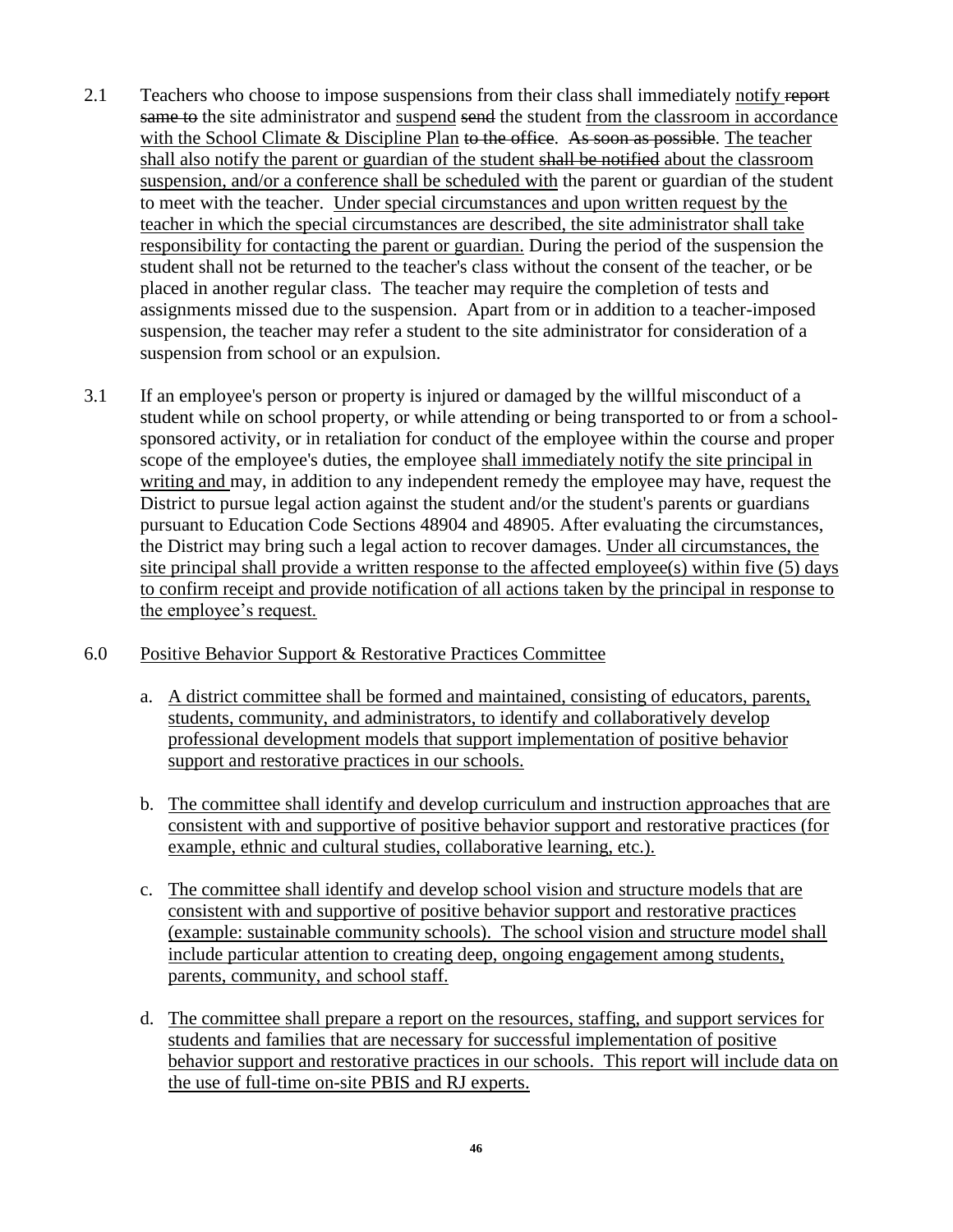- e. The committee shall identify demonstration schools that can be visited for others to learn about positive behavior support and restorative practices.
- f. The committee shall begin meeting no later than October 1, 2018 and provide an initial written report to the Board of Education, in accordance with d. above, no later than February 1, 2019.
- g. The committee shall be ongoing and will monitor the implementation of positive behavior support and restorative practices. In particular, the committee shall monitor the following elements, as they relate to positive behavior support and restorative practices: professional development, curriculum and instruction, school structure, stakeholder engagement, resources/staffing/support services, and support needed for schools moving towards implementation.
- h. The committee shall also identify, on an annual basis, schools for targeted school climate & discipline support and intervention.
- i. The committee shall meet no less than twice per month during District business hours. Certificated bargaining unit members appointed to the committee shall be released from their regular employee duties at no loss of salary or benefits.
- j. The committee shall consist of six (6) UTLA appointees and six (6) LAUSD appointees. Both UTLA and LAUSD will include among its appointees, respectively, one (1) parent, one (1) student, and one (1) community leader. Current UTLA represented Restorative Justice advisors, paid for by LAUSD or through grants, may be appointed to the committee or utilized for support of the committee's work.
- 6.1 In order to provide ongoing support to schools, the Positive Behavior Support & Restorative Practices Committee shall create a School Climate & Discipline Action Team (SCDAT) to provide necessary support and intervention for schools identified pursuant to Article XXIV, Section 6.0.i. above. The Team shall include no less than two (2) UTLA appointees and two (2) LAUSD appointees, who will also serve on the district committee defined in sections b-j (above). Under all circumstances, the team shall be composed of an equal number of UTLA and LAUSD appointees. UTLA appointees shall be released full-time to serve on the team. Targeted intervention and support may include, but is not limited to: professional development; development, implementation, and evaluation of a school-wide behavior support plan; peer coaching; recommendations for additional staffing and other additional resources.

## **ARTICLE XXV - ACADEMIC FREEDOM AND RESPONSIBILITY**

- 4.0 For state or federally mandated assessments requiring one-on-one teacher-student implementation, teachers shall be provided substitute coverage for her/his class while conducting the one-on-one assessment.
- 5.0 Academic Freedom and Ethnic Studies

All teachers shall have the academic freedom to teach students about their individual and collective histories and cultures. Teachers shall have the academic freedom to teach from a critical pedagogical perspective centering on student experiences and being responsive to the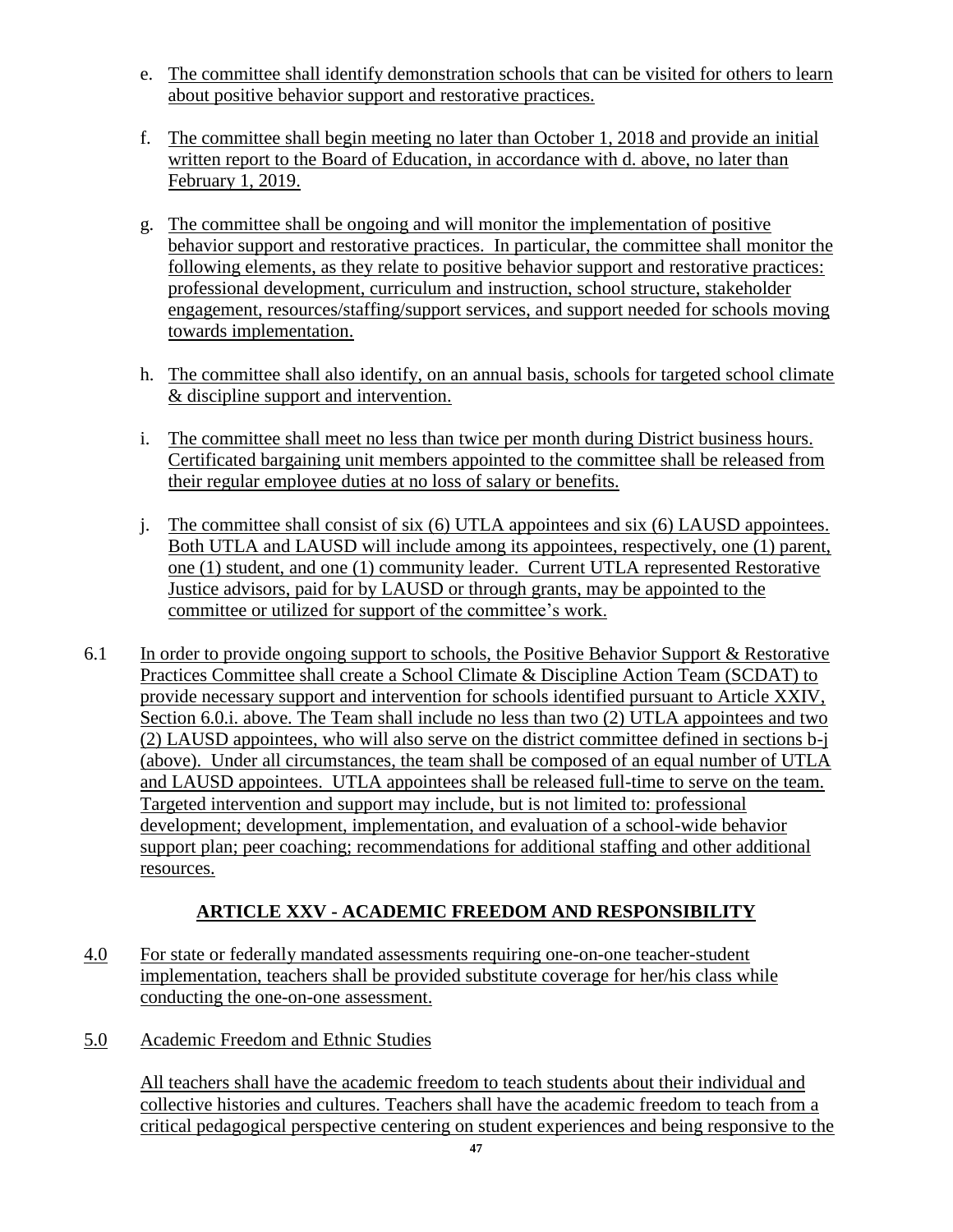needs of the students' shared communities. Teachers shall be supported and provided with ongoing resources, support, and curriculum in order to successfully implement Ethnic Studies and culturally and linguistically responsive pedagogy.

## 5.1 UTLA-LAUSD Ethnic Studies Task Force

- a. The UTLA-LAUSD Ethnic Studies Task Force shall be comprised of eight members. The composition of the task force shall be four (4) UTLA members appointed by UTLA and four (4) administrators appointed by LAUSD. The committee shall function under the direction of two (2) Co-chair's; one designated by UTLA and one designated by the District. A quorum of four (4) members is required in order to conduct official business, with no fewer than two (2) members representing UTLA and two (2) members representing the District present. All decisions shall be made by simple majority. Meetings shall be held once a month or as otherwise decided by majority vote of the task force. The Task Force shall collect and store all relevant data regarding professional development, number of schools, course sections, and district course offerings.
- b. Responsibilities of UTLA-LAUSD Ethnic Studies Task Force
	- 1. Review available course offerings in the field of Ethnic Studies and Multicultural Literature.
	- 2. Review and provide input on professional development, curriculum, and teaching materials purchased and developed by LAUSD for Ethnic Studies and Multicultural Literature.
	- 3. Ensure LAUSD provides practical and instructional support for teachers who wish to develop and/or teach new courses in Ethnic Studies and Multicultural Literature.
	- 4. Investigate methods for expanding an LAUSD Ethnic Studies program to ensure access to Ethnic Studies instruction for students in all elementary and secondary schools throughout the district.
	- 5. Investigate methods for expanding Ethnic Studies to include Gender Studies and literature as separate courses in elementary and secondary schools.
	- 6. Determine a reliable method of evaluating the overall effectiveness of the K-12 Ethnic Studies (and Gender Studies) program. The Committee shall jointly determine the details of this evaluation and submit a yearly written report to LAUSD and UTLA no later than 30 days past the last day of the LAUSD traditional academic calendar.

## **ARTICLE XXVII - SHARED DECISION MAKING AND SCHOOL-BASED MANAGEMENT**

2.1.e. Children Early Education Centers — When there are more than 3 teachers at a center, the rules for small schools shall apply. See d above. In determining the size of the center's Council, all teachers working at the center will be counted regardless of the number of hours worked. When there are 3 or less teachers at a center the size of the council will be determined by the site administrator and the Chapter Chair (council co-chairs), subject to the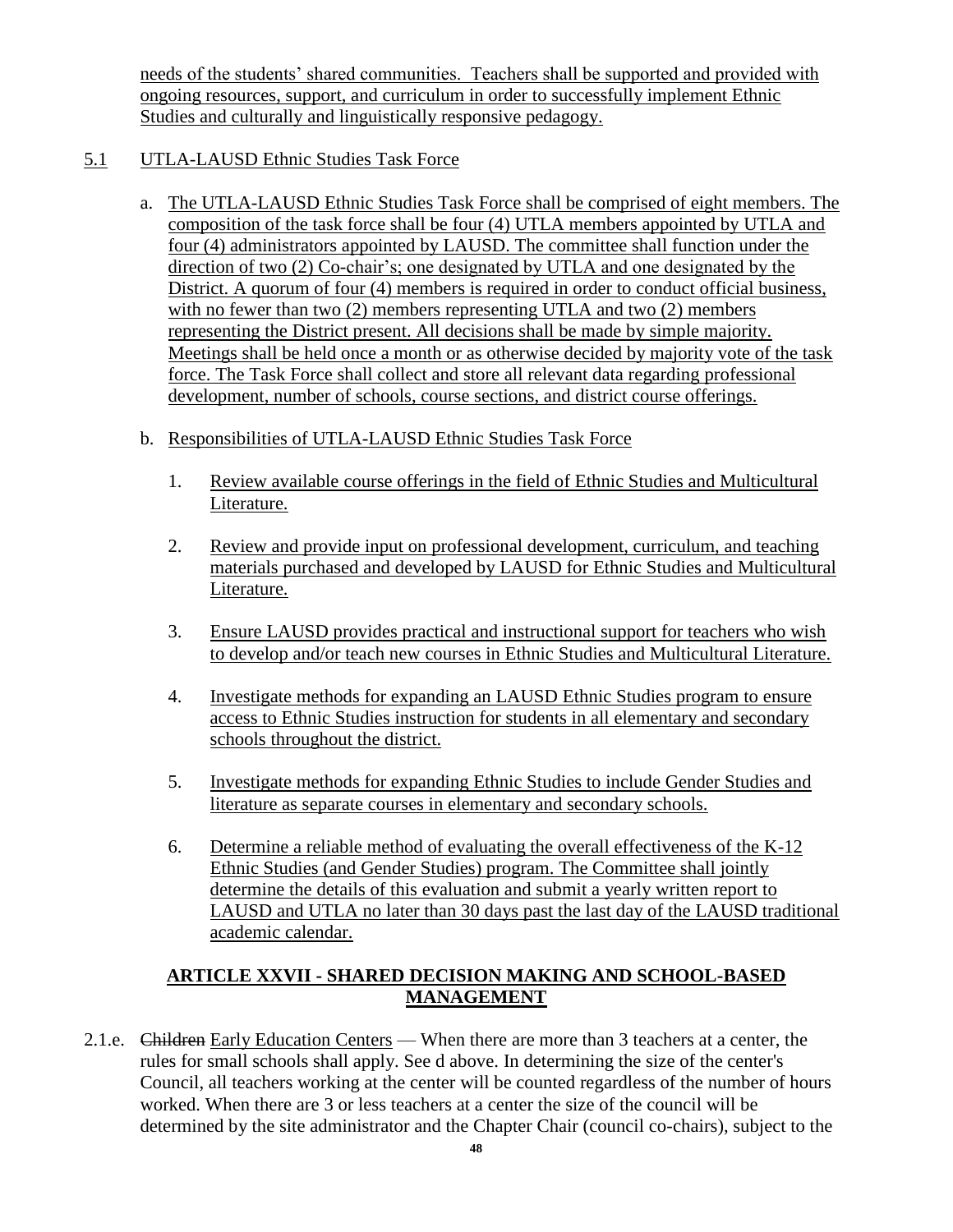50-50 ratio; in the event the co-chairs cannot reach agreement on the size or composition of the Council, the dispute shall be submitted to the co-chairs of the Central Council for resolution.

2.7.c. Meetings of Leadership Councils in Adult Education and Children Early Education Centers shall be scheduled at a mutually convenient time, and if there is no time mutually convenient to the Council members then the meetings shall be held at alternating times to meet the convenience of the teacher and community representatives.

## **NEW ARTICLE**

## **SPECIAL EDUCATION**

- 1.0 The District shall adhere to the Special Education class size caps in Appendix A.
	- a. The Special Education Division shall provide a monthly class size/case load report to UTLA for bargaining unit positions under the supervision of the Special Education Division.
- 2.0 When a Special Education class has exceeded the cap by two or more students, the teacher may notify the Special Education Administrator. Within ten (10) workdays of the notification, the District shall immediately remedy the situation, after consultation with the affected teacher, by taking one of the following actions:
	- a. The transfer of excess student(s) to another class.
	- b. The opening of an additional class if sufficient students are available.
	- c. The assignment of additional aide(s) to the class.
- 3.0 In accordance with California Education Code 56195.8 (c), the maximum class size/caseload for an RSP teacher shall be 28.
- 4.0 All Special Day Classes shall be limited to no more than 2 consecutive grade levels. Students enrolled in Special Day Classes shall be provided with an educational program for the same length of time as the regular school day for a chronological peer group unless otherwise authorized and indicated on the Individualized Education Program (California Education Code, Title 5, Section 3431).
- 5.0 Special Education Facilities: When locating and utilizing classrooms and facilities for Special Education, the District shall avoid segregation of students with disabilities from students located in the general education program. When applicable, school leadership councils will determine how to comply with the above at each local site.
- 6.0 Special Education Moving Assistance: For Special Education teachers that change their teaching location and/or room assignment during the school year, the District shall have sole responsibility for moving all furniture, equipment, and supplies to the new location and/or room.
- 7.0 IEP Meetings: IEP meetings shall be held at the student's local school site.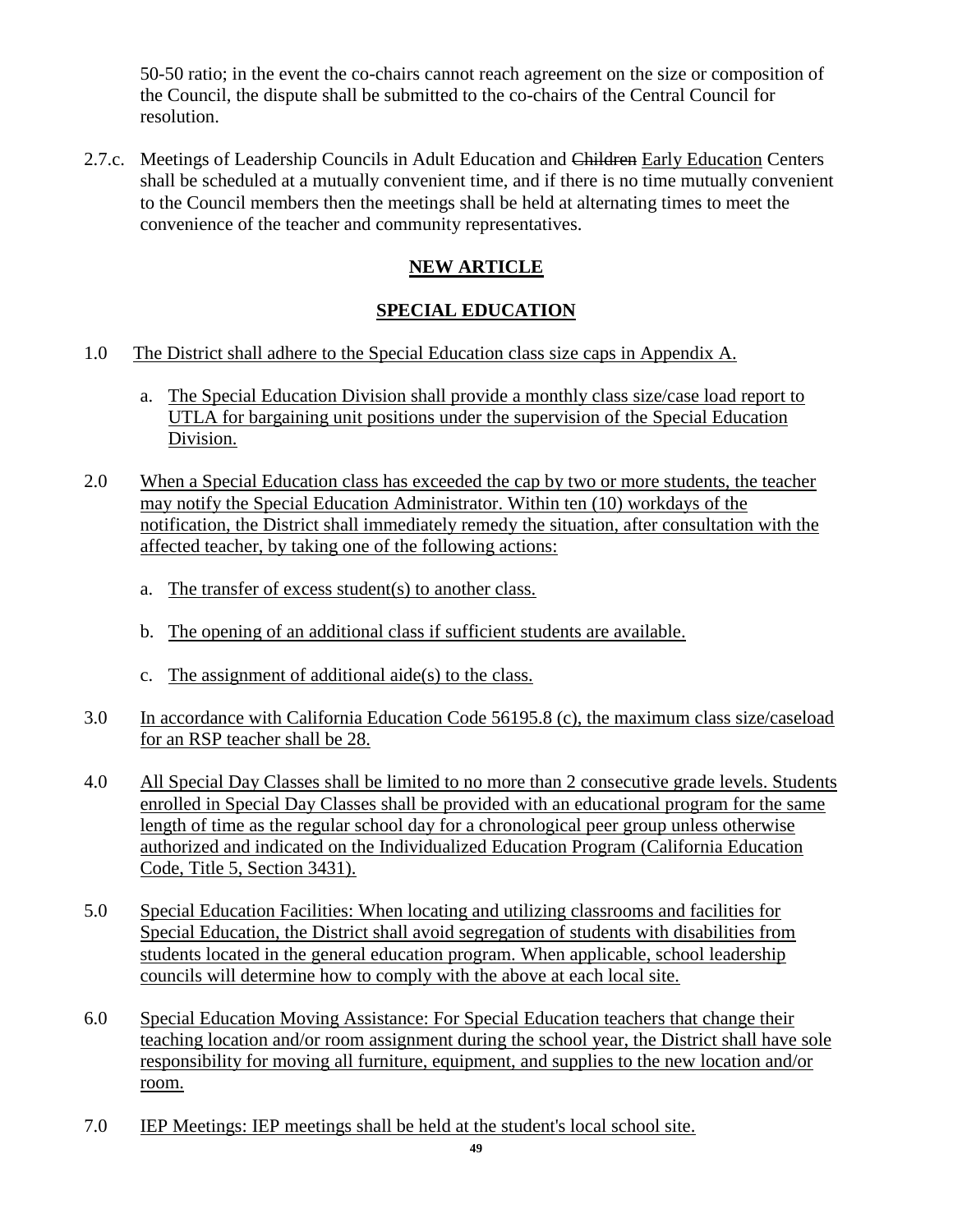- 8.0 Assessment: Upon request, special education teachers shall be given up to two full release days per semester, at no loss of pay, to complete a federally mandated assessment for students in their class/caseload.
- 8.1 The IEP Team may select a minimum of one district assessment of choice based upon student needs as determined by the educator. Such selection will be reflected on FAPE 2 and/or section K of the IEP for each type of assessment.
- 9.0 Special Education Trainee/Paraprofessional Interview Process: When special education trainee/assistant positions are to be filled by interview, the teacher affected has the right to participate in the interview process.
- 9.1 Special Day Classes shall have a minimum of one (1) paraprofessional at all times during the instructional day without encroachment.
- 10.0 Continued Assignment of Paraprofessional to a Teacher: At the conclusion of each school year, the teacher (or other bargaining unit member) may request that the same paraprofessional be assigned to the teacher for the following year. The continued assignment of a paraprofessional shall be reasonably determined by the affected teacher, with the concurrence of the site administrator. If the local administrator does not concur with the assignment, the teacher may request a meeting with the site administrator to discuss the issue. If such a meeting occurs, the site administrator or designee shall then reasonably determine the assignment. The above procedures are (1) applicable only when budget and program design indicate that the paraprofessional position in question is to be ongoing into the next year, and (2) do not guarantee the paraprofessional any particular longevity in assignment.

### 11.0 Special Education Interns

- a. All probationary special educators shall be assigned a Mentor Teacher in order to provide observations, assistance and guidance. Such Mentor services shall include observation of the probationary special educator and/or demonstration lessons.
- b. Probationary Special Educators should be provided, along with a mentor, documented guidance, assistance, and support including, but not limited to, a mentor teacher, observation of special education classes, district paid conferences, and trainings at the professional rate, job training, effective IEP writing, assessment, parents conferences and updates in special education.
- c. In order to permit probationary special educators to concentrate upon their basic assignments and continuing education, they shall not be assigned adjunct duties and/or auxiliary jobs. Probationary Special Educators shall not be assigned jobs such as coaching or coordinating, except with written approval of the site administrator.
- d. Probationary Special Educators shall not be expected to teach outside of the credential field in which they are currently assigned.
- e. For salary purposes, Interns shall be rated-in under Article XIV, Section 5, and paid the regular salary rate.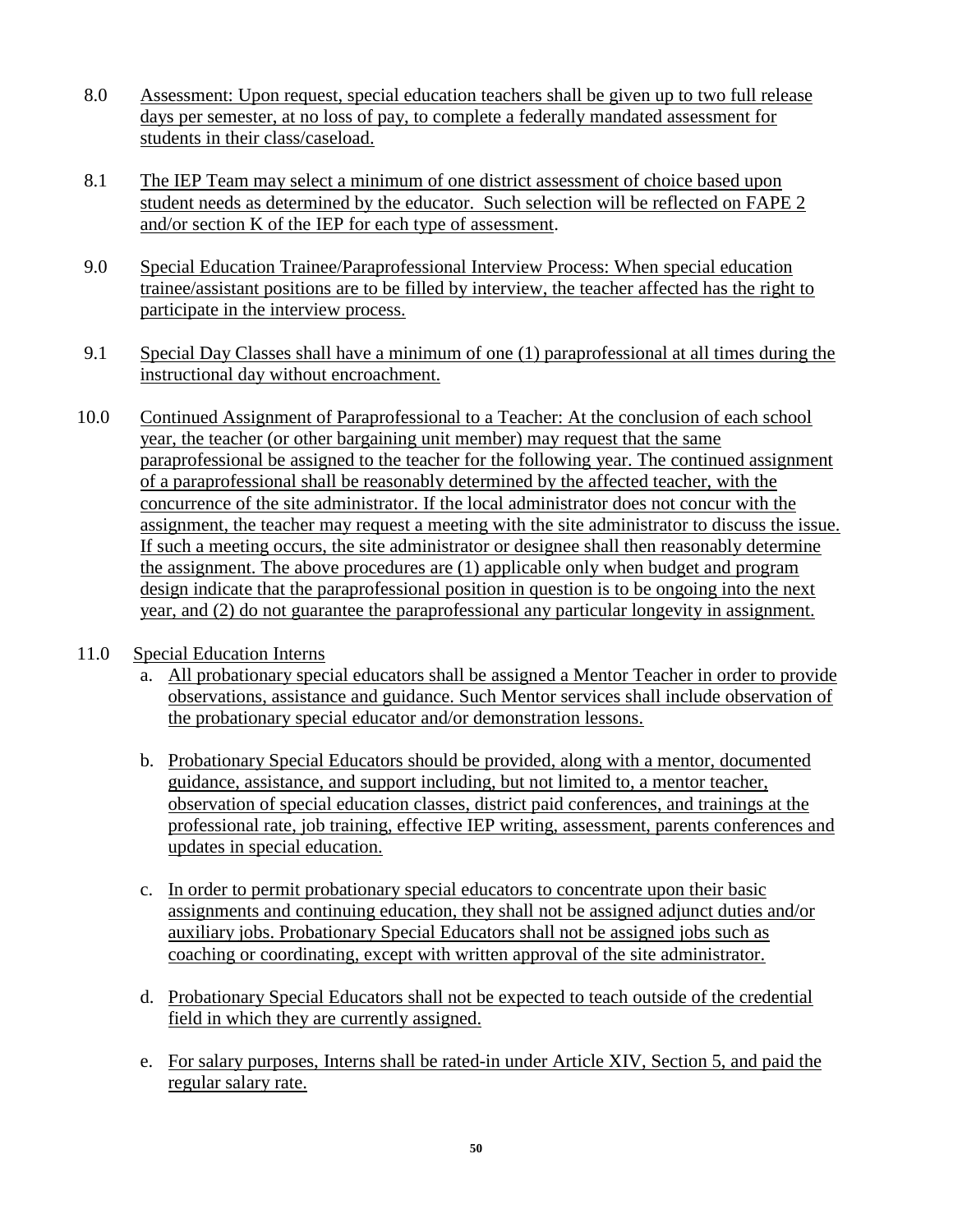12.0 Special Education Resources Notebook: All District Special Educators shall be provided with an electronic copy of the Special Education resource notebook containing all pertinent Division bulletins. All additional bulletins shall be emailed to District Special Educators upon release.

## **ARTICLE XXX - SPECIAL COMMITTEES**

Three member subcommittees as designated by UTLA shall meet periodically with the District administration responsible for the following areas to discuss matters of concern. In addition, these groups are to function as subcommittees of the negotiating teams during contract renewal negotiations, with the understanding that they may draft preliminary recommendations for consideration by the parties' full negotiations teams. UTLA and the District may designate one or two members of their respective negotiations teams to participate in any such meetings. The designated subject areas for these special committee meetings are:

- 1. Adult Education
- 2. Bilingual
- 3. Children's Early Education Centers
- 4. Counselors
- 5. Traveling Music Teachers Arts Division
- 6. Librarians
- 7. Mentor Teachers
- 8. Psychologists
- 9. Special Education
- 10. Substitutes
- 11. Multitrack Schools
- 12. Co-location Coordinators
- 13. Others may be added by mutual agreement as special needs arise

## **ARTICLE XXXI – MISCELLANEOUS WORKING CONDITIONS**

1.0 Facilities for Support Services Employees

The District and UTLA recognize that in many schools the facilities available to visiting employees (such as school psychologists, elementary counselors, nurses, audiometrists, audiologists and PSA Counselors) have been considered inadequate by the visiting employees. The District shall upon request consult with UTLA regarding these problems.

Each itinerant shall be assigned a confidential workspace(s) as appropriate to meet the requirements of the assignment. Equal access to a room key, parking key, and restroom key as appropriate for their assignment shall be provided. Appropriate is defined to mean each employee provided a room shall have access to a workstation, including but not limited to access to copiers, updated computers/laptops, telephones, current assessment materials necessary to carry out the employee's required tasks, and secure storage space within the room for student data, employee work documents and personal effects.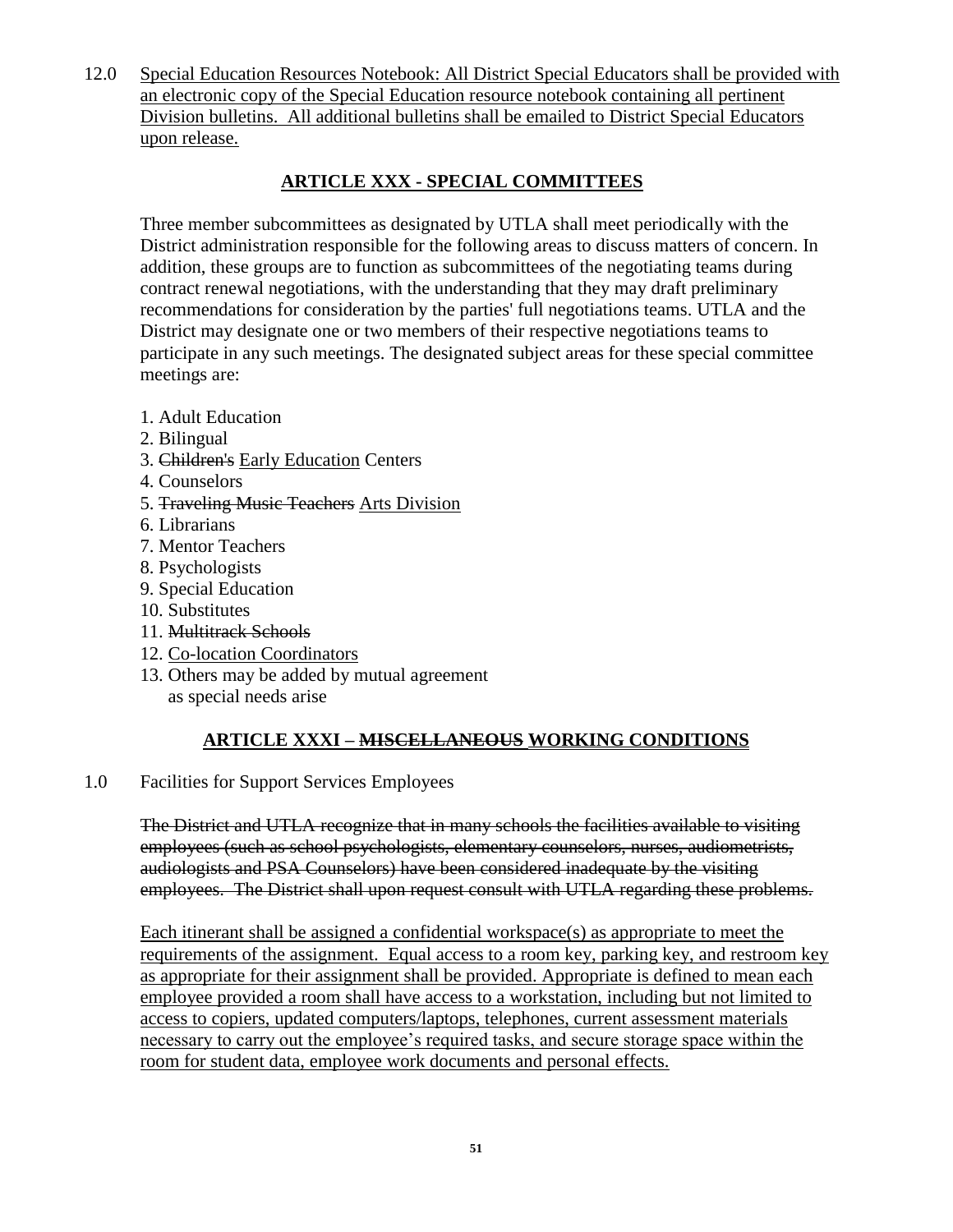- 4.0 Special Education Facilities: When locating and utilizing classrooms and facilities the District shall make a reasonable effort to avoid segregation of handicapped and special education students from regular program students.
- 5.0 Special Education Moving Assistance: In case of required change in teaching location and/or room assignment for SDC teachers and RST's, during the school year, the District shall provide reasonable assistance for moving heavy equipment and supplies.
- 6.0 IEP Meetings: Except in unusual circumstances, IEP meetings shall be held at the student's local school site.
- 6.1 Special Education Trainee/Assistant Interview Process: When special education trainee/assistant positions are to be filled by interview, local schools shall develop their own procedures for special education teacher participation.
- 7.0 Special Education Resources Notebook: Special Education Department chairs shall be provided with a copy of the Special Education resource notebook containing all pertinent Division bulletins.
- 8.0 Continued Assignment of Aides and Teacher Assistants to a Teacher: At the conclusion of each school year, the teacher (or other bargaining unit member) may request that the same Aide or Teacher Assistant be assigned to the teacher for the following year. A continued assignment of Aides or Teacher Assistants shall be reasonably determined by the local school administrator with the concurrence of the affected teacher. If the affected teacher does not concur in the assignment, the Aide or Teacher Assistant may request a meeting with the site administrator and teacher to discuss the issue. If such a meeting occurs, the school administrator or designee shall then reasonably determine the assignment. The above procedures are (1) applicable only when budget and program design indicate that the Aide/TA position in question is to be ongoing into the next year, and (2) do not guarantee the Aide/TA any particular longevity in assignment.
- 9.0 Access to School Facilities: Employees shall have equal access to all telephones, restrooms, lounges and lunch areas with the understanding that such access rights must be exercised in a reasonable manner. Employees shall also have equal access to on-site parking spaces, except that parking spaces are to be reserved as follows:
	- a. For identified handicapped staff members and for handicapped visitors as provided by law. All staff members and visitors with disabilities as provided b law.
	- b. For the school nurse, near the school entrance.
	- c. No more than two spaces in elementary, three spaces in secondary, and three spaces in adult schools shall be reserved for staff having official school business requiring individuals to leave the school premises and return during school hours on a specific day.

### 10.0 House Leaders: House leaders at the Middle School shall be permanent teacher if practicable.

### Workload/Assignment Committee for HHS Itinerant Employees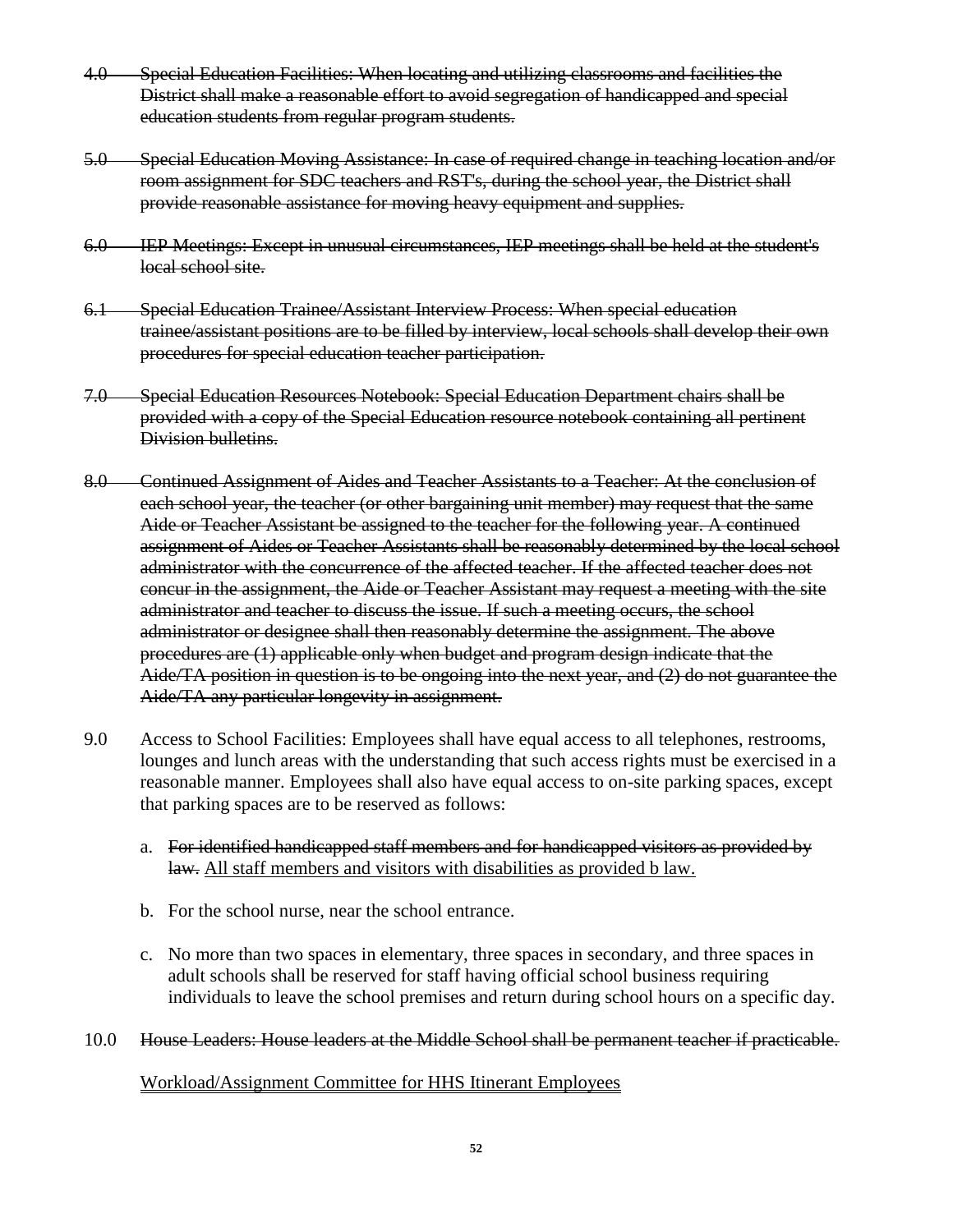- a. A Workload/Assignment Taskforce will be comprised of an equal number of District Department leaders and UTLA designees. The Taskforce would develop reasonable caseloads/workloads and job duties for each discipline based on a weighted model. This includes determining what assignments are available for the coming year, a preference form, how assignments are made, and an appeals process. Specifics for this workload/assignment taskforce are to be developed by each job category and have final decision making upon agreement. LAUSD and the UTLA-Health & Human Services Committee Chair shall equally collaborate, plan, and co-chair this committee.
- b. The District will review on a quarterly basis itinerant caseloads and make adjustments to ensure equitable workloads. The following factors shall be taken into consideration when ensuring equitable workloads: identified needs on student IEPs, needs of the population, age, number of students, & number of assigned schools.
- c. Itinerant Providers shall not be required to make up hours for lost student services resulting from utilization of contractual or statutory leave, student absences, or other reasonable absences such as state and/or district exams or field trips.
- d. This Taskforce will establish a process to meet once every 60 days or as needed to resolve concerns related to unreasonable and /unequitable workloads.

### Definitions:

- a. Workload Refers to all activities required and performed by the service provider. This includes the caseload (e.g., number of individual students served), but also refers to all activities that are necessary and important to support student educational programs, implement best practices for itinerant services, ensure compliance with educational mandates and fulfill the responsibilities that are associated with working in a school or clinic setting.
- b. Caseload The number of children provided direct services.
- c. Crisis An event or circumstances involving a student or students severe enough to keep an itinerant service provider past their contractual work day or hours; including but not limited to suicide, grief counseling, suicide risk, threat, assessment, and other high risk issues, etc.

### **APPENDIX A - SPECIAL EDUCATION**

### BULLETIN NO. 29 (Rev.) - December 1, 1981

### SUBJECT: OPTIMUM CLASS/CASELOAD NORMS AND PROCEDURES TO OPEN, CLOSE OR RELOCATE SPECIAL EDUCATION SPECIAL DAY OR RESOURCE SPECIALIST CLASSES

I. Optimum Class/Caseload Norms

II. Procedures to Open, Close or Relocate Special Education Special Day or Resource Specialist **Classes**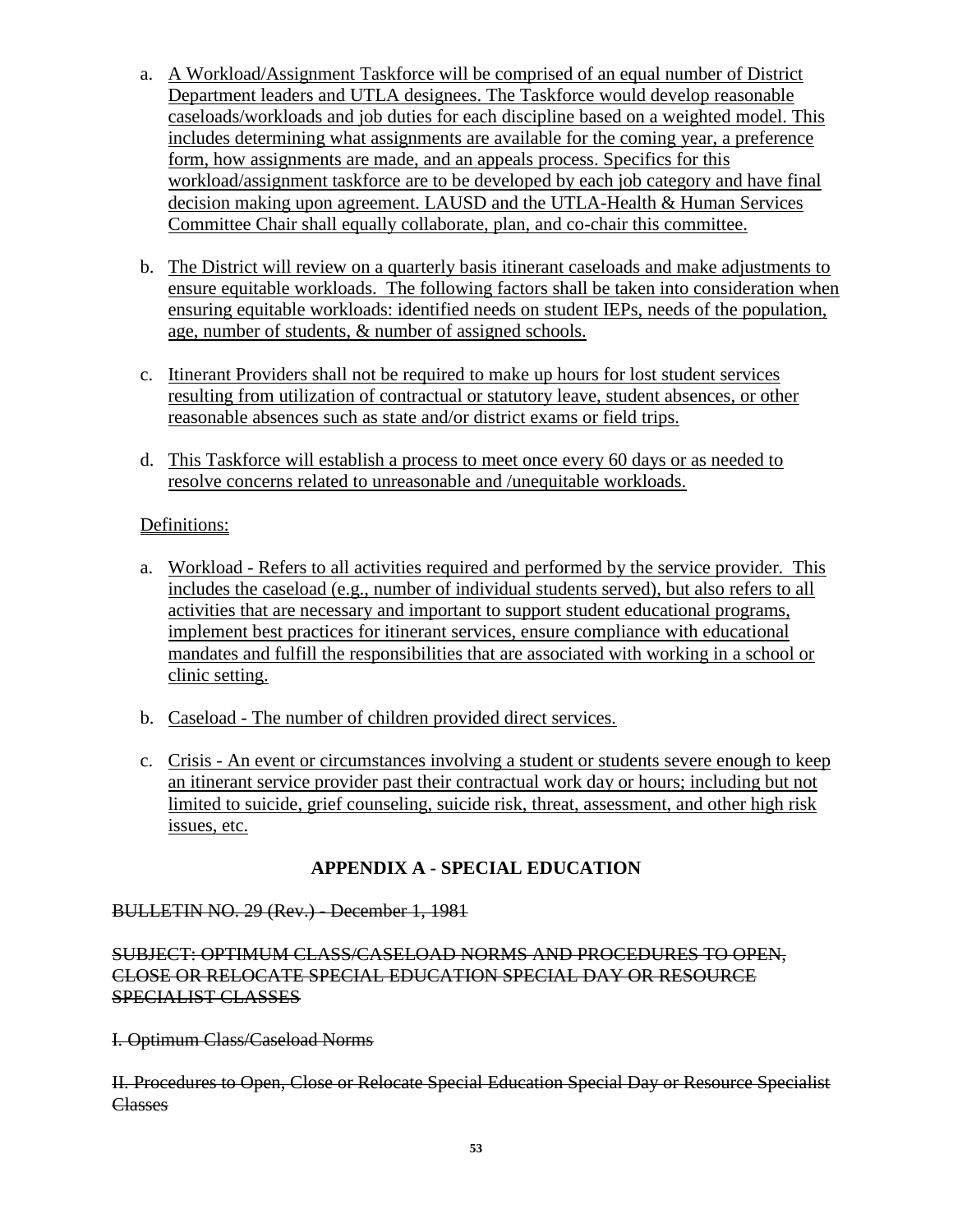(This revision supersedes the bulletin of the same number issued on December 10, 1980. The content has been updated to reflect changes in recent legislation and District procedures. Note especially those changes in the optimum class/caseload norm table in ATTACHMENT A.)

#### I. OPTIMUM CLASS/CASELOAD NORMS

As a result of recent legislation (SB 1870, July 28, 1980), the California Stae Education Code has eliminated previous State mandated special education class sizes and Designated Instruction and Services (DIS) caseload norms. The Resource Specialist program is an exception, with a norm range of 24-28 pupils.

In order to provide guidelines for pupil placements and for the opening and closing of classes, optimum class/caseload norms have been developed (see ATTACHMENT A).

Optimum class norms may be exceeded by two pupils on a temporary basis when necessary to provide services to individuals with exceptional needs.

Note that pupils enrolled in Special Day Classes shall be provided with an educational program for the same length of time as the regular school day for a chronological peer group unless otherwise authorized and indicated on the Individualized Education Program (California Administrative Code, Title 5, Section 3431).

- II. PROCEDURES TO OPEN, CLOSE OR RELOCATE SPECIAL EDUCATION SPECIAL DAY OR RESOURCE SPECIALIST CLASSES
- A. Region coordinators, special education, or principals, special education schools, shall initiate/complete a "Request to Open, Close or Relocate Special Education Special Day or Resource Appendix A - Special Education Specialist Classes" form (Form No. SE-18, Revised 11/81). Quantities of the form are provided to the administrative area offices and special schools for that purpose.
- B. Area Coordinator, Counseling and Psychological Services, shall inform Area Coordinators, Special Education, when there is an identified need for additional classes.
- Program Coordinators, Special Education, shall be notified to provide technical assistance or to facilitate consolidation of pupils from two or more classes.
- D. A request to open a Special Day Class may not be based on an initial enrollment of less than one-half the optimum class cap (see ATTACHMENT A).
- E. Area Coordinators, Special Education, shall obtain the approval signature of the Area Superintendent; principals, Special Schools, shall obtain the approval signature of the Director, Special Schools. The Assistant Superintendent, Division of Special Education, shall approve or disapprove the request. A copy of the request, indicating approval or disapproval, shall be returned to the initiator. If approved, the Division of Special ducation shall send copies to appropriate offices.

For assistance, please call Al A. Casler, Administrator, Special Education Programs in Regular Schools, at 625-6705, or Victor A. Signorelli, Director of Special Schools, at 625-6703.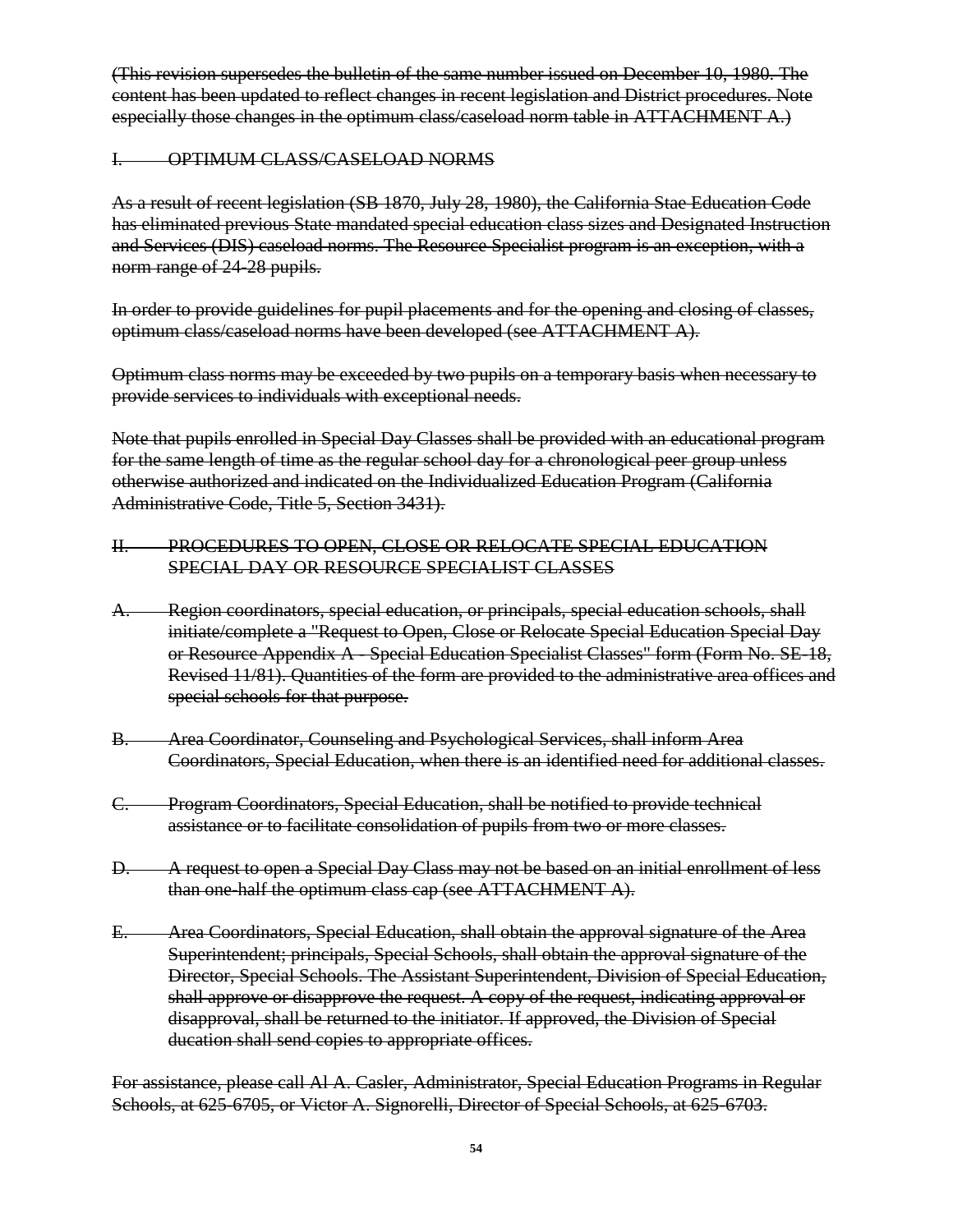### APPROVED: JOSEPH P. LINSCOMB, Associate Superintendent, Instruction DISTRIBUTION:

|                                            | <b>SERVICE SITES</b> |         |           |           |
|--------------------------------------------|----------------------|---------|-----------|-----------|
| Class/Caseload                             | Regular              | Special | Through   | 9 Years   |
| Categories                                 | School               | School  | 8 Years   | and above |
|                                            |                      |         |           |           |
| SPECIAL DAX CLASSES                        |                      |         |           | 12        |
| Assessment Service                         |                      | x       |           |           |
| <b>Autistic</b>                            | x                    | х       |           | 6<br>10   |
| Blind/Partially Seeing                     | x                    | x       |           | 5         |
| Deat/Blind                                 |                      | x       |           |           |
| Deat/Hard of Hearing                       | X                    | x       | $6-8$     | $8 - 10$  |
| Developmentally Handicappe                 |                      | x       | 10        | 10        |
| <b>Educable Retarded</b>                   | x                    |         | 12 or 14* | 12 or 14* |
| Learning Handicapped (EH)                  | ×                    |         | 12        | 12        |
| Multihandicapped                           |                      |         | 6         | 8         |
| Noncategorical                             |                      |         | 8         | 12        |
| Orthopedic/Other Health Impaired           |                      |         | 12        | 16        |
| Senously Emotionally Disturbed             |                      | ×       | 8         | 8         |
| Severe Disorders of Language/Aphasia       |                      |         | 6         | 8 or 10** |
| Teleclass                                  |                      | n/a     | 20        | 20        |
| Trainable Mentally Retarded                |                      | x       | 12        | 12        |
| RESOURCE SPECIALIST PROGRAM                |                      |         |           | 24-28     |
| DESIGNATED INSTRUCTION AND SERVIC          |                      |         |           |           |
| Adaptive Physical Education                | x                    |         |           | 70        |
| Audiology                                  | x                    |         |           | 115       |
| Counseling                                 | x                    | x       |           | 22        |
| Deat/Hard of Hearing                       | x                    | x       |           | 12        |
| Home Hospital                              | n/a                  | n/a     |           | 10        |
| Language/Speech Development &              | x                    | x       |           | 55        |
| Remediation                                |                      |         |           |           |
| Orientation & Mobility Instruct, for Blind | x                    | x       |           | 12        |
| Physically Handicapped In Regular Class    | x                    | 38      |           |           |
| Specializer Driver Training                |                      | x       |           | 10        |
| Visually Tandicapped                       | x                    | x       |           |           |
|                                            |                      | x       |           |           |
| Vocational Education for the Handicapped   | x                    |         |           |           |

\*12 if a 4 year age span \*\* 10 if a secondary level aphasia class

- (a) If optimum class cap is exceeded by two for a temporary period of time which exceeds one month, a referral may be made to the Area Coordinator, Special Education, who may contract the Assistant Superintendent, Special Education, for assistance. (refer to 7.0)
- (b) Maximum age is to high school completion or to 22 years of age. Pupils who have not met their prescribed course of study or regular or differential proficiency standards may remain in school through age 21. Any pupil who becomes 22 while participating in a program may continue participation for the remainder of the then current school year.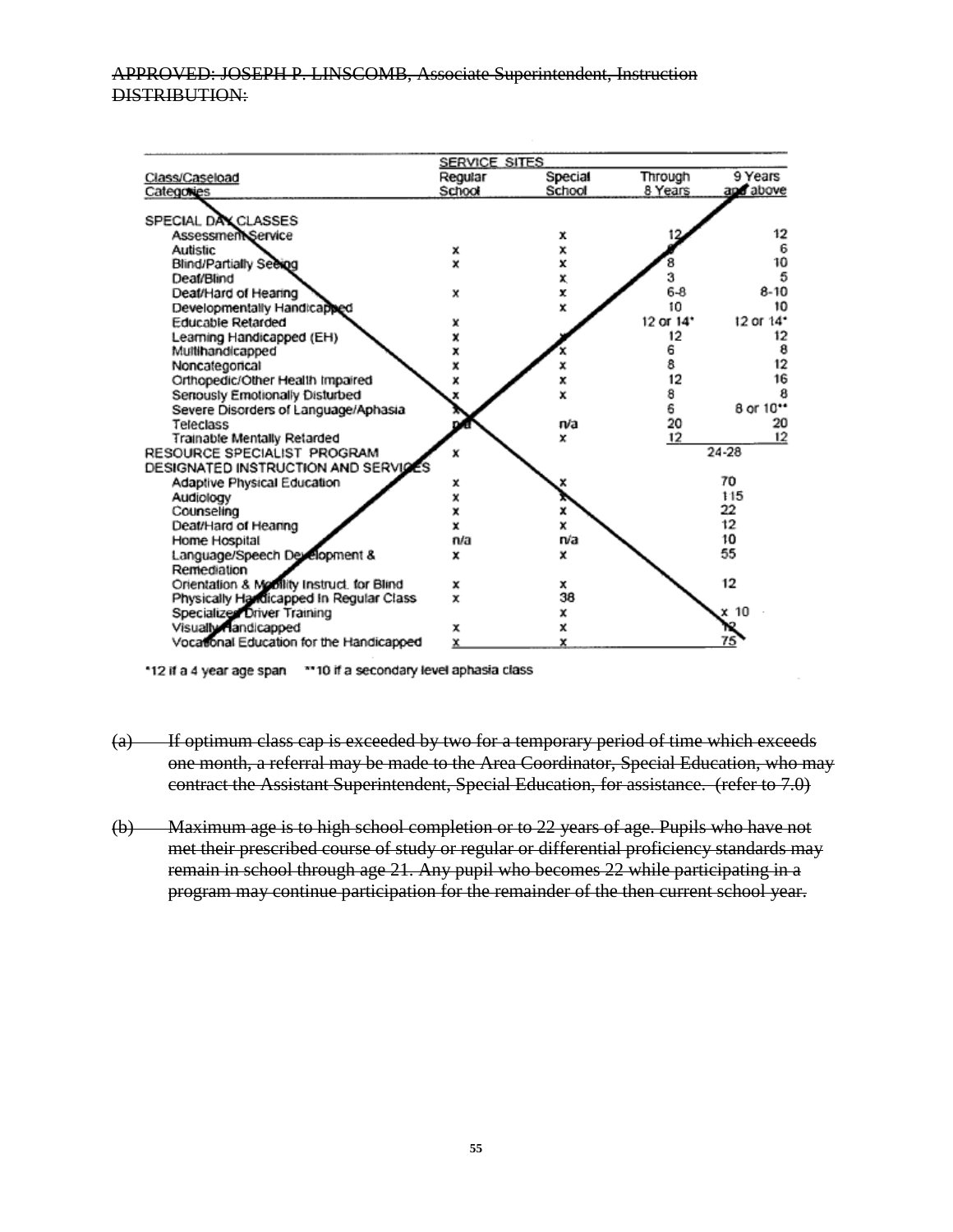# **SPECIAL DAY CLASSES Cap Sizes and Paraprofessional Ratios**

| <b>Type of Special Day</b><br><b>Class</b>                                                                                                                                                                             | <b>Student Eligibility</b>                                                                                            | <b>Class Caps</b>                               | <b>Student/Paraprofessional</b><br><b>Ratios</b> |
|------------------------------------------------------------------------------------------------------------------------------------------------------------------------------------------------------------------------|-----------------------------------------------------------------------------------------------------------------------|-------------------------------------------------|--------------------------------------------------|
| Autism Mild to<br>Moderate                                                                                                                                                                                             | Autism (Core<br>Curriculum)                                                                                           | 10                                              | 5:1                                              |
| Autism Moderate to<br>Severe                                                                                                                                                                                           | Autism (Alternative<br>Curriculum)                                                                                    | 8                                               | 4:1                                              |
| Deaf and Hard of<br>Hearing                                                                                                                                                                                            | Deafness or Hard of<br>Hearing                                                                                        | 6 (thru 8 years)<br>8 (9 years and up)          | $3:1$ (thru 8 years)<br>$4:1$ (9 years and up)   |
| <b>Visually Impaired</b>                                                                                                                                                                                               | <b>Blindness or Visual</b><br>Impaired                                                                                | 6 (thru 8 years)<br>8 (9 years and up)          | $3:1$ (thru 8 years)<br>$4:1$ (9 years and up)   |
| Preschool for All<br>Learners                                                                                                                                                                                          | Development delayed,<br>Multiple Disabilities,<br>Other Health<br>Impairment, Speech or<br><b>Language Impairment</b> | 10                                              | 5:1                                              |
| Emotional<br>Disturbance                                                                                                                                                                                               | <b>Emotional Disturbance</b>                                                                                          | 8 (thru 8 years)<br>$6(9 \text{ years and up})$ | $4:1$ (thru 8 years)<br>$3:1$ (9 years and up)   |
| <b>Intellectual Disability</b><br>Moderate                                                                                                                                                                             | <b>Intellectual Disability</b><br>(Alternative Curriculum)                                                            | <u>10</u>                                       | 5:1                                              |
| <b>Intellectual Disability</b><br>Severe                                                                                                                                                                               | <b>Intellectual Disability</b><br>(Alternative Curriculum)                                                            | $8\overline{8}$                                 | 4:1                                              |
| <b>Multiple Disabilities</b>                                                                                                                                                                                           | <b>Established Medical</b><br><b>Disability and Traumatic</b><br>Brain Injury                                         | 6                                               | 3:1                                              |
| <b>Specific Learning</b><br>Disability<br>*if the majority of<br>students, $(50\% + 1)$<br>have an eligibility of<br>Autism in a specific<br>class, then the class<br>becomes an Autism<br>Class with proper<br>ratios | <b>Other Health</b><br>Impairment, Specific<br>Learning Disability,<br><b>Autism</b>                                  | <u>10</u>                                       | 10:1                                             |
| Orthopedic<br>Impairment                                                                                                                                                                                               | <b>Orthopedic Impairment</b>                                                                                          | $\underline{6}$                                 | 3:1                                              |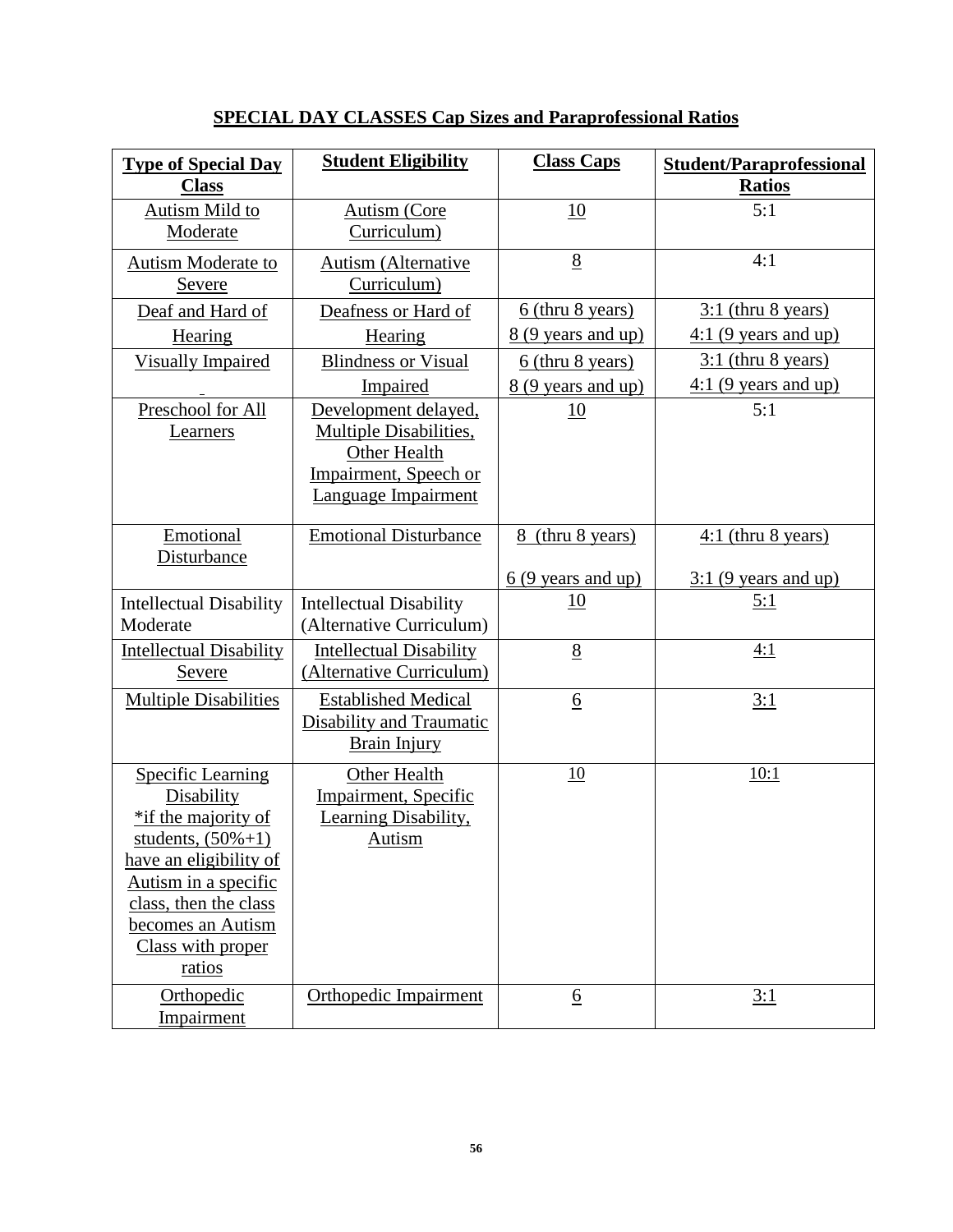## Appendix A- Special Education

### DESIGNATED INSTRUCTION AND SERVICES

| <b>Adaptive PE</b>                                                                                            | 70 students                                                                  |
|---------------------------------------------------------------------------------------------------------------|------------------------------------------------------------------------------|
| <b>Audiology</b>                                                                                              | 80 students                                                                  |
| PSA counselor, school based                                                                                   | No more than 3 school sites                                                  |
| PSA Counselor, specialized unit                                                                               | Max 75 caseload                                                              |
| Deaf/Hard of Hearing                                                                                          | 12 students                                                                  |
| <b>Home Hospital</b>                                                                                          | 10 students                                                                  |
| Language/Speech                                                                                               | 55 students                                                                  |
| Language/Speech 3-5 years                                                                                     | 40 students                                                                  |
| Orientation and Mobility                                                                                      | 12 students                                                                  |
| <b>Visually Impaired</b>                                                                                      | 12 students                                                                  |
| <b>Psychiatric Social Workers providing ERICS counseling</b>                                                  | 25 maximum                                                                   |
| <b>Psychiatric Social Workers</b>                                                                             | No more than 10 school sites                                                 |
| <b>Psychiatric Social Workers providing PUC counseling</b>                                                    | 40 maximum                                                                   |
| <b>Psychiatric Social Workers providing ERICS/PUC counseling</b>                                              | 30 maximum                                                                   |
| <b>Occupational Therapist</b>                                                                                 | 16 school based direct<br>student contact/treatment<br>hours                 |
| School Psychologists, general education school                                                                | ratio not exceed 750:1                                                       |
| School Psychologists, providing services at other work sites<br>(special education, non-public schools, etc.) | based on recommendations<br>by the Workforce<br><b>Assignment Taskforce.</b> |

a. Maximum age is to high school completion or to 22 years of age. Pupils who have not met their prescribed course of study or regular or differential proficiency standards may remain in school through age 21. Any pupil who becomes 22 while participating in a program may continue participation for the remainder of the then current school year. (California Education Code 56026 (c)(4))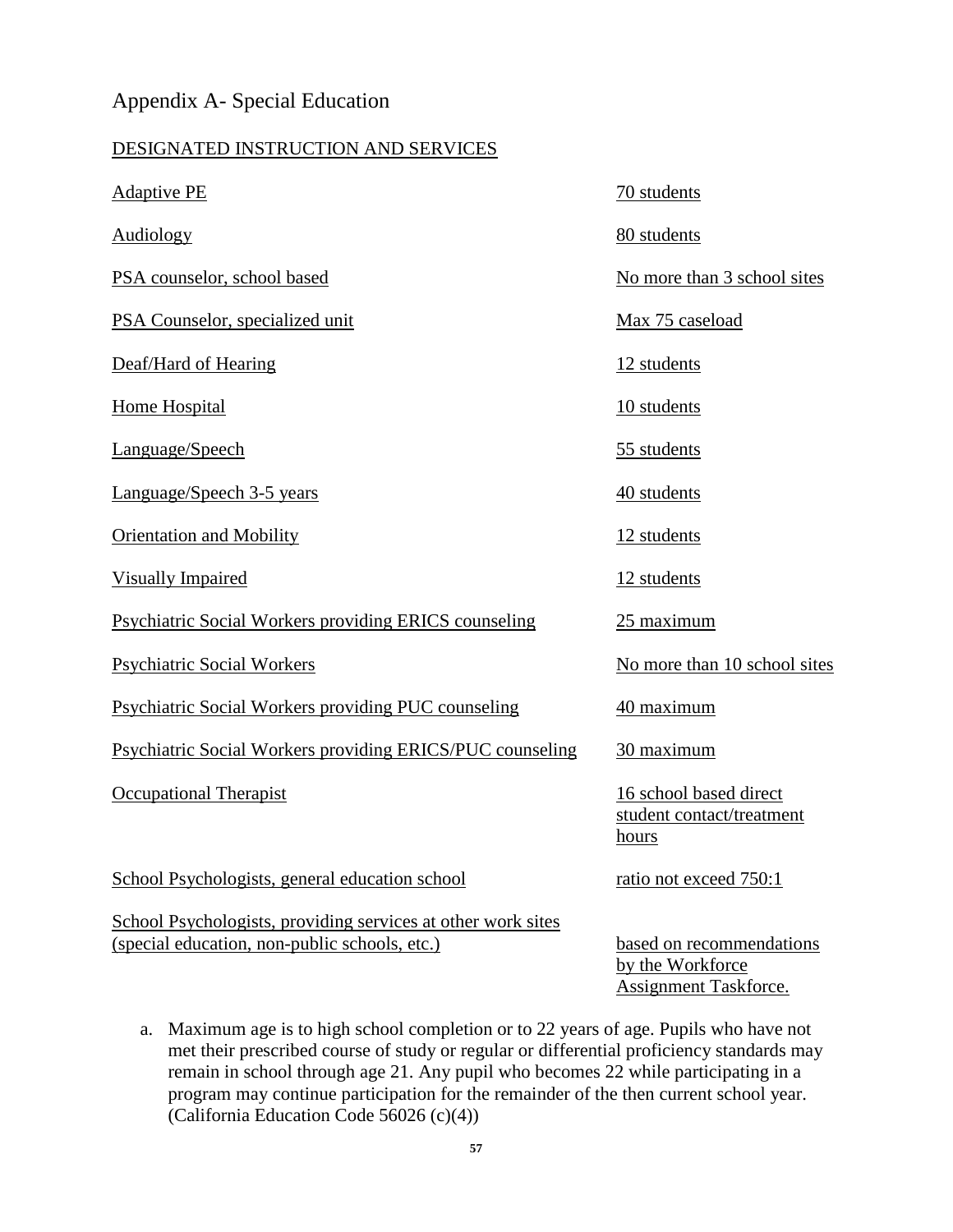b. For designated instruction and services, if optimal caseloads are exceeded by 2 for a period of time which exceeds one month, a referral may be made to the Workload/Assignment committee. The Committee may refer the issue to the Assistant Superintendent for Special Education or the Executive Director for Student Health & Human Services.

## **NEW ARTICLE - SCHOOL ACCOUNTABILITY**

Co-Location Conditions - The parties agree that each of the following shall occur at schools being co-located:

- a. All charter school visits to a school for the purpose of examining the campus configuration for co-location, often referred to as a "walk thru", shall include the UTLA chapter chair.
- b. No later than November 15 of each school year, LAUSD shall provide UTLA with a written list identifying each charter school that has requested a school(s) for potential colocation the following school year. The provided list shall include the name of the charter school, school(s) requested for potential co-location, and the amount of campus space requested.
- c. A UTLA co-location coordinator shall be annually elected by a majority vote of the certificated unit members at all schools subject to a co-location. The election of a colocation coordinator shall be conducted annually by the UTLA chapter chair, no later than May 15 of the school year preceding co-location. The UTLA co-location coordinator at each co-located school shall receive an annual stipend of \$2,000 and be invited and allowed to participate in all co-location related trainings provided to co-location administrators.
- d. The UTLA co-location coordinator shall be invited to all meetings related to the campus Shared Use Agreement for schools identified for co-location the following school year. A signature line for the chapter chair shall be included in all campus Shared Use Agreements.
- e. The District shall ensure the establishment of a Campus Co-Location Advisory Panel for schools identified for co-location the following school year, no later than June 1 of the preceding school year. The Panel shall be comprised of at least three (3) certificated unit members from the District school (including the UTLA co-location coordinator, the UTLA chapter chair, and an additional unit member annually elected by majority vote of the unit members at the school), three (3) parents of students attending the District school, the District campus plant manager, and the principal from the District school. The Panel shall address all school issues related to co-location, including but not limited to:
	- Ensuring the appropriate space for implementation of essential school programs.
	- Providing input into the Shared Use Agreement.
	- Addressing violations of the Shared Use Agreement.